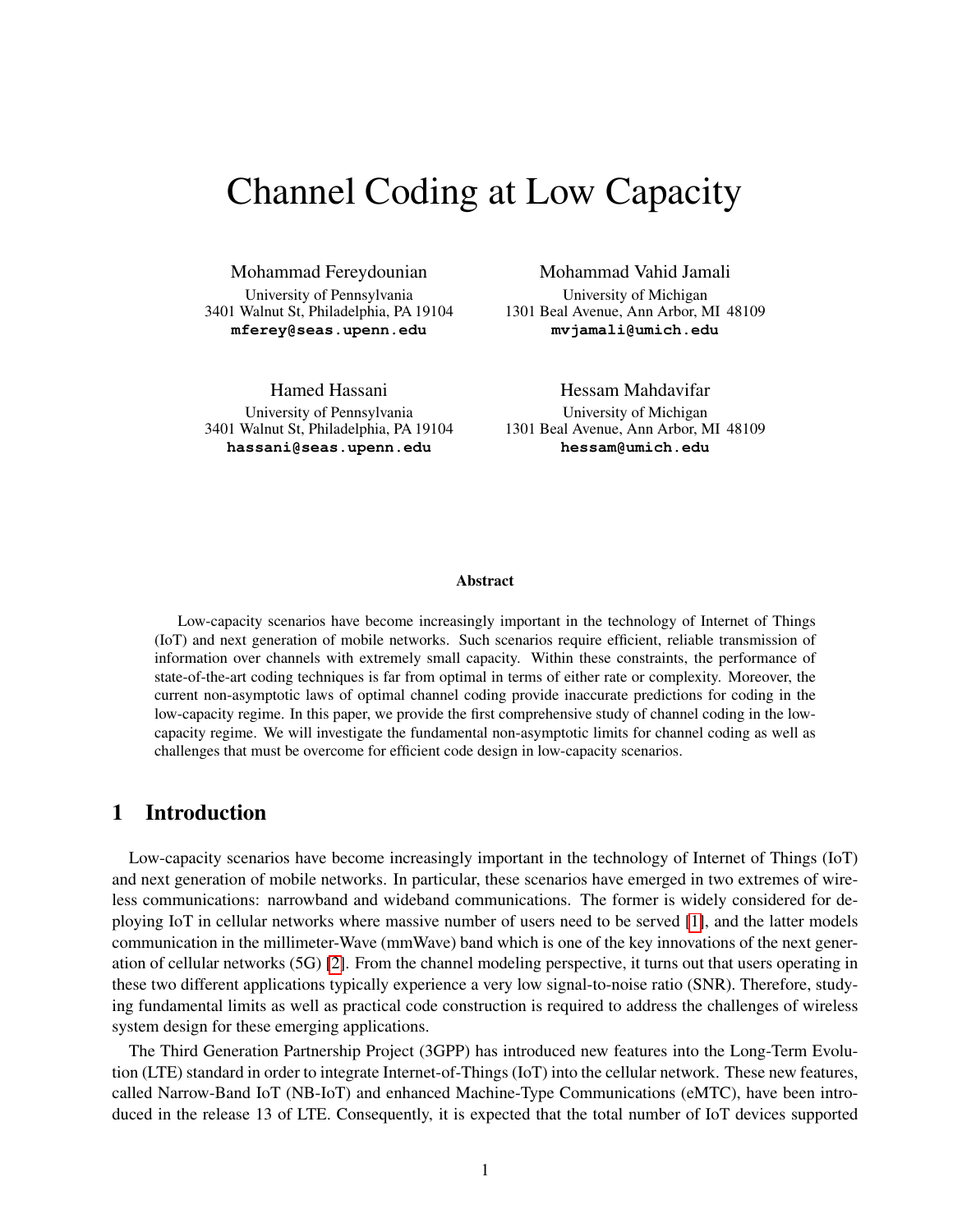through cellular networks will reach 1.5 billion by 2021 [\[1\]](#page-34-0). To ensure high coverage, the standard has to support coupling loss as large as 170 dB for these applications, which is approximately 20 dB higher than that of the legacy LTE. As stated in [\[1,](#page-34-0)[3\]](#page-34-2), tolerating such coupling loss requires reliable detection for a typical  $-13$  dB of effective SNR, translated to capacity  $\approx 0.03$ . To enable reliable communication in such low-SNR regimes, LTE has adopted a legacy turbo code of rate 1/3 as the mother code together with many repetitions. For NB-IoT, the standard allows up to 2048 repetitions to enable the maximum coverage requirements, thereby supporting effective code rates as low as  $1.6 \times 10^{-4}$  [\[1\]](#page-34-0). However, from a channel coding perspective, repeating a high-rate code to enable low-rate communication can be very sub-optimal.

Surprisingly, a similar situation arises in wideband scenarios, and in particular in the mmWave band. In the simplest model for a wideband channel, transmission takes place over an additive white Gaussian noise (AWGN) channel with the capacity  $C = B \log(1 + \frac{P}{N_0 B})$ , where *P* is the signal power,  $N_0$  is the noise variance, and *B* is the allocated bandwidth. Assuming a limited transmission power *P* and high bandwidth  $B \to \infty$ , we operate in the low-capacity regime–in terms of the underlying channel code rate per symbol. Note that this is not in contrast with the high data rates, in terms of bits per second, of wideband applications. In other words, as *B* grows large, we are able to transmit a growing number of symbols in a fixed time interval. However, these symbols experience a vanishing SNR when the total power is fixed. More specifically, we have  $SNR \rightarrow 0$ as  $B \to \infty$ .

Most of classical channel coding theory is centered on the designs of point-to-point error-correcting codes, assuming an underlying channel with a certain capacity  $C > 0$ . However, since C is only asymptotically achievable, recently there has been a large body of work to study the *finite-length* performance: given a fixed block error probability *p<sup>e</sup>* , what is the maximum achievable rate *R* in terms of the blocklength *n*? This question has been of interest to information theorists since the early years of information theory [\[4,](#page-34-3)[5\]](#page-34-4), and a precise characterization is provided in [\[6\]](#page-35-0) as  $R = C - \sqrt{\frac{V}{n}}Q^{-1}(p_e) + \mathcal{O}\left(\frac{\log n}{n}\right)$  $\left(\frac{g_n}{n}\right)$  , where  $Q(\cdot)$  is the tail probability of the standard normal distribution, and *V* is a characteristic of the channel referred to as channel dispersion. Such non-asymptotic laws have steered optimal code design for typical channels,. However, very little is known about optimal code design in the low-capacity regime where the capacity of the channel *C* could be as small as  $\mathcal{O}(1/n)$  and hence the first and second term of the law could be as small as the third terms (i.e., the  $o(1)$ ) term). The low-capacity regime consists of sending *k* bits of information, where *k* could be as small as few tens, over a channel with very low capacity, e.g.,  $C \leq 0.01$ . To communicate reliably in this regime, we require codes with very large length *n* albeit the fact that the overall capacity of *n* channel usages, *nC*, could be small. Indeed, optimal code design in the low-capacity regime requires addressing various theoretical and practical challenges.

From the theoretical standpoint, channel variations in the low-capacity regime may be better approximated by different probabilistic laws rather than the ones used for typical channels. For instance, consider transmission over  $\text{BEC}(\epsilon)$  with blocklength *n*. When the erasure probability  $\epsilon$  is not very close to 1 (e.g.,  $\epsilon = 0.5$ ), the number of non-erased bits will be governed by the central limit theorem and behaves as  $nC + \sqrt{n\epsilon(1-\epsilon)}Z$ , where *Z* is the standard normal random variable. However, in the low-capacity regime, when the capacity  $C = 1 - \epsilon$  is very small, although *n* is large, the number of channel non-erasures will not be large since a non-erasure occurs with small probability  $1 - \epsilon$ . In other words, the average number of non-erased bits is  $n(1 - \epsilon)$  which can be a constant or a number much smaller than *n*. Hence, the number of non-erasures will be best approximated by the law of rare events or the so-called Poisson convergence theorem rather than the central limit theorem.

From the design standpoint, we need to construct efficient codes with extremely low rate. Such constraints render the state-of-the-art codes and their advantages, in terms of decoding complexity and latency, inapplicable. For instance, it is well known that low-rate iterative codes have highly dense Tanner graphs which significantly deteriorates the performance (as there are many short cycles) as well as the computational complexity. Polar codes [\[7\]](#page-35-1) can naturally be adapted to the low-rate regime, however, the current implementation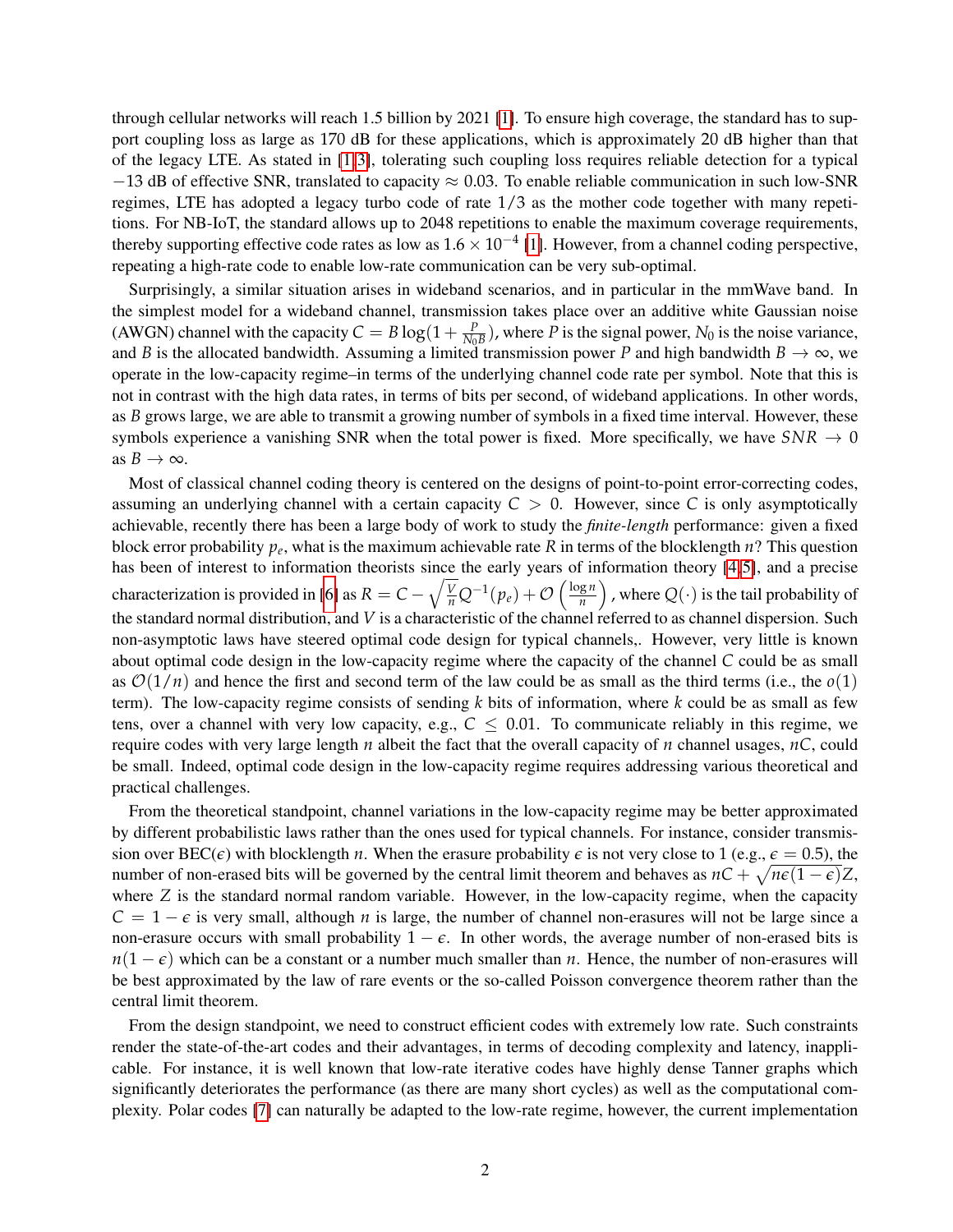of these codes suffers from relatively high computational complexity and latency. Note that there is a subtle difference between the low-rate regime and the moderate-rate regime when characterizing the behavior of complexity and latency of decoders. These parameters are often described as functions of code blocklength *n* and, in the moderate-rate regime, result in the same expression if we replace *n* by the number of information bits *k* which scales linearly with *n*. However, this does not necessarily hold for the low-rate regime as *k* is significantly smaller than *n*. For instance, the decoding complexity and latency of polar codes are known to be  $\mathcal{O}(n \log n)$  and  $\mathcal{O}(n)$ , respectively [\[7\]](#page-35-1). While this is reasonable when *k* scales linearly with *n*, it becomes inefficient when *k* is a sub-linear function of *n*. We essentially need low-latency decoders, in terms of *k*, in order to provide high data rates, in terms of bits per second (b/s), in wideband applications. We also need lowcomplexity decoders to provide low device unit cost and low power consumption for narrowband applications. In practice, the proposed solution for NB-IoT code design is simply to apply many repetitions on an underlying code such as a Turbo code or a polar code. Even though this approach leads to efficient implementations, the rate loss through many repetitions will result in codes with mediocre performance.

This paper provides the first comprehensive study of channel coding in the low-capacity regime. In Section [2,](#page-2-0) we will provide the necessary background. In Section [3,](#page-3-0) we will formally define the low-capacity regime and provide fundamental non-asymptotic laws of channel coding for a diverse set of channels with practical significance: the binary erasure channel, the binary symmetric channel, and the additive white Gaussian channel. Section [4](#page-7-0) considers various approaches to practical code design in the low-capacity regime with numerical comparisons with the non-asymptotic bounds derived in Section [3](#page-3-0) as well as the codes used in the NB-IoT standard.

# <span id="page-2-0"></span>2 Preliminaries

In this section, we will review the main concepts of channel coding in the non-asymptotic regime along with a brief review of previous works.<sup>[1](#page-2-1)</sup> For an input alphabet X and an output alphabet Y, a channel W can be defined as a conditional distribution on  $\mathcal Y$  given  $\mathcal X$ . An  $(M, p_e)$ -code for the channel W is characterized by a message set  $M = \{1, 2, \cdots, M\}$ , an encoding function  $f_{enc}: M \rightarrow X$  and a decoding function  $f_{dec}: \mathcal{Y} \to \mathcal{M}$  such that the *average* probability of error does not exceed  $p_e$ , that is<sup>[2](#page-2-2)</sup>

$$
\frac{1}{M}\sum_{m\in\mathcal{M}}W\left(\mathcal{Y}\setminus f_{dec}^{-1}(m)\,\big|\,f_{enc}(m)\right)\leq p_e.
$$

Accordingly, an (*M*, *pe*)-code for the channel *W* over *n independent channel uses* can be defined by replacing *W* with  $W<sup>n</sup>$  in the definition. The blocklength of the code is defined as the number of channel uses and is similarly denoted by *n*. For the channel *W*, the maximum code size achievable with a given error probability *p<sup>e</sup>* and blocklength *n* is denoted by

$$
M^*(n, p_e) = \max \{ M \mid \exists (M, p_e)\text{-code for } W^n \}.
$$

In this paper, we consider three classes of channels that vary in nature:

- BEC( $\epsilon$ ): binary erasure channel with erasure probability  $\epsilon$ .
- BSC( $\delta$ ): binary symmetric channel with crossover probability  $\delta$ .
- AWGN( $η$ ): additive white Gaussian noise channel with signal-to-noise ratio (SNR)  $η$ .

<span id="page-2-1"></span><sup>&</sup>lt;sup>1</sup>For more details, we refer the reader to [\[8\]](#page-35-2) for an excellent review on this topic.

<span id="page-2-2"></span> ${}^{2}$ In this paper we only consider the average probability of error. Similar results can be obtained for maximum probability of error.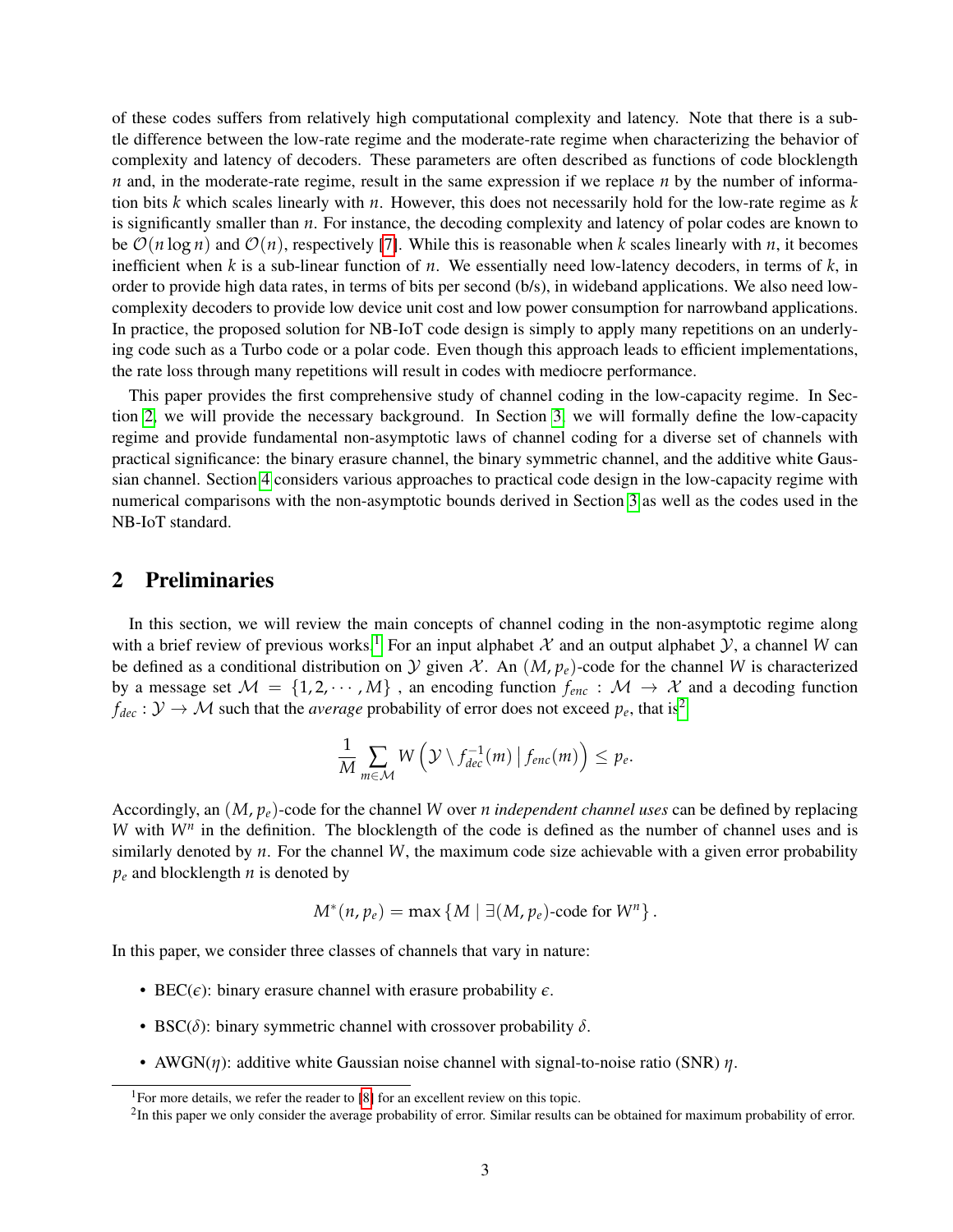Let us further clarify our description of coding over the AWGN channel. We consider *n* uses of the channel in which the input  $X_i$  and the output  $Y_i$  at each  $i = 1, ..., n$  are related as  $Y_i = X_i + Z_i$ . Here, the noise term  ${Z_i}_{i=1}^n$  is a memoryless, stationary Gaussian process with zero mean and unit variance. Given an  $(M, p_e)$ code for *W<sup>n</sup>* , where *W* is the AWGN channel, a cost constraint on the codewords must be applied. The most commonly used cost is

$$
\forall m \in \mathcal{M}: \quad \|f_{enc}(m)\|_2^2 = \sum_{i=1}^n \left(f_{enc}(m)\right)_i^2 \leq n \cdot \eta,
$$

where *η* is the SNR. Since, characterization of the code depends on the SNR *η*, we denote an (*M*, *pe*)-code and  $M^*(n, p_e)$  by  $(M, p_e, \eta)$ -code and  $M^*(n, p_e, \eta)$ , respectively.

For each of the channels considered above, from the channel coding and strong converse theorem due to [\[9,](#page-35-3) [10\]](#page-35-4), we know that

$$
\lim_{n\to\infty}\frac{1}{n}\log_2 M^*(n,p_e)=C.
$$

Thus the first order term in the non-asymptotic expansion of  $M^*(n, p_e)$  is  $nC$ . The second order term in the non-asymptotic expansion of  $M^*(n, p_e)$  is given as [\[6,](#page-35-0)[11\]](#page-35-5)

<span id="page-3-1"></span>
$$
\log_2 M^*(n, p_e) = nC - \sqrt{nV}Q^{-1}(p_e) + \mathcal{O}(\log_2 n),
$$
 (1)

where *V* is the channel dispersion and *Q*−<sup>1</sup> (.) is the inverse of Q-function where Q-function is defined as

$$
Q(\alpha) = \frac{1}{\sqrt{2\pi}} \int_{\alpha}^{\infty} e^{-\frac{x^2}{2}} dx.
$$

The third order term in the non-asymptotic expansion of  $M^*(n, p_e)$ , however, depends on the particular channel under discussion (See [\[12,](#page-35-6) Theorem 41], [\[12,](#page-35-6) Theorem 44], and [\[12,](#page-35-6) Theorem 73]). More specifically, for BEC( $\epsilon$ ), we have  $C = 1 - \epsilon$ ,  $V = \epsilon(1 - \epsilon)$  and the third order term is  $\mathcal{O}(1)$ . For BSC( $\delta$ ), we have  $C = 1 - h_2(\delta)$ ,  $V = \delta(1 - \delta) \log_2^2(\frac{1 - \delta}{\delta})$ , and the third order term is  $\frac{1}{2} \log n + \mathcal{O}(1)$ . For AWGN(*η*), we have  $C = \frac{1}{2} \log_2(1 + \eta), V = \frac{\eta(\eta+2)}{2(\eta+1)^2 \ln^2 2},$  $\frac{\eta(\eta+2)}{2(\eta+1)^2 \ln^2 2}$ , and the third order term is bounded between  $\mathcal{O}(1)$  and  $\frac{1}{2} \log n + \mathcal{O}(1)$ , i.e., the third order term is  $\mathcal{O}(\log n)$ .

In this paper, we investigate code design over channels with very low capacity. Even though the formula [\(1\)](#page-3-1) can still be used in the low-capacity regime, it provides a very loose approximation as (i) the channel variations in the low-capacity regime are governed by different probabilistic laws than the ones used to derive [\(1\)](#page-3-1), and (ii) some of the terms hidden in  $\mathcal{O}(\log n)$  will have significantly higher value and are comparable to the first and second term. In the next section, we will provide non-asymptotic laws for the low-capacity regime.

# <span id="page-3-0"></span>3 Fundamental Limits

The Low-Capacity Regime. Consider the transmission over a channel *W* with capacity *C*. Let *k* denotes the number of information bits to be sent and *n* denotes the blocklength of the code. We consider a scenario in which the capacity *C* is very small, i.e.,  $C \rightarrow 0$ . To reliably communicate *k* bits, we clearly must have  $n \geq k/C$  and thus the blocklength *n* is fairly large. More formally, the low-capacity regime is specified by considering *k* information bits to be sent over a channel whose capacity *C* is small and fixed, with blocklength *n* scaling as  $O(k/C)$  which leads to  $k \lt \lt n$ .

In our non-asymptotic derivations we treat the value of *C* as very small or close to 0 (e.g., *C* might be less than the probability of error), we treat *n* as large (i.e., terms such as  $1/\sqrt{n}$  are considered as  $o(1)$ ), but the value of  $\kappa := nC$  may not be large (e.g., it is in the order of k which can be a few tens). The question that we consider is how does the smallest  $\kappa$ , for which reliable transmission with error  $p_e$  is possible, scale with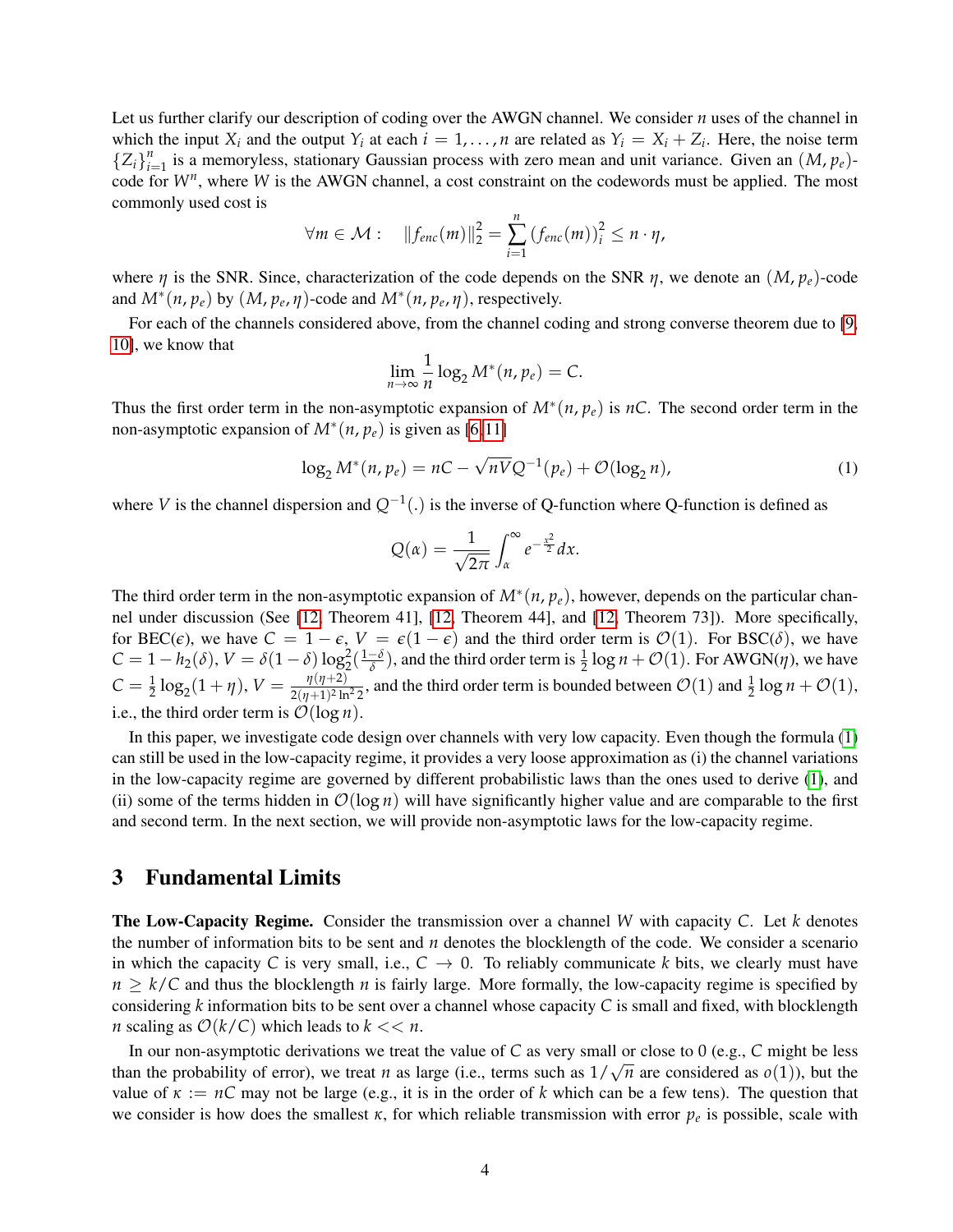*k*? Note that *κ* depends on *n* through  $κ = nC$  and finding the smallest (optimal) *κ* is equivalent to finding the smallest length *n*.

A practical situation for low-capacity regime is illustrated next. Consider a wideband AWGN channel with the channel capacity given as  $C = B \log(1 + \frac{P}{N_0 B})$  with a fixed total power *P* and large bandwidth *B*. A wideband user wishes to communicate *k* bits over this channel in a fixed time frame of duration *T* seconds. In this scenario, by Nyquist-Shannon sampling theorem, 2*BT* symbols can be transmitted in the given time frame. Suppose that a simple binary phase shift keying (BPSK) modulation is deployed. Hence, the length of transmitted codeword is  $n = 2BT$  which is finite but large. As a result, each bit is transmitted through a channel with capacity  $\frac{1}{2} \log(1 + SNR) = \mathcal{O}(\frac{1}{n})$  and the user wishes to transmit  $k = \mathcal{O}(1)$  bits over this channel (note that SNR  $= \frac{P}{N_0 B} = \mathcal{O}(\frac{1}{n})$ ). This implies that the wideband user is operating in an extreme case of the low-capacity regime.

In current low-capacity applications, such as the narrowband and wideband applications discussed in Section [1,](#page-0-0) the number of information bits *k* varies between few tens, in narrowband, to few thousands, in wideband, and the channel capacity *C* is typically below 0.05. This makes *n* to vary between few thousands to several tens of thousands. For instance, if  $k = 50$  and  $C = 0.02$ , then the blocklength *n* is at least 2500. In the limit, the low-capacity regime is expressed as follows: We intend to communicate *k* information bits over a channel with capacity  $C \to 0$ , and by using a code with length  $n \to \infty$ . However, the value  $\kappa = nC$  stays finite as it will be close to the number of information bits *k*.

Why the laws should be different in the low-capacity regime? Let us now explain why the current nonasymptotic laws of channel coding provided in [\(1\)](#page-3-1) are not applicable in the low-capacity regime. Consider transmission over  $\text{BEC}(\epsilon)$  with blocklength *n*. When the erasure probability  $\epsilon$  is not so large (e.g.,  $\epsilon$  = 0.5), the number of channel non-erasures will be governed by the central limit theorem and behaves as  $nC +$  $\sqrt{n\epsilon(1-\epsilon)}Z$ , where *Z* is the standard normal random variable. However, in the low-capacity regime, where the capacity  $C = 1 - \epsilon$  is very small, the number of channel non-erasures will not be large, as the probability of non-erasure is very small. In other words, the expected number of non-erasures is  $\kappa = n(1 - \epsilon)$  which is much smaller than *n*. In this case, the number of non-erasures is best approximated by the Poisson convergence theorem (i.e., the law of rare events) rather than the central limit theorem. Such behavioral differences in the channel variations will lead to totally different non-asymptotic laws, as we will see later in this section. Another reason for [\(1\)](#page-3-1) being loose is that some of the terms that are considered as  $\mathcal{O}(1)$  will become signif-Ahouter reason for (1) being loose is that some of the terms that are considered as  $O(1)$  will become sigmi-<br>icant in the low-capacity regime. For instance, we have  $1/(\sqrt{n}C) = \sqrt{n}/(nC) = \sqrt{n}/\kappa$  which can not be considered as  $o(1)$  since  $\kappa$  is usually much smaller than  $n$ . As we will see, such terms can be captured by using sharper tail inequalities. We will now present and discuss the non-asymptotic laws for channel coding in the low-capacity regime. Proofs of the theorems together with related lemmas are provided in the Appendix.

#### 3.1 The Binary Erasure Channel

As discussed earlier, the behavior of channel variations for the BEC in the low-capacity regime can be best approximated through the Poisson convergence theorem for rare events. This will lead to different (i.e., more accurate) non-asymptotic laws. The following theorem provides lower and upper bounds for the best achievable rate in terms of *n*,  $p_e$ ,  $\epsilon$ , and  $\kappa := n(1 - \epsilon)$ . We use  $\mathcal{P}_\lambda(x)$  to denote the Poisson cumulative distribution function, i.e.,

<span id="page-4-1"></span>
$$
\mathcal{P}_{\lambda}(x) = \Pr\{X < x\}, \qquad \text{where } X \sim \text{Poisson}(\lambda). \tag{2}
$$

<span id="page-4-0"></span>**Theorem 1** (Non-Asymptotic Coding Bounds for Low-Capacity BEC). *Consider transmission over*  $BEC(\epsilon)$ *in low-capacity regime and let*  $\kappa = n(1 - \epsilon)$ *. Then,* 

$$
M_1\leq M^*(n,p_e)\leq M_2,
$$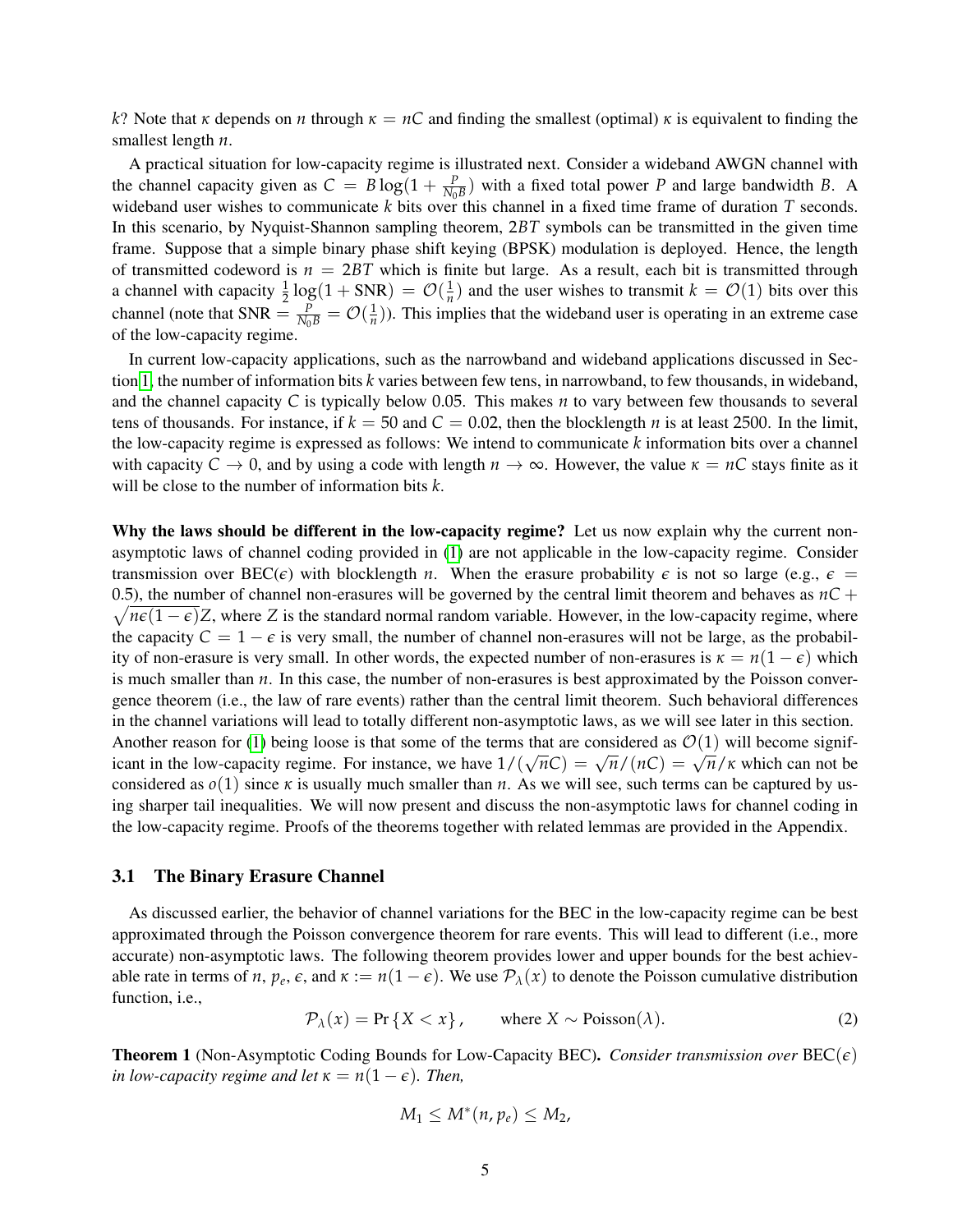*where M*<sup>1</sup> *is the solution of*

<span id="page-5-1"></span>
$$
\mathfrak{P}_1(M_1) + \alpha \sqrt{\mathfrak{P}_1(M_1)} - p_e = 0,
$$
\n(3)

 $\Box$ 

*and M*<sup>2</sup> *is the solution of*

<span id="page-5-0"></span>
$$
\mathfrak{P}_2(M_2) - \alpha \sqrt{\mathfrak{P}_2(M_2)} - \alpha \sqrt{\mathcal{P}_\kappa(\log_2 M_2)} - p_e = 0,
$$
\n(4)

*and*

$$
\mathfrak{P}_1(M_1) = \mathcal{P}_\kappa(\log_2 M_1) + M_1 e^{-\kappa/2} \left(1 - \mathcal{P}_{\kappa/2}(\log_2 M_1)\right),
$$
  

$$
\mathfrak{P}_2(M_2) = \mathcal{P}_\kappa(\log_2 M_2) - \frac{e^{\kappa}}{M_2} \mathcal{P}_{2\kappa}(\log_2 M_2),
$$
  

$$
\alpha = \frac{\sqrt{2}}{\epsilon^{3/2}} \left(1 + 2\sqrt{\frac{3}{\epsilon \kappa}}\right) \left(\sqrt{e} - 1\right) (1 - \epsilon).
$$

*Proof.* See Section [5.1](#page-12-0) in Appendix.

The bounds in Theorem [1](#page-4-0) are tight and can be computed accurately (see Section [5.2\)](#page-18-0). The bounds are expressed merely in terms of  $\kappa := n(1 - \epsilon)$  rather than *n*. This agrees with the intuition that the rate should depend on the amount of "information" passed through *n* usages of the channel rather than the number of channel uses *n*. Typically, the value of *κ* in low-capacity applications varies between a few tens to few hundreds. In such a range, no simple, closed-form approximation of the Poisson distribution with mean *κ* exists. As a result, the lower and upper bounds in Theorem [1](#page-4-0) can not be simplified further. Also, one can turn these bounds into bounds on the shortest (optimal) lengths *n* <sup>∗</sup> needed for transmitting *k* information bits with error probability *p<sup>e</sup>* over a low-capacity BEC. In Section [4.3](#page-10-0) we numerically evaluate the lower and upper bounds predicted by Theorem [1](#page-4-0) and compare them with the prediction obtained from Formula [\(1\)](#page-3-1) [\[6\]](#page-35-0). It is observed our predictions are significantly more precise comparing to the prediction obtained from Formula [\(1\)](#page-3-1) and they become even more precise as the capacity approaches zero.

#### 3.2 The Binary Symmetric Channel

Unlike BEC, the non-asymptotic behavior of coding over BSC can be well approximated in low-capacity regime by the central limit theorem (e.g., Berry-Essen theorem). Let us briefly explain why. Consider transmission over BSC( $\delta$ ) where the value of  $\delta$  is close to  $\frac{1}{2}$ . The capacity of this channel is  $1 - h_2(\delta)$ , where  $h_2(x) := -x \log_2(x) - (1-x) \log_2(1-x)$ , and we denote  $\kappa = n(1 - h_2(\delta))$ . Note that when  $\delta \to \frac{1}{2}$  one can write  $\delta \approx \frac{1}{2} - \sqrt{\frac{\kappa}{n}}$  by using the Taylor expansion of the function  $h_2(x)$  around  $x = \frac{1}{2}$ . Transmission over BSC( $\delta$ ) can be equivalently modeled as follow: (i) With probability  $2\delta$  we let the output of the channel be chosen according to Bernoulli( $\frac{1}{2}$ ), i.e., the output is completely random and independent of the input, and (ii) with probability  $1 - 2\delta$  we let the output be exactly equal to the input. In other words, the output is completely noisy with probability  $2\delta$  (call it the noisy event) and completely noiseless with probability  $1 - 2\delta$  (call it the noiseless event). As  $\delta \to \frac{1}{2}$ , then the noiseless even is a *rare event*. Now, assuming *n* transmissions over the channel, the expected number of noiseless events is  $n(1-2\delta) \approx \sqrt{n\kappa}$ . Similar to BEC, the number of rare noiseless events follows a Poisson distribution with mean  $n(1 - 2\delta)$  due to the Poisson convergence theorem. However, as the value of  $n(1-2\delta) \approx \sqrt{n\kappa}$  is large, the resulting Poisson distribution can also be well approximated by the Gaussian distribution due to the central limit theorem (note that  $Poisson(m)$ ) can be written as the sum of *m* independent Poisson(1) random variables).

As mentioned earlier, central limit laws are the basis for deriving the laws of the form [\(1\)](#page-3-1) which are applied to the settings where the capacity is not small. However, for the low-capacity regime, considerable extra effort is required in terms of sharper arguments and tail bounds to work out the constants correctly.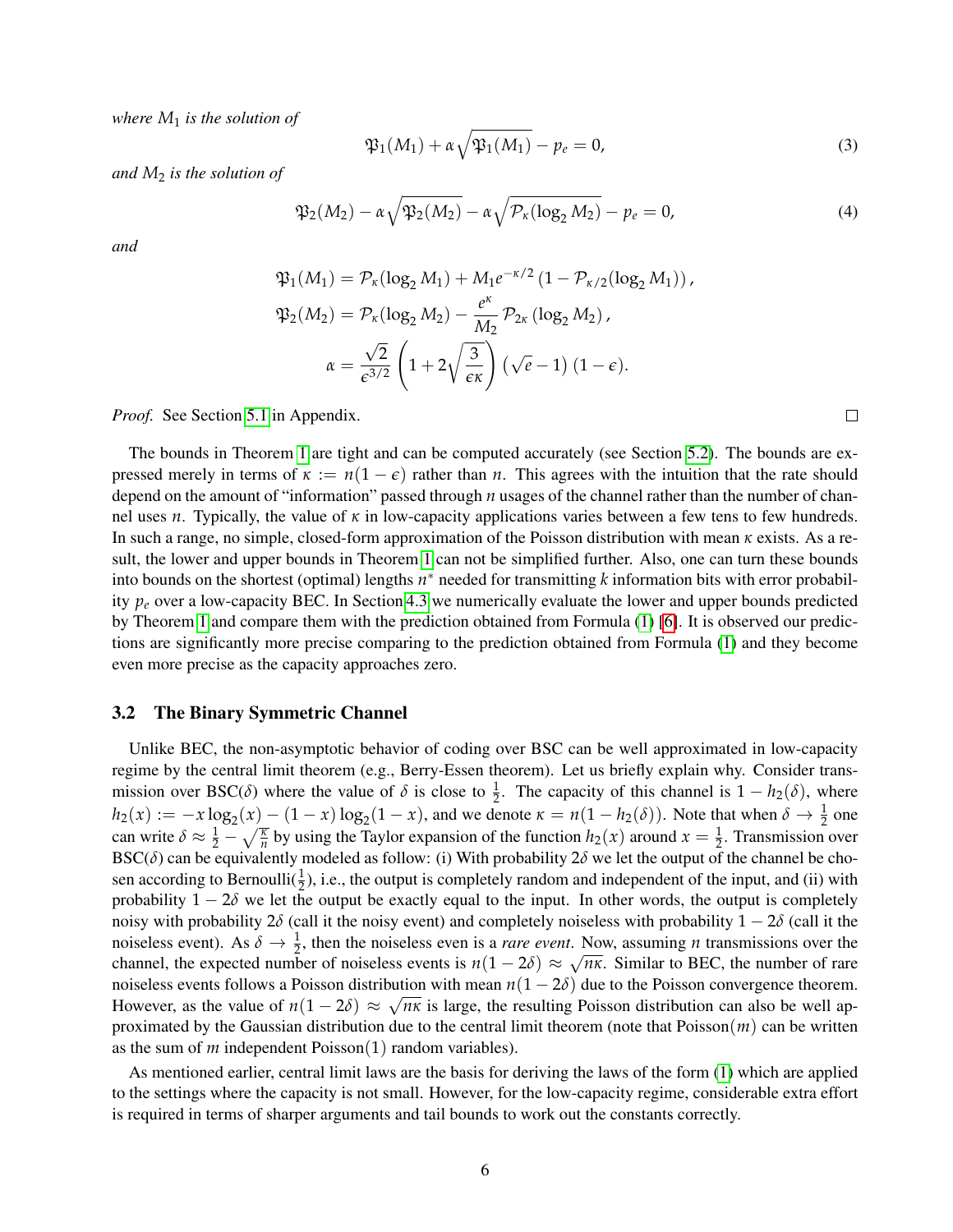<span id="page-6-2"></span>Theorem 2 (Non-Asymptotic Coding Bounds for Low-Capacity BSC). *Consider transmission over BSC(δ) in low-capacity regime and let*  $\kappa = n(1 - h_2(\delta))$ *. Then,* 

<span id="page-6-1"></span>
$$
\log_2 M^*(n, p_e) = \kappa - 2\sqrt{\frac{2\delta(1-\delta)}{\ln 2}} \cdot \sqrt{\kappa} Q^{-1}(p_e) + \frac{1}{2}\log_2 \kappa - \log_2 p_e + \mathcal{O}(\log \log \kappa). \tag{5}
$$

*Proof.* See Section [5.3](#page-19-0) in Appendix.

We remark that the  $\mathcal{O}(\log \log \kappa)$  term contains some other terms such as  $\mathcal{O}(\sqrt{-\log p_e}/\log \kappa)$ . For practical scenarios, the term  $\mathcal{O}(\log \log \kappa)$  will be dominant.<sup>[3](#page-6-0)</sup> We also note that, similar to the BEC case, all terms in [\(5\)](#page-6-1) are expressed in terms of *κ* rather than *n*. This agrees with the intuition that the rate should depend on the amount of "information" passed through *n* usages of the channel rather than the number of channel uses *n*.

<span id="page-6-3"></span>Corollary 1. *Consider transmission of k information bits over a low-capacity BSC(δ). Then, the optimal blocklength n* ∗ *for such a transmission is*

$$
n^* = \frac{1}{1 - h_2(\delta)} \left( k + 2\sqrt{\frac{2\delta(1-\delta)}{\ln 2}} Q^{-1}(p_e) \cdot \sqrt{k} + \frac{4\delta(1-\delta)}{\ln 2} Q^{-1}(p_e)^2 + \log_2 p_e + \mathcal{O}(\log k) \right).
$$

*Proof.* See Section [5.3](#page-19-0) in Appendix.

#### 3.3 The Additive White Gaussian Channel

Similar to BSC, the channel variations in low-capacity AWGN channels are best approximated by the central limit theorem. The following theorem is obtained by using the ideas in [\[12,](#page-35-6) Theorem 73] with slight modifications.

<span id="page-6-4"></span>Theorem 3 (Non-Asymptotic Coding Bounds for Low-Capacity AWGN). *Consider transmission over AWGN(η) in low-capacity regime and let*  $\kappa = \frac{n}{2} \log_2(1 + \eta)$ *. Then,* 

<span id="page-6-6"></span>
$$
\log_2 M^*(n, p_e, \eta) = \kappa - \frac{\sqrt{\eta + 2}}{(\eta + 1)\sqrt{\ln 2}} \cdot \sqrt{\kappa} Q^{-1}(p_e) + \mathcal{E},\tag{6}
$$

.

*where*

$$
\mathcal{O}(1) \leq \mathcal{E} \leq \frac{1}{2} \log_2 \kappa - \log_2 p_e + \mathcal{O}\left(\frac{1}{\sqrt{-\log p_e}}\right)
$$

*Proof.* See Section [5.4](#page-28-0) in Appendix.

Same considerations about  $\mathcal{O}(.)$  notation as discussed earlier, should be taken into account here. Also note that as for BEC and BSC, the optimal blocklength for AWGN channel can be expressed in terms of other parameters in the low-capacity regime which is stated in the following corollary.

<span id="page-6-5"></span>Corollary 2. *Consider transmission of k information bits over a low-capacity AWGN(η). Then, the optimal blocklength n* ∗ *for such a transmission is*

$$
n^* = \frac{2}{\log_2(1+\eta)} \left( k + \frac{\sqrt{\eta+2}}{(\eta+1)\sqrt{\ln 2}} Q^{-1}(p_e) \cdot \sqrt{k} + \mathcal{O}\left(\log_2 \frac{1}{p_e}\right) \right).
$$

*Proof.* See Section [5.4](#page-28-0) in Appendix.

 $\Box$ 

 $\Box$ 

 $\Box$ 

<span id="page-6-0"></span><sup>&</sup>lt;sup>3</sup>We always include only the dominant term inside  $\mathcal{O}(\cdot)$ .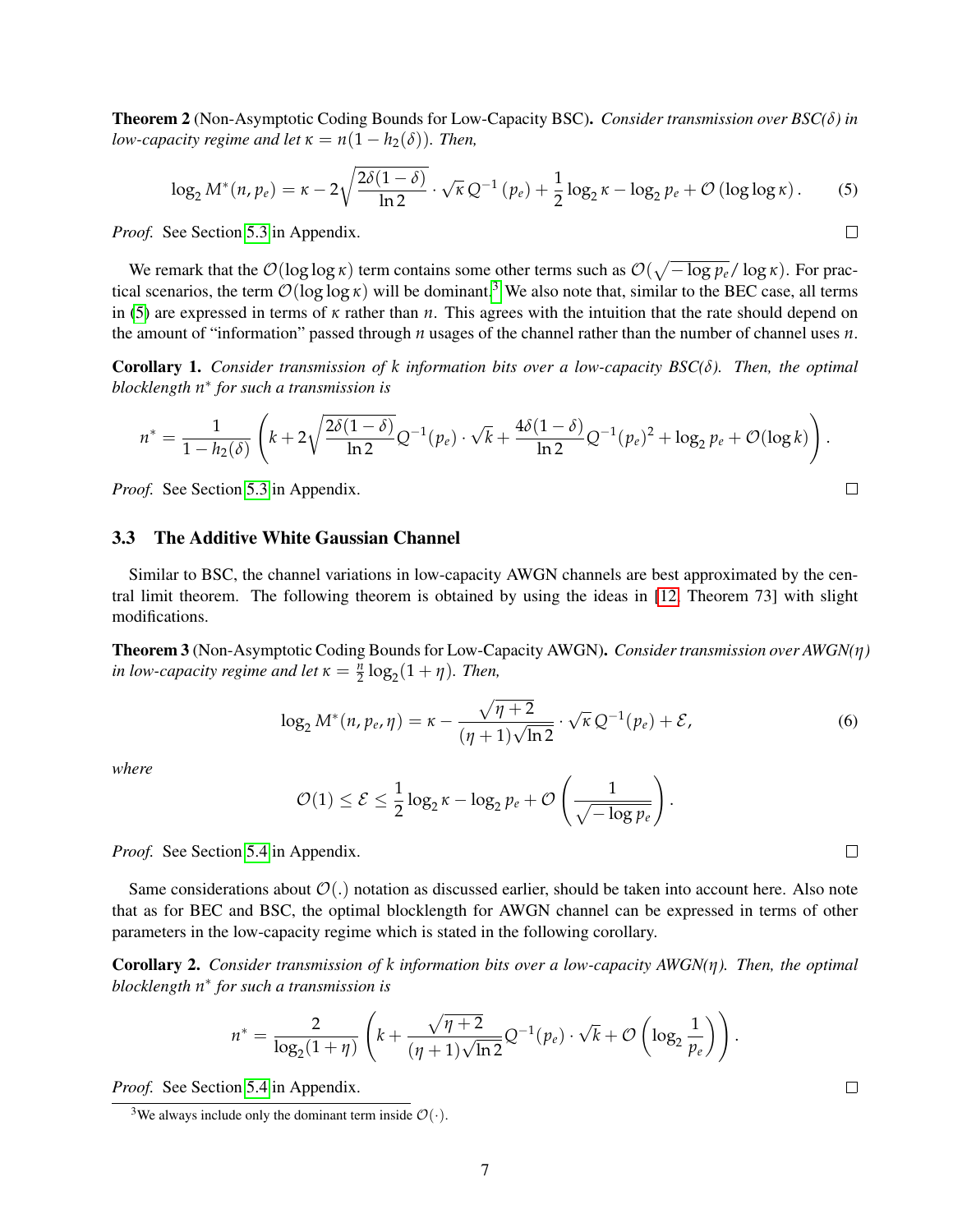## <span id="page-7-0"></span>4 Practical Code Designs and Simulation Results

As we need to design codes with extremely low rate, some of the stat-of-the-art codes may not be directly applicable. A notable instance is the class of iterative codes, e.g., Turbo or LDPC codes. It is well known that decreasing the design rate of iterative codes results in denser decoding graphs which further leads to highly complex iterative decoders with poor performance. E.g., an  $(l, r)$ -regular LDPC code with design rate  $R = 0.01$  requires  $r, l \ge 99$ . Hence, the Tanner graph will have minimum degree of at least 99 and even for codelengths of order tens of thousands the Tanner graph will have many short cycles. In order to circumvent this issue, the current practical designs, e.g., the NB-IoT code design, use repetition coding. I.e., a low rate repetition code is concatenated with a powerful moderate-rate code. For example, an iterative code of rate *R* and length  $n/r$  can be repeated *r* times to construct a code of length *n* with rate  $R/r$ . In Section [4.1,](#page-7-1) we will discuss the pros and cons of using repetition schemes along with trade-offs between the number of repetitions and performance of the code. As we will see, although repetition leads to efficient implementations, the rate loss through many repetitions will result in codes with mediocre performance.

Unlike iterative codes, polar codes and most algebraic codes (e.g., BCH or Reed-Muller codes) can be used without any modification for low-rate applications. In Section [4.2,](#page-9-0) we will study the behaviour of polar coding on low-capacity channels. As we will see, polar coding is advantageous in terms of distance, performance and implicit repetition, however, its encoding and decoding algorithms have to be carefully adjusted to reduce complexity and latency for practical applications.

Throughout this section, we will consider code design for the class of binary memoryless symmetric (BMS) channels. A BMS channel *W* has binary input and, letting  $W(y | x)$  denotes the transition matrix, there exists a permutation  $\pi$  on the output alphabet such that  $W(y | 0) = W(\pi(y) | 1)$ . Notable exemplars of this class are BEC, BSC, and BAWGN channels.

#### <span id="page-7-1"></span>4.1 How Much Repetition is Needed?

As mentioned above, repetition is a simple way to design practical low-rate codes that exploit the power of state-of-the-art designs. Let *r* be a divisor of *n*, where *n* denotes the length of the code. Repetition coding consists in designing first a smaller outer code of length *n*/*r* and repeat each of its code bits *r* times (i.e., the inner code is repetition). The length of the final code is  $n/r \cdot r = n$ . This is equivalent to transmitting the outer code over the *r-repetition channel*, *W<sup>r</sup>* , which takes a bit as input, and outputs an *r*-tuple which is the result of passing *r* copies of the input bit independently through the original channel *W*. E.g., if *W* is  $\text{BEC}(\epsilon)$  then its corresponding *r*-repetition channel is  $W^r = \text{BEC}(\epsilon^r)$ .

The main advantage of repetition coding is the reduction in computational complexity (especially if *r* is large). This is because the encoding/decoding complexity is effectively reduced to that of the outer code, i.e., once the outer code is constructed, at the the encoding side, we just need to repeat each of its code bits *r* times, and at the decoding side the log-likelihood of an *r*-tuple consisting of *r* independent transmissions of a bit is equal to sum of the log-likelihoods of the individual channel outcomes. The computational latency of the encoding and decoding algorithms is reduced to that of the outer code in a similar way.

The outer code has to be designed for reliable communication over the channel *W<sup>r</sup>* . If *r* is sufficiently large, then the capacity of *W<sup>r</sup>* will not be low any more. In this case, the outer code can be picked from off-the-shelf practical codes designed for channels with moderate capacity values (e.g., iterative or polar codes). While this looks promising, one should note that the main drawback of repetition coding is the loss in capacity. In general, we have  $C(W^r) \leq rC(W)$  and the ratio vanishes by growing *r*. As a result, if *r* is very large then repetition coding might suffer from an unacceptable rate loss. Thus, the main question that we need to answer is: how large *r* can be made such that the rate loss is still negligible?

We note that the overall capacity corresponding to *n* channel transmissions is  $nC(W)$ . With repetition cod-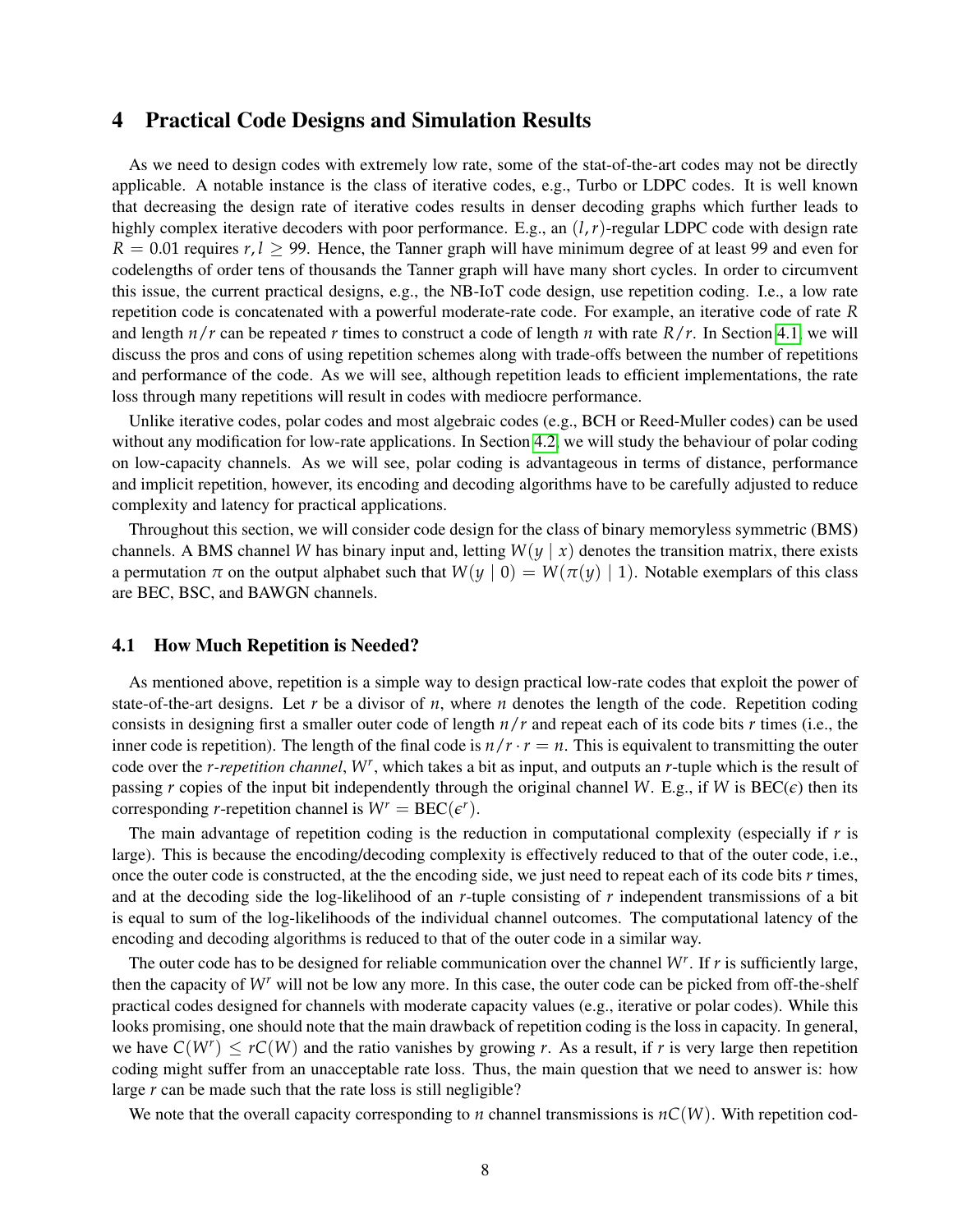ing, the capacity will be reduced to  $n/r \cdot C(W^r)$  since we transmit  $n/r$  times over the channel W<sup>*r*</sup>. For any  $\beta \in [0, 1]$ , we ask what is the largest repetition size  $r_\beta$  such that

<span id="page-8-0"></span>
$$
\frac{n}{r_{\beta}}C(W^{r_{\beta}}) \ge \beta n C(W). \tag{7}
$$

Let us first assume that transmission takes place over  $\text{BEC}(\epsilon)$ . We thus have  $W^r = \text{BEC}(\epsilon^r)$ . If  $\epsilon$  is not close to 1, then even  $r = 2$  would result in a considerble rate loss, e.g., if  $\epsilon = 0.5$ , then  $C(W^2) = 0.75$  whereas  $2C(W) = 1$ . However, when  $\epsilon$  is close to 1, then at least for small values of r the rate loss can be negligible, e.g., for  $r = 2$ , we have  $C(W^2) = 1 - \epsilon^2 \approx 2(1 - \epsilon) = 2C(W)$ . The following theorem provides lower and upper bounds for the largest repetition size,  $r_\beta$ , that satisfies [\(7\)](#page-8-0).

<span id="page-8-2"></span>**Theorem 4** (Maximum Repetition Length for BEC). *If*  $W = BEC(\epsilon)$ , then for the largest repetition size,  $r_{\beta}$ , *that satisfies* [\(7\)](#page-8-0)*, we have*

<span id="page-8-1"></span>
$$
\frac{n(1-\epsilon)\ell}{2\left(1-\frac{\beta}{\ell}\right)} \cdot \left(\frac{\beta}{\ell}\right)^2 \le \frac{n}{r_\beta} \le \frac{n(1-\epsilon)\ell}{2\left(1-\frac{\beta}{\ell}\right)},\tag{8}
$$

*where*  $\ell = -\frac{\ln \epsilon}{1-\epsilon}$ *. Equivalently, assuming*  $\kappa = n(1-\epsilon)$ *,* [\(8\)](#page-8-1) *becomes* 

$$
\frac{\kappa}{2\left(1-\beta\right)}\cdot \beta^2 (1+\mathcal{O}(1-\epsilon))\leq \frac{n}{r_\beta}\leq \frac{\kappa}{2\left(1-\beta\right)}(1+\mathcal{O}(1-\epsilon)).
$$

*Proof.* See Section [5.5](#page-32-0) in Appendix.

<span id="page-8-3"></span>Remark 1. *Going back to the results of Theorem [1,](#page-4-0) in order to obtain similar non-asymptotic guarantees with repetition-coding, a necessary condition is that the total rate loss due to repetition is*  $\mathcal{O}(1)$ *, i.e.,* 

$$
\frac{n}{r_{\beta}}C(W^{r_{\beta}})=nC(W)+\mathcal{O}(1).
$$

 $I f W = BEC(\epsilon)$  *and*  $\kappa = n(1 - \epsilon)$ *, then the necessary condition implies plugging*  $\beta = 1 - \mathcal{O}(1/(\kappa))$  *into* [\(7\)](#page-8-0)*. Moreover, from Theorem [4](#page-8-2) we can conclude that, when e is close to* 1*, the maximum allowed repetition size is*  $\mathcal{O}(n/\kappa^2)$ . Equivalently, the size of the outer code can be chosen as  $\mathcal{O}(\kappa^2)$ .

A noteworthy conclusion from the above remark is that, as having negligible rate loss implies the repetition size to be at most  $\mathcal{O}(n/\kappa^2)$ , then the outer code has to be designed for a BEC with erasure probability at least  $\epsilon^{O(n/\kappa^2)} = 1 - O(1/\kappa)$ . This means that the outer code should still have a low rate even if *κ* is as small as few tens. Thus, the idea of using e.g., iterative codes as the outer code and repetition codes as the inner code will lead to an efficient low-rate design only if we are willing to tolerate non-negligible rate loss. We refer to Section [4.3](#page-10-0) for a numerical case study on repetition coding. In contrast, the polar coding construction has implicitly a repetition block of optimal size  $\mathcal{O}(n/\kappa^2)$  as we will see in the next section.

It turns out that the binary erasure channel has the smallest rate loss due to repetition among all the BMS channels. This property has been used in the following theorem to provide an upper bound on  $r<sub>β</sub>$  for any BMS channel.

<span id="page-8-5"></span>Theorem 5 (Upper Bound on Repetition Length for any BMS). *Among all BMS channels with the same capacity, BEC has the largest repetition length r<sup>β</sup> that satisfies* [\(7\)](#page-8-0)*. Hence, for any BMS channel with capacity C and*  $\kappa = nC$ *, we have* 

$$
\frac{n}{r_{\beta}} \geq \frac{\kappa}{2(1-\beta)}\beta^2(1+\mathcal{O}(1-C)).
$$

*Proof.* See Section [5.5](#page-32-0) in Appendix.

<span id="page-8-4"></span>Remark 2. *Similar to Remark [1,](#page-8-3) we can conclude that for any BMS channel with low capacity, in order to have the total rate loss of order*  $\mathcal{O}(1)$ *, the repetition size should be at most*  $\mathcal{O}(n/\kappa^2)$ *.* 

 $\Box$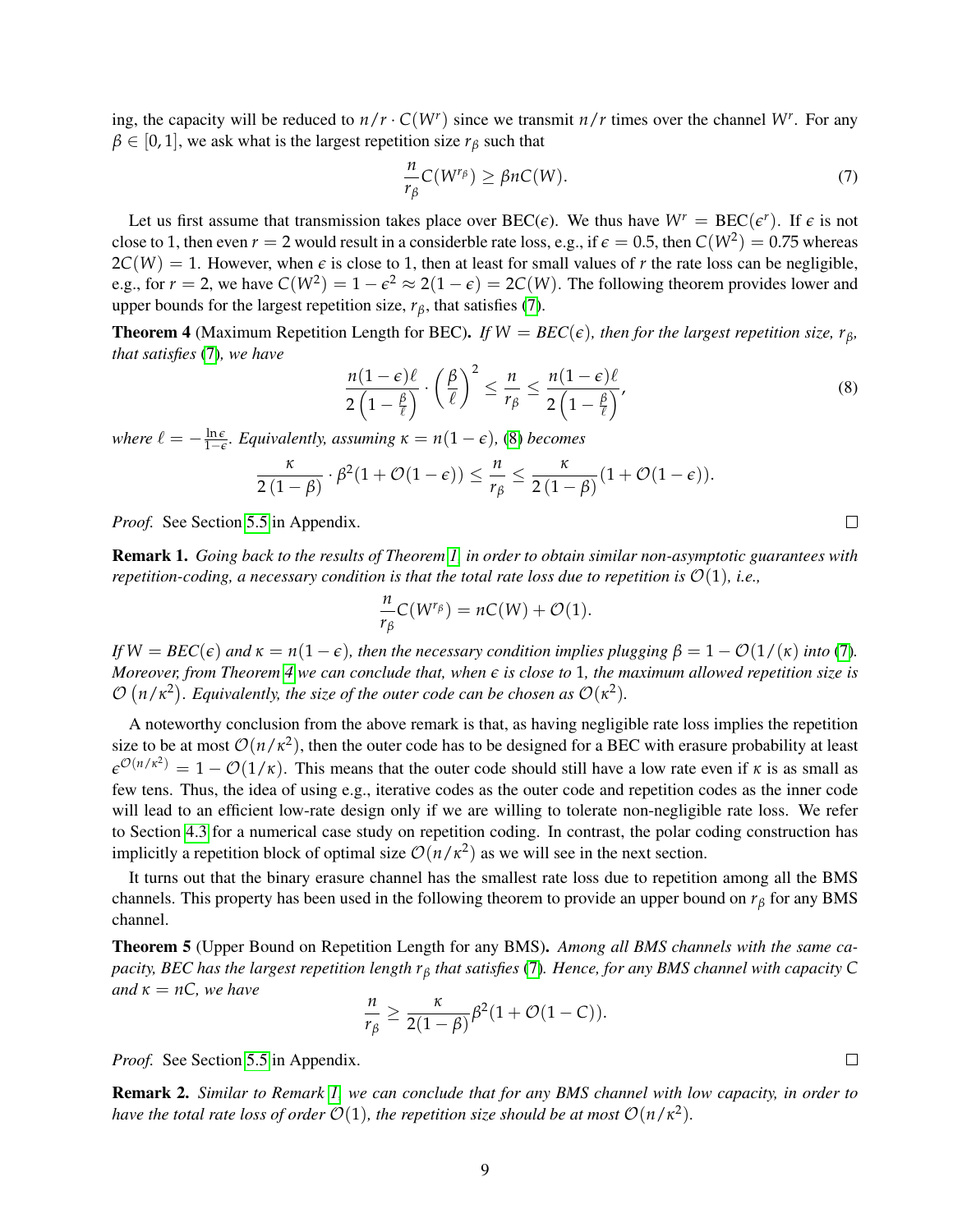## <span id="page-9-0"></span>4.2 Polar Coding at Low Capacity

We show in this section that polar construction provides several coding advantages, in terms of both performance and complexity, in the low-capacity regime. We will describe such advantages together with supporting analytical and numerical evidence. We also show later in this section that, in order to make polar codes a suitable candidate for practice, we need to carefully adapt their encoding and decoding operations. We begin by providing a brief description of polar codes to set up notation and the basics.

Basics of Polar Coding [\[7\]](#page-35-1). The basis of channel polarization consists in mapping two identical copies of the channel  $W: \mathcal{X} \to \mathcal{Y}$  into the pair of channels  $W^0: \mathcal{X} \to \mathcal{Y}^2$  and  $W^1: \mathcal{X} \to \mathcal{X} \times \mathcal{Y}^2$ , defined as

$$
W^{0}(y_{1}, y_{2} \mid x_{1}) = \sum_{x_{2} \in \mathcal{X}} \frac{1}{2} W(y_{1} \mid x_{1} \oplus x_{2}) W(y_{2} \mid x_{2}), \qquad (9)
$$

$$
W^{1}(y_{1}, y_{2}, x_{1} \mid x_{2}) = \frac{1}{2}W(y_{1} \mid x_{1} \oplus x_{2})W(y_{2} \mid x_{2}). \tag{10}
$$

Then,  $W^0$  is a worse channel in the sense that it is degraded with respect to *W*, hence less reliable than *W*; and *W*<sup>1</sup> is a better channel in the sense that it is upgraded with respect to *W*, hence more reliable than *W*. In the polar coding literature, the operation in [\(9\)](#page-9-1) is also known as the *check* or *minus* operation and the operation in [\(10\)](#page-9-2) is also known as the *variable* or *plus* operation.

By iterating this operation *n* times, we map  $n = 2^m$  identical copies of the transmission channel *W* into the synthetic channels  $\{W_m^{(i)}\}_{i \in \{0,\dots,n\}}$ . More specifically, given  $i \in \{0,\dots,n-1\}$ , let  $(b_1, b_2, \dots, b_m)$  be its binary expansion over *m* bits, where  $b_1$  is the most significant bit and  $b_m$  is the least significant bit, i.e.,

<span id="page-9-2"></span><span id="page-9-1"></span>
$$
i=\sum_{k=1}^m b_k 2^{m-1-k}.
$$

Then, we define the synthetic channels  $\{W_n^{(i)}\}_{i \in \{0,\dots,n-1\}}$  as

$$
W_n^{(i)} = (((W^{b_1})^{b_2})^{w})^{b_m}.
$$

**Example 1** (Synthetic Channel). *Take*  $m = 4$  *and*  $i = 10$ . *Then, the synthetic channel*  $W_{16}^{(10)} = (((W^1)^0)^1)^0$ *is obtained by applying first* [\(10\)](#page-9-2)*, then* [\(9\)](#page-9-1)*, then* [\(10\)](#page-9-2)*, and finally* [\(9\)](#page-9-1)*.*

The polar construction is polarizing in the sense that the synthetic channels tend to become either completely noiseless or completely noisy. Thus, in the encoding procedure, the *k* information bits are assigned to the positions (indices) corresponding to the best *k* synthetic channels. Here, the quality of a channel is measured by some reliability metric such as the Bhattacharyya parameter of the channel. The remaining positions are "frozen" to predefined values that are known at the decoder. As a result, the generator matrix of polar codes is based on choosing the *k* rows of the matrix

$$
G_n = \left[\begin{array}{c} 1 & 0 \\ 1 & 1 \end{array}\right]^{\otimes m},
$$

which correspond to the best *k* synthetic channels. It is worth noting that for an index *i* with binary expansion  $(b_1, b_2, \dots, b_n)$  the Hamming wight of the *i*-th row of  $G_n$  is  $2^{\sum_{j=1}^m b_i}$ , i.e., the Hamming weight of the *i*-th row, which corresponds to the *i*-th synthetic channel, is exponentially related with number of plus operations in the construction of the *i*-th synthetic channel.

High Minimum Distance at Low-Capacity. If the channel *W* has low capacity, then clearly any good (i.e., noiseless) synthetic channel requires a lot of plus operations. As a result, for all the *k* best synthetic channels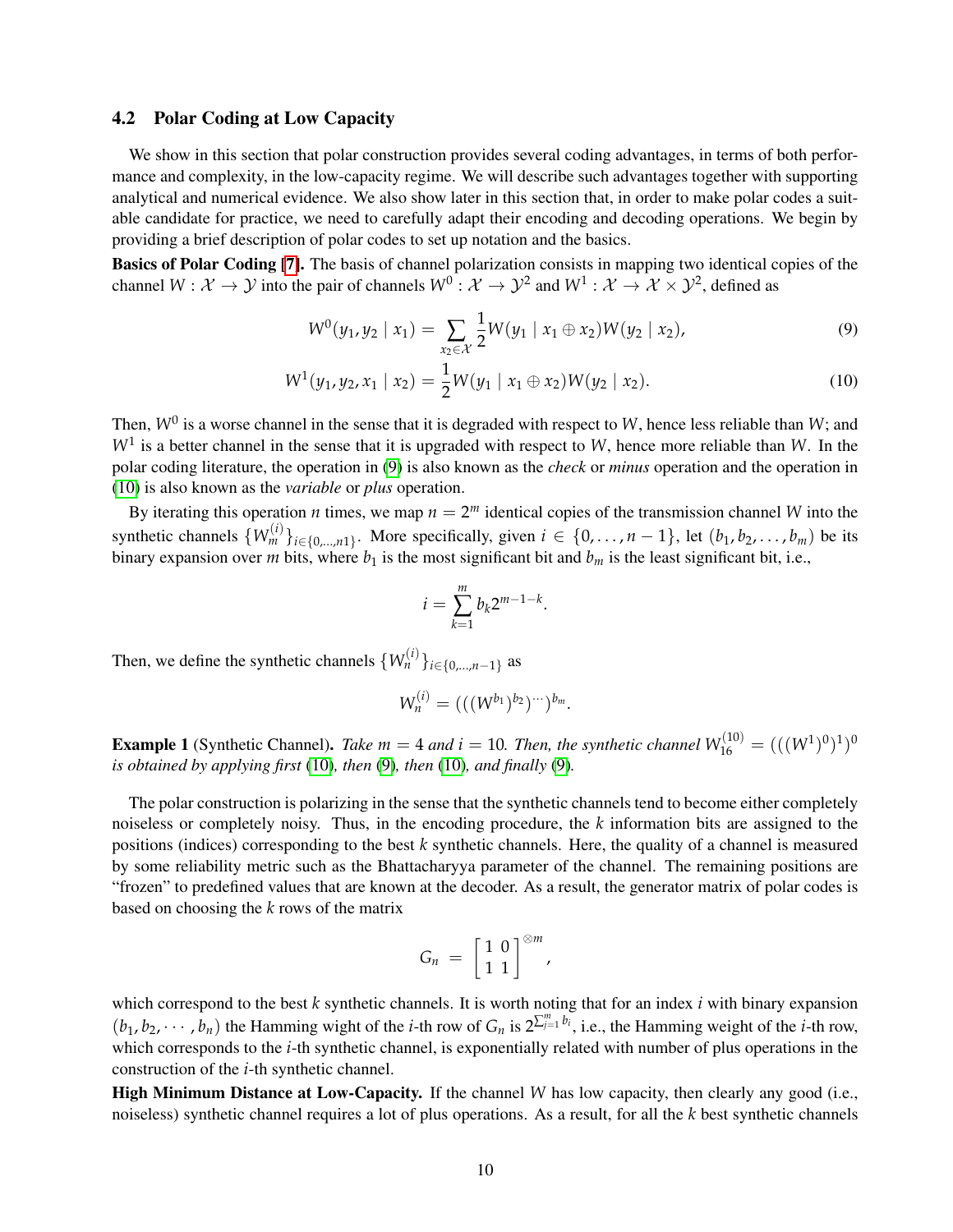|                                                                                               | 1024 | 2048 | 4096 | 8192 | - 16364 |
|-----------------------------------------------------------------------------------------------|------|------|------|------|---------|
| $\frac{d_{\text{min}}(d_{\text{min}}/n)}{128(1/8)}$ 256 (1/8) 512 (1/8) 1024 (1/8) 2048 (1/8) |      |      |      |      |         |

<span id="page-10-1"></span>Table 1: Minimum distance of a polar code constructed for *k* = 40 over various channels with capacity 0.02.

the Hamming weight of the corresponding row in  $G_n$  is very high. Hence, the resulting polar code will have a high minimum distance. Table [1](#page-10-1) provides the minimum distance of the polar code for various channels and lengths. The channels are BAWGN, BEC, BSC all with capacity 0.02. We have constructed polar codes for these channels with  $k = 40$ . For the range of *n* shown in the table, we have observed that the set of synthetic indices for all the three channels were identical. This would suggest the *universality* of polar codes in the low-rate regime (this should only hold when  $k \ll n$ ).<sup>[4](#page-10-2)</sup> As the table shows, the minimum distance keeps increasing linearly with *n*.

Polar Coding Does Optimal and Implicit Repetition at Low-Capacity. We have shown in Section [4.1](#page-7-1) that the maximum allowed repetition size to have negligible capacity loss is  $\mathcal{O}(n/\kappa^2)$ . We will show in this section that at low-capacity, the polar construction is enforced to have  $O(n/\kappa^2)$  repetitions. In other words, the resulting polar code is equivalent to a smaller polar code of size  $\mathcal{O}(\kappa^2)$  followed by repetitions. Consequently, the encoder and decoder of the polar code could be implemented with much lower complexity taking into account the implicit repetitions. That is, the encoding can be reduced to  $n + \mathcal{O}(\kappa^2 \log \kappa)$  and the decoding complexity using the list successive cancellation (SC) decoder with list size *L* is reduced to  $n + \mathcal{O}(L\kappa^2 \log \kappa)$ . Recall that the original implementation of polar codes requires *n* log *n* encoding complexity and  $\mathcal{O}(Ln \log n)$  decoding complexity. Moreover, as the repetition steps can all be done in parallel, the computational *latency* of the encoding and decoding operations can be reduced to  $\mathcal{O}(\kappa^2 \log \kappa)$  and  $\mathcal{O}(L\kappa^2 \log \kappa)$ , respectively. To further reduce the complexity, the simplified SC decoder [\[16\]](#page-35-7) or relaxed polar codes [\[17\]](#page-35-8) can be invoked. Such complexity reductions are important for making polar codes a suitable candidate for practice.

<span id="page-10-3"></span>Theorem 6. *Consider using a polar code of length n* = 2 *<sup>m</sup> for transmission over a BMS channel W. Let*  $m_0 = \log_2(4\kappa^2)$  where  $\kappa = nC(W)$ . Then any synthetic channel  $W_n^{(i)}$  whose Bhattacharyya value is less than 1  $\frac{1}{2}$  has at least m<sub>0</sub> plus operations in the beginning. As a result, the polar code constructed for W is equivalent *to the concatenation of a polar code of length (at most)* 2<sup>*m*0</sup> followed by 2<sup>*m*−*m*0</sup> *repetitions.* 

 $R$ emark 3. *Note that from Theorem [6,](#page-10-3) polar codes automatically perform repetition coding with*  $\mathcal{O}(n/\kappa^2)$  *repetitions, where*  $\kappa = nC$ *. This matches the necessary (optimal) number of repetitions given in Remark [1](#page-8-3) and [2.](#page-8-4)* 

#### <span id="page-10-0"></span>4.3 Simulation Results

For the BEC, we have compared in Figure [1](#page-11-0), the lower and upper bounds obtained from Theorem [1](#page-4-0) with the predictions of Formula [\(1\)](#page-3-1). We have also plotted the performance of polar codes. The setting considered in Figure [1](#page-11-0) is as follows: We intend to send  $k = 40$  information bits over the BEC( $\epsilon$ ). The desired error probability is  $p_e = 10^{-2}$  $p_e = 10^{-2}$  $p_e = 10^{-2}$ . For erasure values between 0.96 and 1, Figure 1 plots bounds on the smallest (optimal) blocklength *n* needed for this scenario as well as the smallest length required by polar codes. Note that in or-der to compute e.g., a lower bound on the shortest length from Theorem [1,](#page-4-0) we should fix  $M^*(n, p_e)$  to  $k = 40$ and search for the smallest *n* that satisfies equation [4](#page-5-0) with  $\kappa = n(1 - \epsilon)$  and  $p_e = 0.01$ .

As we see in Figure [1](#page-11-0), the lower and upper bounds predicted from Theorem [1](#page-4-0) are very close to each other. The performance of random linear codes is very close to the upper bound. This is natural because the upper bound has been obtained by a random coding achievability argument. As expected, the prediction obtained from Formula [\(1\)](#page-3-1) is not precise in the low-capacity regime and it becomes worse as the capacity approaches

<span id="page-10-2"></span><sup>4</sup>Note that polar codes are not universal in general [\[13\]](#page-35-9), but universal polar-like constructions exist [\[14,](#page-35-10) [15\]](#page-35-11).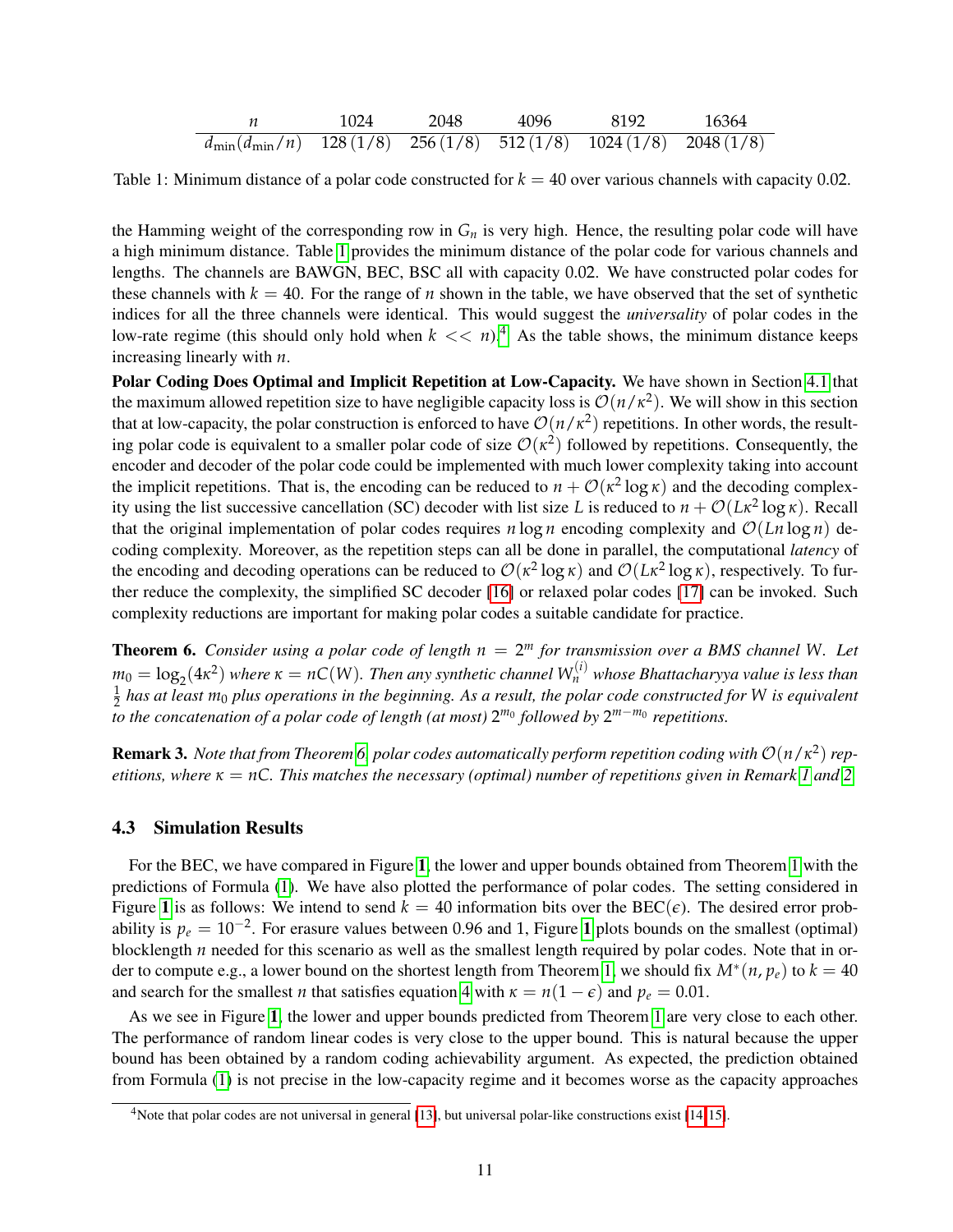<span id="page-11-0"></span>

**Figure 1:** Comparison for low-capacity BEC. The number of information bits is  $k = 40$  and the target error probability is  $p_e = 10^{-2}$ . For the right plot, with the same legend entries as the left plot, all the blocklengths *n* in the left plot are normalized by the value of the lower bound, obtained from Theorem [1.](#page-4-0)

zero. Also, the performance of polar code is shown in Figure [1](#page-11-0). The polar code is concatenated with cyclic redundancy check (CRC) code of length 6, and is decoded with the list-SC algorithm [\[18\]](#page-35-12) with list size  $L = 16$ .

Figure [2](#page-11-1) considers the scenario of sending  $k = 40$  bits of information over a low-capacity BSC with target error probability  $p_e = 10^{-2}$  $p_e = 10^{-2}$  $p_e = 10^{-2}$ . We have compared in Figure [2](#page-6-2), the predictions from Theorem 2 and Formula [\(1\)](#page-3-1). As we expected, the prediction from Formula [\(1\)](#page-3-1) is quite imprecise in the low-capacity regime. Note that the prediction of Theorem [2](#page-6-2) is exact up to O(log log *κ*) terms. The performance of polar codes is also plotted in Figure [2](#page-11-1). An interesting problem is to analyzie the finite-length scaling of polar codes in the low-capacity regime [\[19](#page-35-13)[–23\]](#page-36-0).

<span id="page-11-1"></span>

**Figure 2:** Comparison for low-capacity BSC. The number of information bits is  $k = 40$  and the target error probability is  $p_e = 10^{-2}$ . For the right plot, with the same legend entries as the left plot, all the blocklengths *n* in the left plot are normalized by the value of the prediction obtained from Theorem [2.](#page-6-2)

Figure [3](#page-12-1) compares the performance of polar codes with repeated LTE Turbo codes over the binary-input additive white Gaussian channel. Here, we intend to send  $k = 40$  information bits. The polar-CRC code has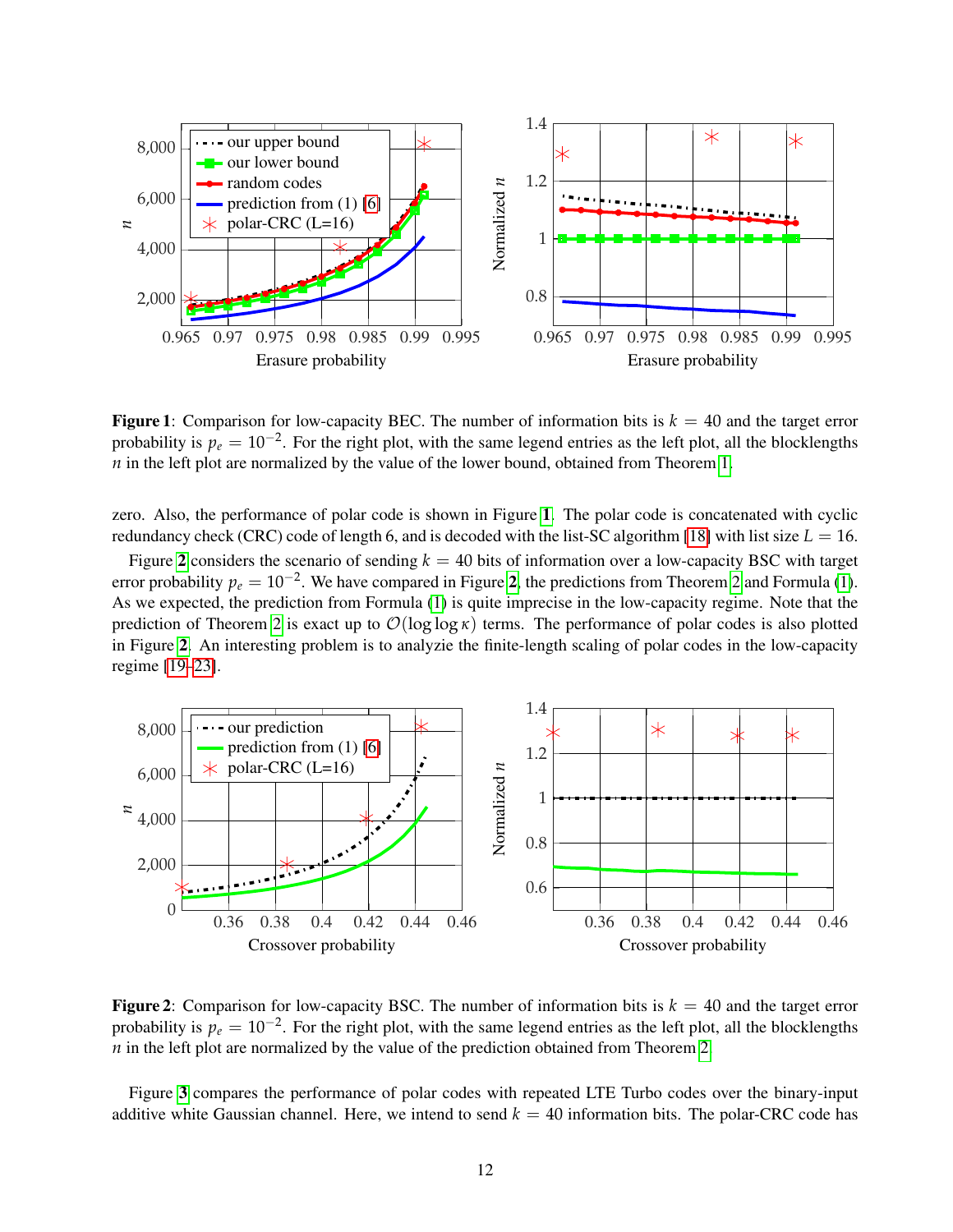length 8192, and the Turbo-repetition scheme has the (120, 40) mother code of rate 1/3 as the outer code which is repeated 68 times (the total length is  $68 \times 120 = 8160$ ). In the considered (8192, 40) polar code, a repetition factor of 4 is implicitly enforced by the construction, as predicted by Theorem [6.](#page-10-3) Hence, the polar coding scheme is actually a (2048, 40) polar code with 4 repetitions. We note from Section [1](#page-0-0) that repetition of the LTE code for data channel, in this case the Turbo code of rate  $1/3$ , is the proposed code design in the NB-IoT standard. For these two choices of code designs, the block error probability is plotted with respect to  $E_b/N_0$  in Figure [3](#page-12-1). As we see from the figure, the waterfall region of Turbo-repitition is almost 4 dB away from that of the polar code. This is mainly due to the many repetitions that must be invoked in the repeated Turbo code to provide the low rate design. Consequently, this results in capacity loss and significantly degraded performance for Turbo-repetition scheme comparing to a code carefully designed, both in terms of construction as well as the number of repetitions, for the total length 8192, such as the considered polar code.

<span id="page-12-1"></span>

**Figure 3:** Comparison for low-capacity BAWGN. The number of information bits is  $k = 40$ . The polar-CRC has length 8192, is constructed using 6 CRC bits, and is decoded using the SC-list decoder with  $L = 16$ . The Turbo-repitition has an underlying  $(120, 40)$  Turbo code which is repeated 68 times (total length  $= 8160$ ) and is decoded with 6 iterations. The Shannon limit for this setting is −4.75 dB.

# 5 Appendix: Proofs

#### <span id="page-12-0"></span>5.1 Proofs for BEC

In this section we will prove the converse and achievability bounds of Theorem [1.](#page-4-0) In the proofs we will be using Theorems [7–](#page-17-0)[10](#page-18-1) which are stated at the end of this section. For results in coding theory, we generally refer to [\[12\]](#page-35-6) as it has well collected and presented the corresponding proofs. See also [\[8\]](#page-35-2), [\[24\]](#page-36-1), [\[25\]](#page-36-2), [\[26\]](#page-36-3), and [\[27\]](#page-36-4).

**Proof of Theorem [1.](#page-4-0) Achievability Bound.** Consider *n* transmissions over the BEC( $\epsilon$ ) which are indexed by  $i = 1, \dots, n$ . For the *i*-th transmission, we let  $X_i$  be a Bernoulli random variable which is 0 if the output of the *i*<sup>th</sup> channel is an erasure and is 1 otherwise, i.e.,  $Pr{X_i = 1} = 1 - \epsilon$ . Suppose  $S_n = \sum_{i=1}^n X_i$  and denote  $\kappa = n(1 - \epsilon)$ . We will use the result of Theorem [10](#page-18-1) and show that if a number *M*<sub>1</sub> satisfies [\(3\)](#page-5-1), then it will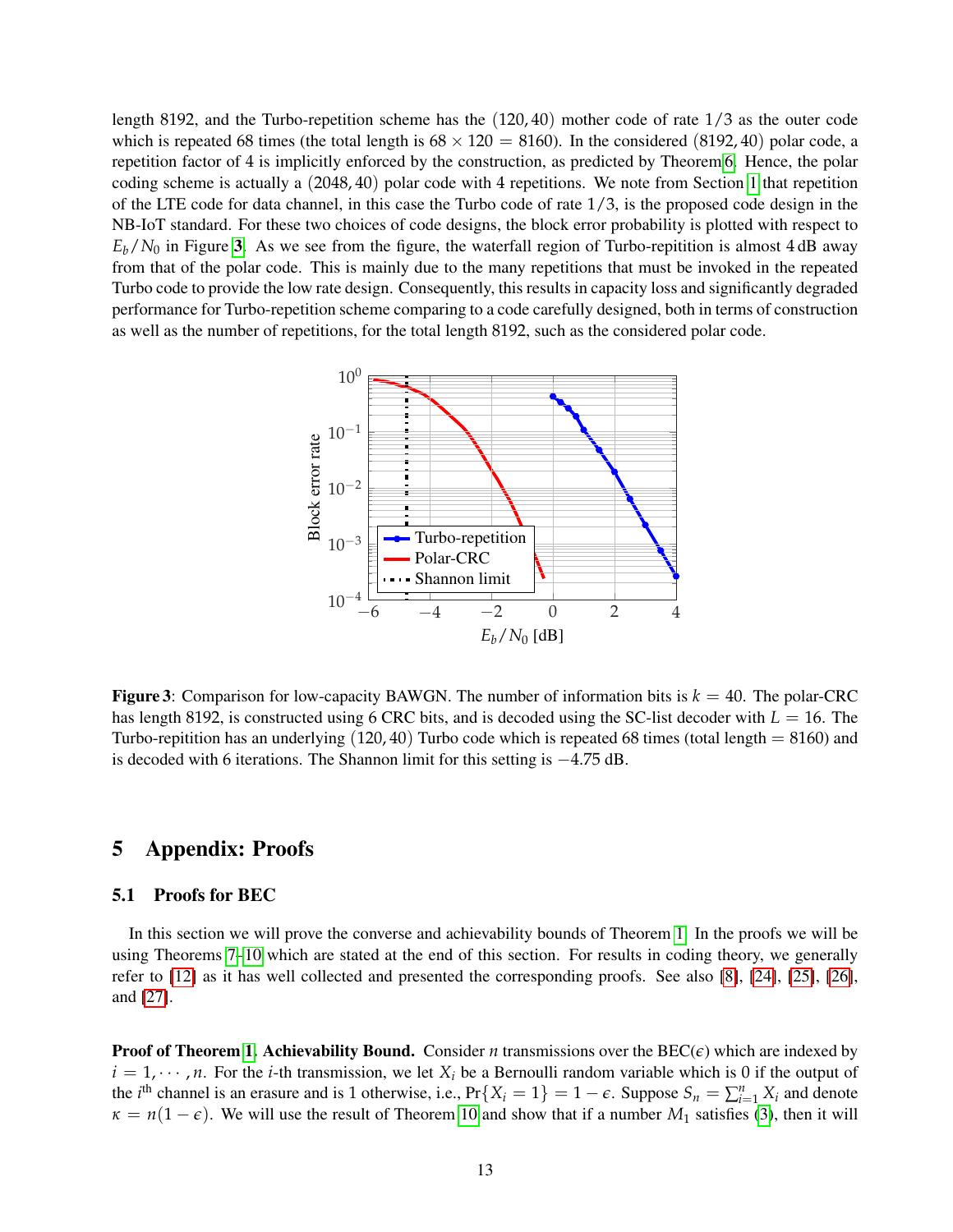dissatisfy the inequality in [\(28\)](#page-18-2). As a result, we obtain  $M_1 \leq M^*(n, p_e)$ . Now, by considering (28), we define

$$
I_1 = \sum_{r < \log_2 M_1} \binom{n}{r} \epsilon^{n-r} (1-\epsilon)^r,
$$
\n
$$
I_2 = \sum_{\log_2 M_1 \le r \le n} \binom{n}{r} \epsilon^{n-r} (1-\epsilon)^r \frac{M_1}{2^r}.
$$

We have  $I_1 = \Pr \{ S_n < \log_2 M_1 \}$ . Suppose  $X \sim \text{Poisson}(\kappa)$ , then we can write

$$
I_1 \leq \Pr \{ X < \log_2 M_1 \} + \left| \Pr \{ S_n < \log_2 M_1 \} - \Pr \{ X < \log_2 M_1 \} \right|,
$$
  
\n
$$
I_2 = \sum_{\log_2 M_1 \leq r \leq n} \Pr \{ S_n = r \} \frac{M_1}{2^r}
$$
  
\n
$$
\leq \sum_{\log_2 M_1 \leq r \leq n} \Pr \{ X = r \} \frac{M_1}{2^r} + \sum_{\log_2 M_1 \leq r \leq n} \left| \Pr \{ X = r \} - \Pr \{ S_n = r \} \right| \frac{M_1}{2^r}
$$
  
\n
$$
\leq \sum_{\log_2 M_1 \leq r < \infty} \Pr \{ X = r \} \frac{M_1}{2^r} + \sum_{\log_2 M_1 \leq r < \infty} \left| \Pr \{ X = r \} - \Pr \{ S_n = r \} \right| \frac{M_1}{2^r}.
$$

Putting these together, we obtain

$$
I_1 + I_2 \le \mathbb{E}\left[\mathbf{1}\left(X < \log_2 M_1\right) + \mathbf{1}\left(X \ge \log_2 M_1\right) \frac{M_1}{2^X}\right] + J_1 + J_2,\tag{11}
$$

where

<span id="page-13-1"></span>
$$
J_1 = \left| \Pr \left\{ S_n < \log_2 M_1 \right\} - \Pr \left\{ X < \log_2 M_1 \right\} \right|,
$$
\n
$$
J_2 = \sum_{\log_2 M_1 \le r < \infty} \left| \Pr \left\{ X = r \right\} - \Pr \left\{ S_n = r \right\} \right| \frac{M_1}{2^r}.
$$

Using Theorem [7,](#page-17-0) we have

$$
J_1 = \left| \Pr \left\{ S_n < \log_2 M_1 \right\} - \Pr \left\{ X < \log_2 M_1 \right\} \right| \le \alpha_1 \sqrt{\Pr \left\{ X < \log_2 M_1 \right\}},\tag{12}
$$

$$
\left|\Pr\left\{X=r\right\}-\Pr\left\{S_n=r\right\}\right| \leq \alpha_2 \sqrt{\Pr\left\{X\leq r\right\}},\tag{13}
$$

where

<span id="page-13-2"></span><span id="page-13-0"></span>
$$
\alpha_1 = \frac{\sqrt{2}}{\epsilon^{3/2}} \left( \sqrt{e} - 1 \right) (1 - \epsilon),
$$
  

$$
\alpha_2 = \frac{\sqrt{6}}{\epsilon^2 \sqrt{\kappa}} \left( \sqrt{e} - 1 \right) (1 - \epsilon).
$$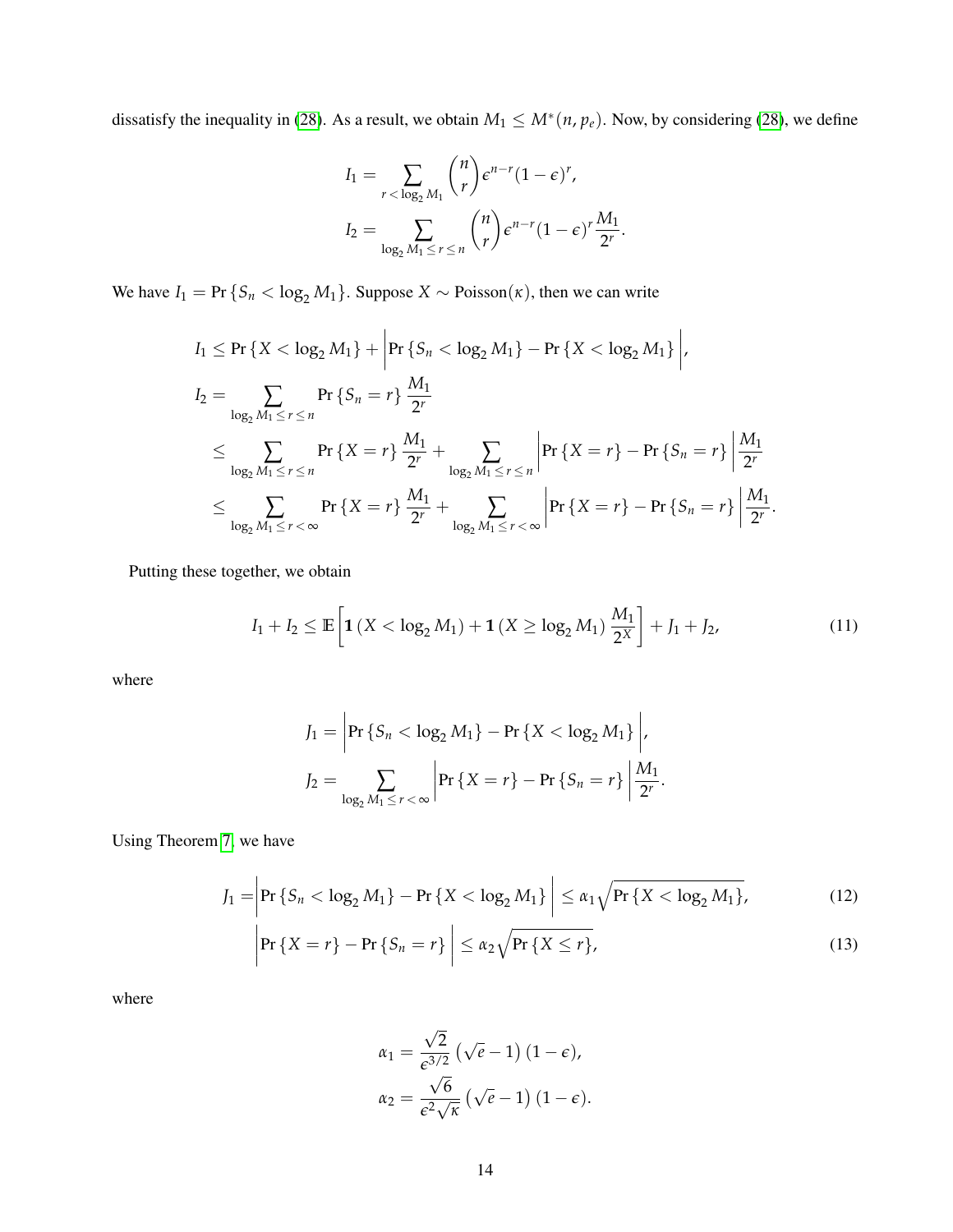We now upper-bound  $J_2$  using [\(13\)](#page-13-0), as follows:

$$
J_2 = 2 \sum_{\log_2 M_1 \le r < \infty} \frac{M_1}{2^{r+1}} \left| \Pr \{ X = r \} - \Pr \{ S_n = r \} \right|
$$
\n
$$
\le 2\alpha_2 \sum_{\log_2 M_1 \le r < \infty} \frac{M_1}{2^{r+1}} \sqrt{\Pr \{ X \le r \}}
$$
\n
$$
\le 2\alpha_2 \sqrt{\sum_{\log_2 M_1 \le r < \infty} \frac{M_1}{2^{r+1}} \Pr \{ X \le r \}}.
$$
\n(14)

For obtaining the last part, note that  $\sqrt{x}$  is a concave function and

<span id="page-14-1"></span><span id="page-14-0"></span>
$$
\sum_{\log_2 M_1 \leq r < \infty} \frac{M_1}{2^{r+1}} = 1.
$$

Thus, [\(14\)](#page-14-0) follows from Jensen inequality for  $\sqrt{x}$ , that is,  $\mathbb{E}[\sqrt{Z}] \leq \sqrt{\mathbb{E}[Z]}$ . Also consider

$$
\sum_{\log_2 M_1 \le r < \infty} \frac{M_1}{2^{r+1}} \Pr\left\{X \le r\right\} = \sum_{\log_2 M_1 \le r < \infty} \frac{M_1}{2^{r+1}} \sum_{i=0}^r e^{-\kappa} \frac{\kappa^i}{i!} \\
= \sum_{i=0}^\infty e^{-\kappa} \frac{\kappa^i}{i!} \left( \mathbf{1}\left(i < \log_2 M_1\right) + \frac{\mathbf{1}\left(i \ge \log_2 M_1\right)}{2^{i-\log_2 M_1}} \right) \\
= \sum_{i < \log_2 M_1} e^{-\kappa} \frac{\kappa^i}{i!} + M_1 \sum_{i \ge \log_2 M_1} e^{-\kappa} \frac{\kappa^i}{i!} \frac{1}{2^i} \\
= \mathcal{P}_{\kappa}(\log_2 M_1) + M_1 e^{-\kappa/2} \sum_{i \ge \log_2 M_1} e^{-\kappa/2} \frac{(\kappa/2)^i}{i!} \\
= \mathcal{P}_{\kappa}(\log_2 M_1) + M_1 e^{-\kappa/2} \left(1 - \mathcal{P}_{\kappa/2}(\log_2 M_1)\right). \tag{15}
$$

From [\(14\)](#page-14-0) and [\(15\)](#page-14-1), we arrive at

<span id="page-14-3"></span><span id="page-14-2"></span>
$$
J_2 \le 2\alpha_2 \sqrt{\mathcal{P}_{\kappa}(\log_2 M_1) + M_1 e^{-\kappa/2} \left(1 - \mathcal{P}_{\kappa/2}(\log_2 M_1)\right)}.
$$
 (16)

Also, considering the notation in [\(2\)](#page-4-1), we can write

$$
\mathbb{E}\left[\mathbf{1}\left(X<\log_{2}M_{1}\right)+\mathbf{1}\left(X\geq\log_{2}M_{1}\right)\frac{M_{1}}{2^{X}}\right]
$$
\n
$$
=\mathbb{E}\left[\mathbf{1}\left(X<\log_{2}M_{1}\right)\right]+\mathbb{E}\left[\frac{M_{1}}{2^{X}}\right]-\mathbb{E}\left[\left(X<\log_{2}M_{1}\right)\frac{M_{1}}{2^{X}}\right]
$$
\n
$$
=\mathcal{P}_{\kappa}(\log_{2}M_{1})+\sum_{r}e^{-\kappa}\frac{\kappa^{r}}{r!}\cdot\frac{M_{1}}{2^{r}}-\sum_{r<\log_{2}M_{1}}e^{-\kappa}\frac{\kappa^{r}}{r!}\cdot\frac{M_{1}}{2^{r}}
$$
\n
$$
=\mathcal{P}_{\kappa}(\log_{2}M_{1})+M_{1}e^{-\kappa/2}\sum_{r}e^{-\kappa/2}\frac{(\kappa/2)^{r}}{r!}-M_{1}e^{-\kappa/2}\sum_{r<\log_{2}M_{1}}e^{-\kappa/2}\frac{(\kappa/2)^{r}}{r!}
$$
\n
$$
=\mathcal{P}_{\kappa}(\log_{2}M_{1})+M_{1}e^{-\kappa/2}-M_{1}e^{-\kappa/2}\mathcal{P}_{\kappa/2}(\log_{2}M_{1}).\tag{17}
$$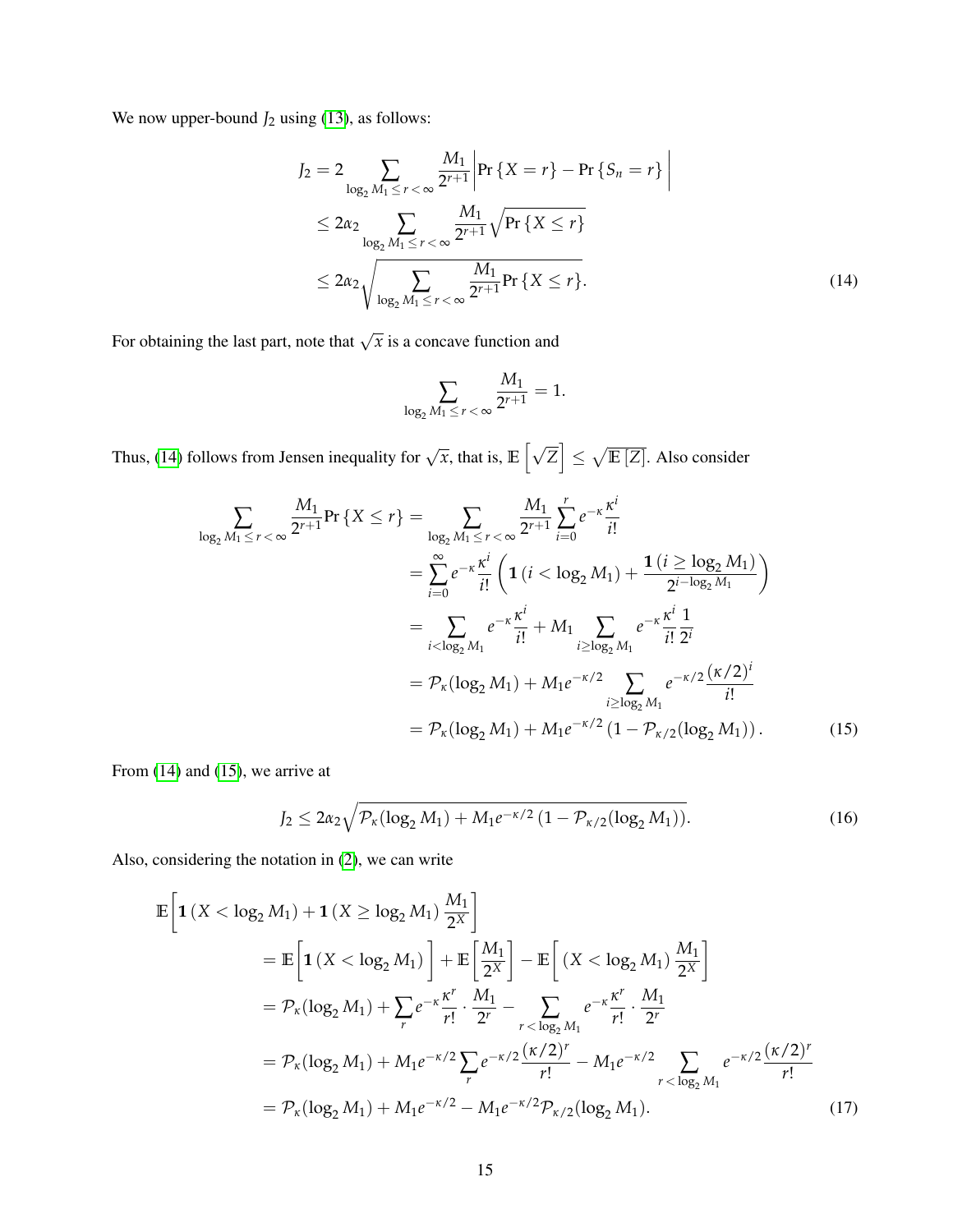Now, [\(11\)](#page-13-1), [\(12\)](#page-13-2), [\(16\)](#page-14-2), and [\(17\)](#page-14-3) together result in

$$
I_1 + I_2 \leq \mathcal{P}_{\kappa}(\log_2 M_1) + M_1 e^{-\kappa/2} (1 - \mathcal{P}_{\kappa/2}(\log_2 M_1))
$$
  
+  $\alpha_1 \sqrt{\mathcal{P}_{\kappa}(\log_2 M_1)} + 2\alpha_2 \sqrt{\mathcal{P}_{\kappa}(\log_2 M_1) + M_1 e^{-\kappa/2} (1 - \mathcal{P}_{\kappa/2}(\log_2 M_1))}$   
 $\leq \mathfrak{P}_{1}(M_1) + \alpha \sqrt{\mathfrak{P}_{1}(M_1)}$   
=  $p_e,$  (18)

where

<span id="page-15-0"></span>
$$
\mathfrak{P}_1(M_1) = \mathcal{P}_\kappa(\log_2 M_1) + M_1 e^{-\kappa/2} \left(1 - \mathcal{P}_{\kappa/2}(\log_2 M_1)\right),
$$
  

$$
\alpha = \alpha_1 + 2\alpha_2 = \frac{\sqrt{2}}{\epsilon^{3/2}} \left(1 + 2\sqrt{\frac{3}{\epsilon \kappa}}\right) \left(\sqrt{e} - 1\right) (1 - \epsilon).
$$

Note that [\(18\)](#page-15-0) holds by the definition of  $M_1$  in [\(3\)](#page-5-1). Hence, we showed

$$
\sum_{r=0}^n \binom{n}{r} \epsilon^r (1-\epsilon)^{n-r} 2^{-[r-\log_2(M_1-1)]^+} \leq I_1 + I_2 \leq p_e,
$$

which means  $M_1$  dissatisfies the inequality in [\(28\)](#page-18-2). Hence,  $M_1 \leq M^*(n, p_e)$ .

**Proof of Theorem [1.](#page-4-0) Converse Bound.** Consider *n* transmissions over the BEC( $\epsilon$ ) which are indexed by  $i =$  $1, \dots, n$ . For the *i*-th transmission, we let  $X_i$  be a Bernoulli random variable which is 0 if the output of the  $i^{\text{th}}$  channel is an erasure and is 1 otherwise, i.e.,  $Pr\{X_i = 1\} = 1 - \epsilon$ . Suppose  $S_n = \sum_{i=1}^n X_i$  and denote  $\kappa = n(1 - \epsilon)$ . We will use the result of Theorem [9](#page-18-3) and show that if a number *M*<sub>2</sub> satisfies [\(4\)](#page-5-0), then it will dissatisfy the inequality in [\(27\)](#page-18-4). As a result, we obtain  $M^*(n, p_e) \leq M_2$ . Now, by considering (27), we define

$$
I_1 = \sum_{r < \log_2 M_2} \binom{n}{r} \epsilon^{n-r} (1-\epsilon)^r,
$$
\n
$$
I_2 = \sum_{r < \log_2 M_2} \binom{n}{r} \epsilon^{n-r} (1-\epsilon)^r \frac{2^r}{M_2}
$$

We have  $I_1 = \Pr \{ S_n < \log_2 M_2 \}$ . Suppose  $X \sim \text{Poisson}(\kappa)$ , then we can write

$$
I_1 \ge \Pr \{ X < \log_2 M_2 \} - \left| \Pr \{ S_n < \log_2 M_2 \} - \Pr \{ X < \log_2 M_2 \} \right|,
$$
  
\n
$$
I_2 = \sum_{r < \log_2 M_2} \Pr \{ S_n = r \} \frac{2^r}{M_2}
$$
  
\n
$$
\le \sum_{r < \log_2 M_2} \Pr \{ X = r \} \frac{2^r}{M_2} + \sum_{r < \log_2 M_2} \left| \Pr \{ X = r \} - \Pr \{ S_n = r \} \right| \frac{2^r}{M_2}
$$

Putting these together, we obtain

$$
I_1 - I_2 \ge \mathbb{E}\left[\mathbf{1}\left(X < \log_2 M_2\right)\left(1 - \frac{2^X}{M_2}\right)\right] - J_1 - J_2,\tag{19}
$$

.

<span id="page-15-1"></span>.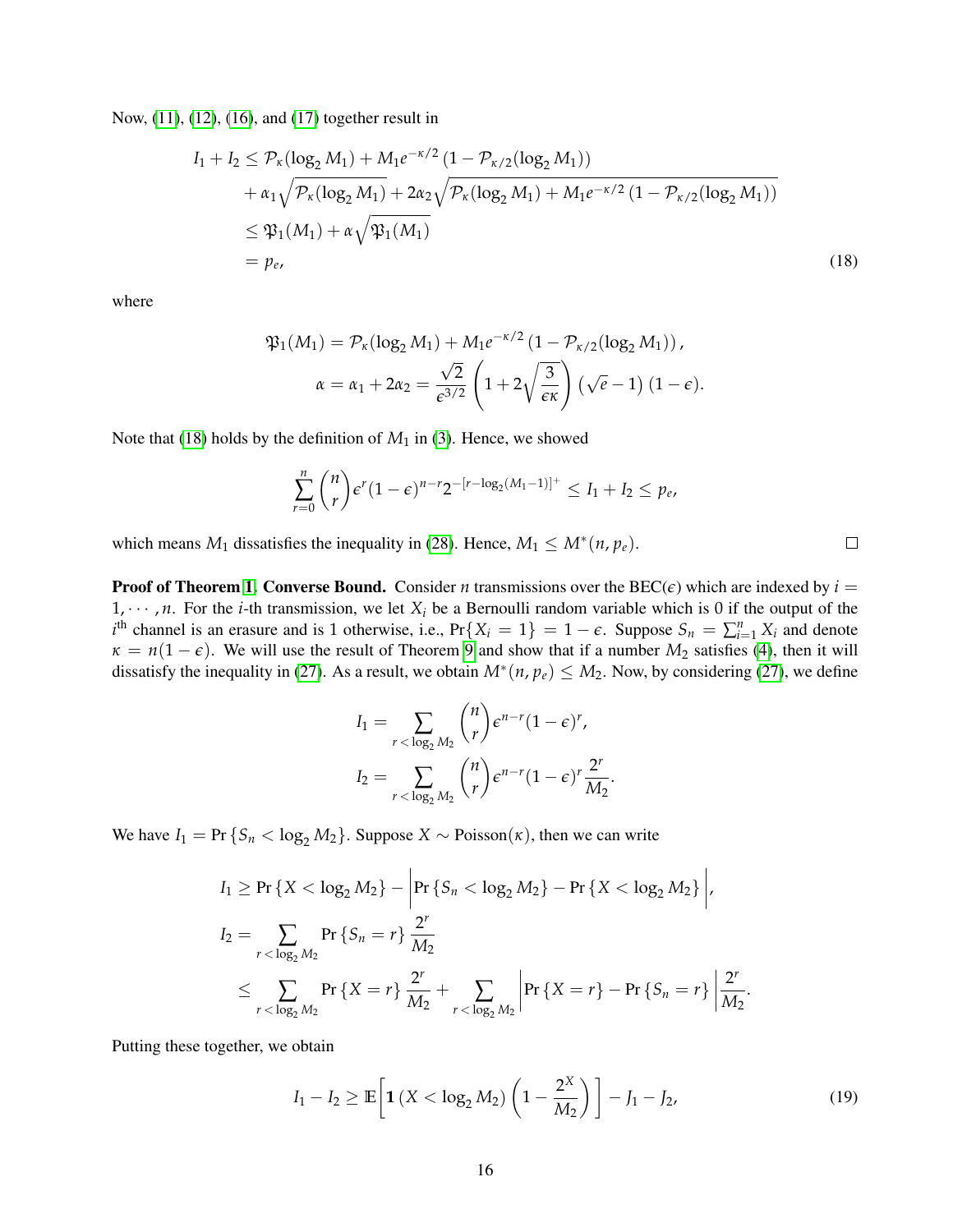where

$$
J_1 = \left| \Pr \left\{ S_n < \log_2 M_2 \right\} - \Pr \left\{ X < \log_2 M_2 \right\} \right|,
$$
\n
$$
J_2 = \sum_{r < \log M_2} \left| \Pr \left\{ X = r \right\} - \Pr \left\{ S_n = r \right\} \right| \frac{2^r}{M_2}.
$$

Using Theorem [7,](#page-17-0) we have

$$
J_1 = \left| \Pr \left\{ S_n < \log_2 M_2 \right\} - \Pr \left\{ X < \log_2 M_2 \right\} \right| \le \alpha_1 \sqrt{\Pr \left\{ X < \log_2 M_2 \right\}} \tag{20}
$$

$$
\left|\Pr\left\{X=r\right\}-\Pr\left\{S_n=r\right\}\right| \leq \alpha_2 \sqrt{\Pr\left\{X\leq r\right\}},\tag{21}
$$

where

<span id="page-16-3"></span><span id="page-16-0"></span>
$$
\alpha_1 = \frac{\sqrt{2}}{\epsilon^{3/2}} \left( \sqrt{e} - 1 \right) (1 - \epsilon),
$$
  

$$
\alpha_2 = \frac{\sqrt{6}}{\epsilon^2 \sqrt{\kappa}} \left( \sqrt{e} - 1 \right) (1 - \epsilon).
$$

We now upper-bound  $J_2$  using [\(21\)](#page-16-0), as follows:

$$
J_2 = \sum_{r < \log M_2} \frac{2^r}{M_2} \left| \Pr \{ X = r \} - \Pr \{ S_n = r \} \right|
$$
  
\n
$$
\leq \alpha_2 \sum_{r < \log M_2} \frac{2^r}{M_2} \sqrt{\Pr \{ X \leq r \}}
$$
  
\n
$$
\leq \alpha_2 \sqrt{\sum_{r < \log M_2} \frac{2^r}{M_2} \Pr \{ X \leq r \}}.
$$
\n(22)

For obtaining the last part, note that  $\sqrt{x}$  is a concave function and

<span id="page-16-2"></span><span id="page-16-1"></span>
$$
\sum_{r<\log M_2}\frac{2^r}{M_1}\le 1.
$$

Thus, [\(22\)](#page-16-1) follows from Jensen inequality for  $\sqrt{x}$ , that is,  $\mathbb{E} \left[ \sqrt{Z} \right] \leq \sqrt{\mathbb{E} \left[ Z \right]}$ . Also consider

$$
\sum_{r < \log M_2} \frac{2^r}{M_2} \Pr\left\{X \le r\right\} = \sum_{r < \log M_2} \frac{2^r}{M_2} \left(1 - \Pr\left\{X > r\right\}\right)
$$
\n
$$
= 1 - \frac{1}{M_2} - \sum_{r < \log M_2} \frac{2^r}{M_2} \sum_{i=r+1}^{\infty} e^{-\kappa} \frac{\kappa^i}{i!}
$$
\n
$$
= 1 - \frac{1}{M_2} - \sum_{i=0}^{\infty} e^{-\kappa} \frac{\kappa^i}{i!} \left(1 \left(i \ge \log_2 M_2\right) + 1 \left(i < \log_2 M_2\right) \frac{2^i - 1}{M_2}\right)
$$
\n
$$
= 1 - \frac{1}{M_2} - \left(1 - \mathcal{P}_{\kappa} (\log_2 M_2) + \frac{e^{\kappa}}{M_2} \sum_{i < \log M_2} e^{-2\kappa} \frac{(2\kappa)^i}{i!} - \frac{\mathcal{P}_{\kappa} (\log_2 M_2)}{M_2}\right)
$$
\n
$$
= \mathcal{P}_{\kappa} (\log_2 M_2) - \frac{e^{\kappa}}{M_2} \mathcal{P}_{2\kappa} (\log_2 M_2) - \frac{1 - \mathcal{P}_{\kappa} (\log_2 M_2)}{M_2}
$$
\n
$$
\le \mathcal{P}_{\kappa} (\log_2 M_2) - \frac{e^{\kappa}}{M_2} \mathcal{P}_{2\kappa} (\log_2 M_2).
$$
\n(23)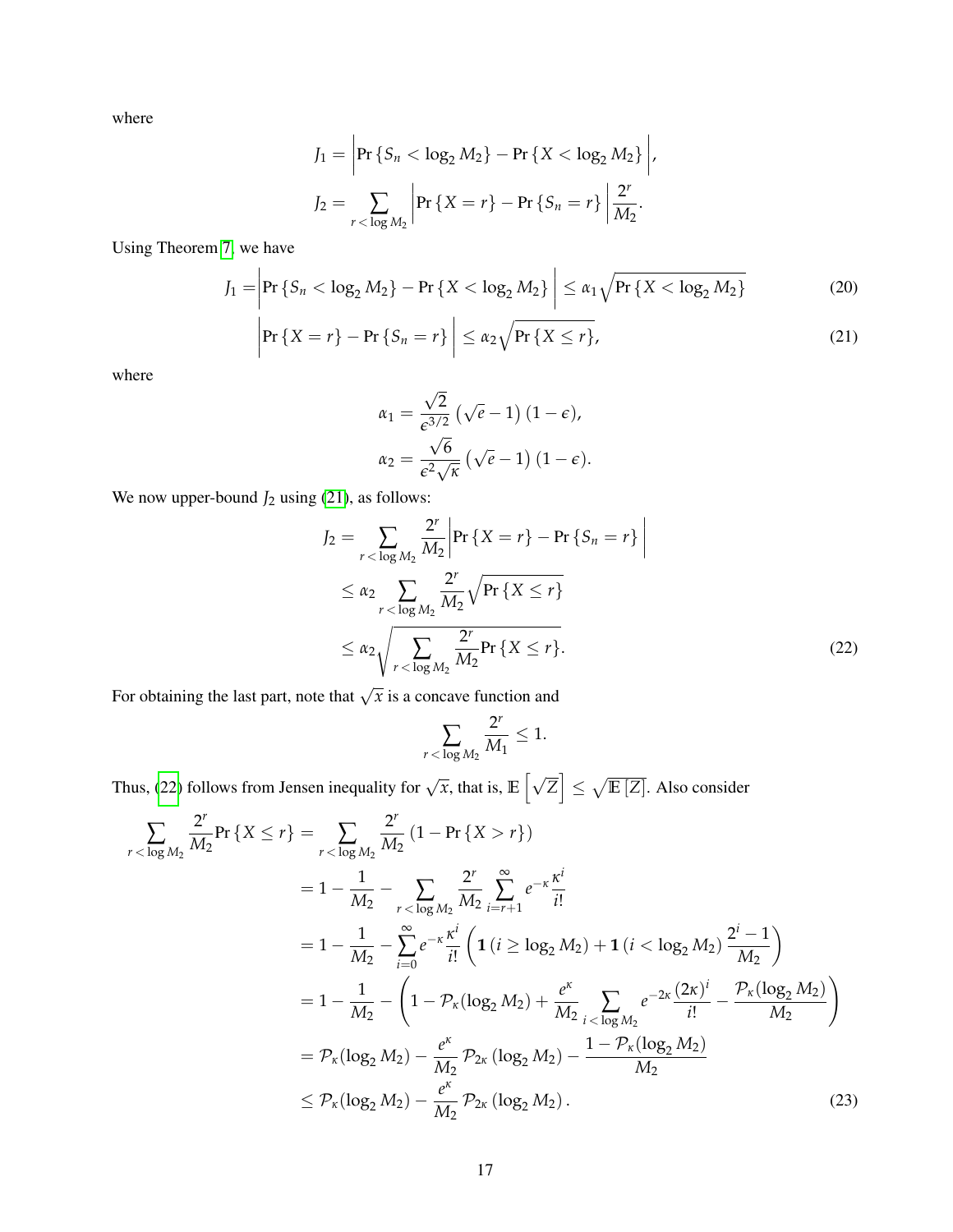From [\(22\)](#page-16-1) and [\(23\)](#page-16-2), we arrive at

<span id="page-17-1"></span>
$$
J_2 \le \alpha_2 \sqrt{\mathcal{P}_{\kappa}(\log_2 M_2) - \frac{e^{\kappa}}{M_2} \mathcal{P}_{2\kappa}(\log_2 M_2)}.
$$
 (24)

Also, considering the notation in [\(2\)](#page-4-1), we can write

$$
\mathbb{E}\left[\mathbf{1}\left(X < \log_2 M_2\right)\left(1 - \frac{2^X}{M_2}\right)\right] = \mathbb{E}\left[\mathbf{1}\left(X < \log_2 M_2\right)\right] - \mathbb{E}\left[\left(X < \log_2 M_2\right)\frac{2^X}{M_2}\right]
$$
\n
$$
= \mathcal{P}_\kappa(\log_2 M_2) - \sum_{r < \log_2 M_2} e^{-\kappa} \frac{\kappa^r}{r!} \cdot \frac{2^r}{M_2}
$$
\n
$$
= \mathcal{P}_\kappa(\log_2 M_2) - \frac{e^\kappa}{M_2} \sum_{r < \log_2 M_2} e^{-2\kappa} \frac{(2\kappa)^r}{r!}
$$
\n
$$
= \mathcal{P}_\kappa(\log_2 M_2) - \frac{e^\kappa}{M_2} \mathcal{P}_{2\kappa}(\log_2 M_2).
$$
\n(25)

Now, [\(19\)](#page-15-1), [\(20\)](#page-16-3), [\(24\)](#page-17-1), and [\(25\)](#page-17-2) together result in

$$
I_1 - I_2 \ge \mathcal{P}_{\kappa}(\log_2 M_2) - \frac{e^{\kappa}}{M_2} \mathcal{P}_{2\kappa} (\log_2 M_2) - \alpha_1 \sqrt{\mathcal{P}_{\kappa}(\log_2 M_2)} - \alpha_2 \sqrt{\mathcal{P}_{\kappa}(\log_2 M_2) - \frac{e^{\kappa}}{M_2} \mathcal{P}_{2\kappa} (\log_2 M_2)}
$$
  
\n
$$
\ge \mathfrak{P}_{2}(M_2) - \alpha \sqrt{\mathfrak{P}_{2}(M_2)} - \alpha \sqrt{\mathcal{P}_{\kappa}(\log_2 M_2)}
$$
  
\n
$$
= p_e,
$$
\n(26)

where

$$
\mathfrak{P}_2(M_2) = \mathcal{P}_\kappa(\log_2 M_2) - \frac{e^\kappa}{M_2} \mathcal{P}_{2\kappa} (\log_2 M_2),
$$

$$
\alpha = \alpha_1 + 2\alpha_2 = \frac{\sqrt{2}}{\epsilon^{3/2}} \left(1 + 2\sqrt{\frac{3}{\epsilon \kappa}}\right) (\sqrt{e} - 1) (1 - \epsilon).
$$

Note that [\(26\)](#page-17-3) holds by the definition of  $M_2$  in [\(4\)](#page-5-0). Hence, we showed

$$
\sum_{r<\log_2 M_2} \binom{n}{r} \epsilon^{n-r} (1-\epsilon)^r \left(1-\frac{2^r}{M_2}\right) = I_1 - I_2 \ge p_e,
$$

<span id="page-17-3"></span><span id="page-17-2"></span> $\Box$ 

which means  $M_2$  dissatisfies the inequality in [\(27\)](#page-18-4). Hence,  $M^*(n, p_e) \leq M_2$ .

<span id="page-17-0"></span>**Theorem 7** (Strong Poisson Convergence). For  $1 \leq i \leq n$  let  $X_i$  be independent random variables with  $P(X_i = 1) = 1 - P(X_i = 0) = p_i$ . Define  $S_n = \sum_{i=1}^n X_i$ . Also define  $\lambda_k = \sum_{i=1}^n p_i^k$  and let  $\lambda = \lambda_1$  and  $\theta = \lambda_2/\lambda_1$ *. Then,* 

$$
\left|\Pr\{S_n \leq m\} - \Pr\{X \leq m\}\right| \leq \frac{\sqrt{2}\left(\sqrt{e}-1\right)\theta}{(1-\theta)^{3/2}}\sqrt{\psi(m)},
$$

*and*

$$
\left|\Pr\{S_n = m\} - \Pr\{X = m\}\right| \le \frac{\sqrt{6}(\sqrt{e}-1)\theta}{(1-\theta)^2\sqrt{\lambda}}\sqrt{\psi(m)},
$$

*where*  $X \sim Poisson(\lambda)$  *and the quantity*  $\psi(m)$  *is* 

$$
\psi(m) = \min\bigg\{Pr\{X \leq m\}, Pr\{X > m\}\bigg\}.
$$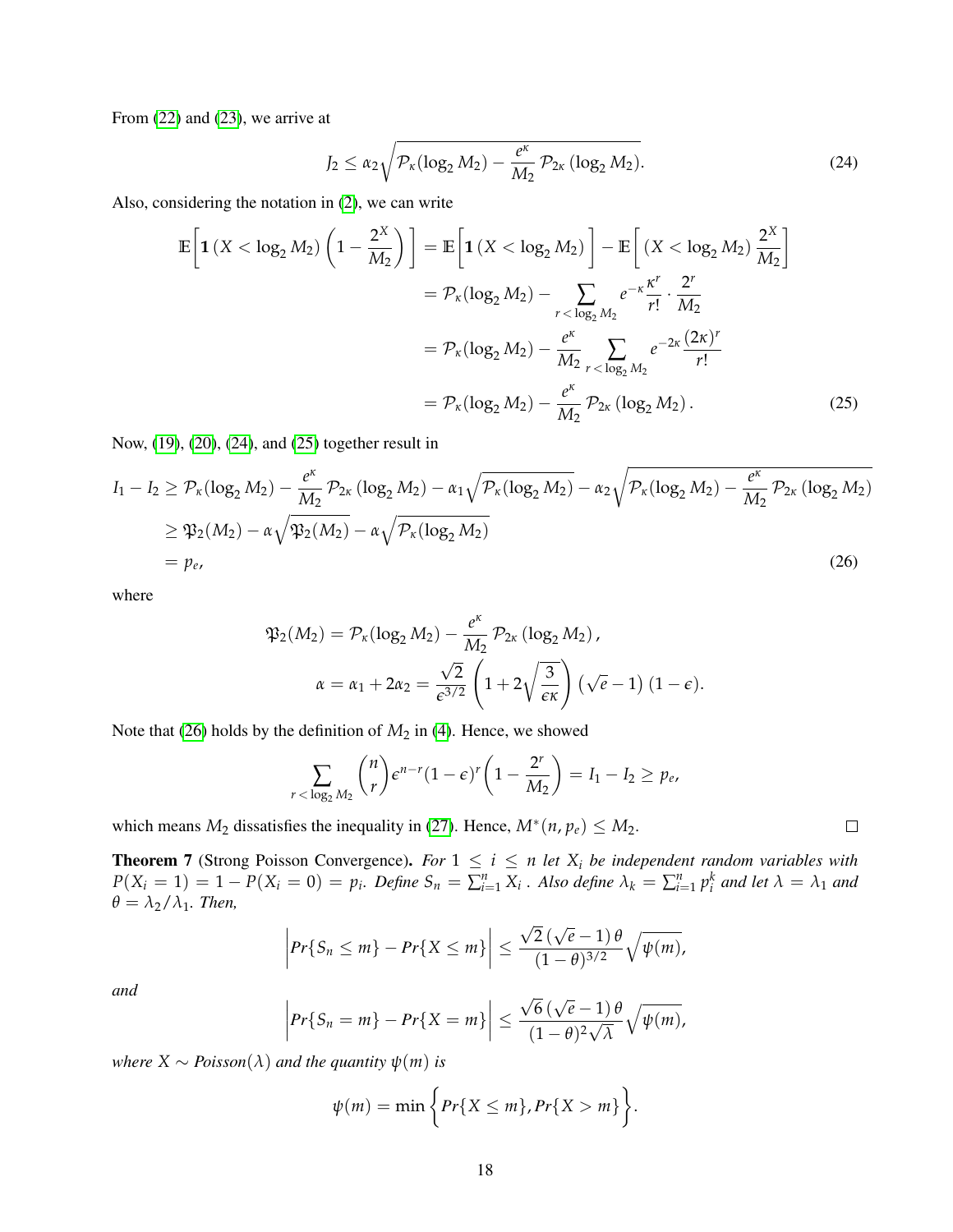**Theorem 8** (Poisson Convergence). *For*  $1 \leq i \leq n$  *let*  $X_i$  *be independent random variables with*  $P(X_i =$  $1) = 1 - P(X_i = 0) = p_i$ . Define  $S_n = \sum_{i=1}^n X_i$  and  $\lambda_k = \sum_{i=1}^n p_i^k$ . Let  $\mu_n$  be the distribution of  $S_n$  and  $\nu_n$ *be the Poisson distribution with mean*  $\lambda_1$ *. Then the following holds.* 

$$
\sup_{A} \left| \mu_n(A) - \nu_n(A) \right| \leq \frac{\lambda_2}{\lambda_1}
$$

*Proof.* See [\[29,](#page-36-6) page 89].

<span id="page-18-3"></span>**Theorem 9** (Converse Bound for BEC). *For any*  $(M, p_e)$ -code over the BEC<sup>*n*</sup>( $\epsilon$ ), we have

<span id="page-18-4"></span>
$$
p_e \ge \sum_{r < \log_2 M} \binom{n}{r} \epsilon^{n-r} (1-\epsilon)^r \left(1 - \frac{2^r}{M}\right). \tag{27}
$$

*Proof.* See [\[12,](#page-35-6) Theorem 43].

<span id="page-18-1"></span>**Theorem 10** (RCU Achievability Bound for BEC). *There exists an*  $(M, p_e)$ -code over BEC<sup>*n*</sup>( $\epsilon$ ) such that

<span id="page-18-2"></span>
$$
p_e \le \sum_{r=0}^n \binom{n}{r} \epsilon^r (1-\epsilon)^{n-r} 2^{-[r-\log_2(M-1)]^+}.
$$
 (28)

*Proof.* See [\[12,](#page-35-6) Corollary 42].

#### <span id="page-18-0"></span>5.2 How to Compute the Bounds in Theorem [1](#page-4-0)

The problem essentially boils down to accurate computation of the probabilities  $Pr(X = s)$  when *X* is a Poisson random variable with average *κ*. We have  $Pr(X = s) = e^{-\kappa} \kappa^{s}/s!$ . The value of *s*! can be approximated using the refined Ramanujan's formula [\[30\]](#page-36-7):

$$
s! = \sqrt{\pi} \left(\frac{s}{e}\right)^s \left(8s^3 + 4s^2 + s + \frac{\theta(s)}{30}\right)^{\frac{1}{6}},
$$

where

$$
\theta_1(s) := 1 - \frac{11}{8s} + \frac{79}{112s^2} \le \theta(s) \le \theta_2(s) := 1 - \frac{11}{8s} + \frac{79}{112s^2} + \frac{20}{33s^3}
$$

By plugging-in the lower bound for *s*! from the above formula (for  $s \leq 10$  we can use the exact value of *s*!) we obtain *s*−*κ*+*s*ln(*κ*/*s*)

$$
\Pr(X = s) = \frac{e^{s - \kappa + s \ln(\kappa/s)}}{\sqrt{\pi} \left(8s^3 + 4s^2 + s + \frac{\theta_1(s)}{30}\right)^{\frac{1}{6}}}.
$$

Note that this formula is exact up to a multiplicative factor of  $1 + s^{-6}$  which for  $s \ge 10$  gives us a  $(1 + 10^{-6})$ approximation. Moreover, if we are obsessed with obtaining "bounds", we can use the lower and upper bound approximations for *s*! to bound the Poisson probability from above and below and hence obtain bounds for  $M_1$ ,  $M_2$  in Theorem [1.](#page-4-0)

Once the Poisson probabilities are approximated (or bounded) suitably, we can compute values of *M*<sup>1</sup> and *M*<sup>2</sup> up to any precision by truncating the expectation and using the bisection method to solve the equations.

 $\Box$ 

 $\Box$ 

 $\Box$ 

 $\Box$ 

.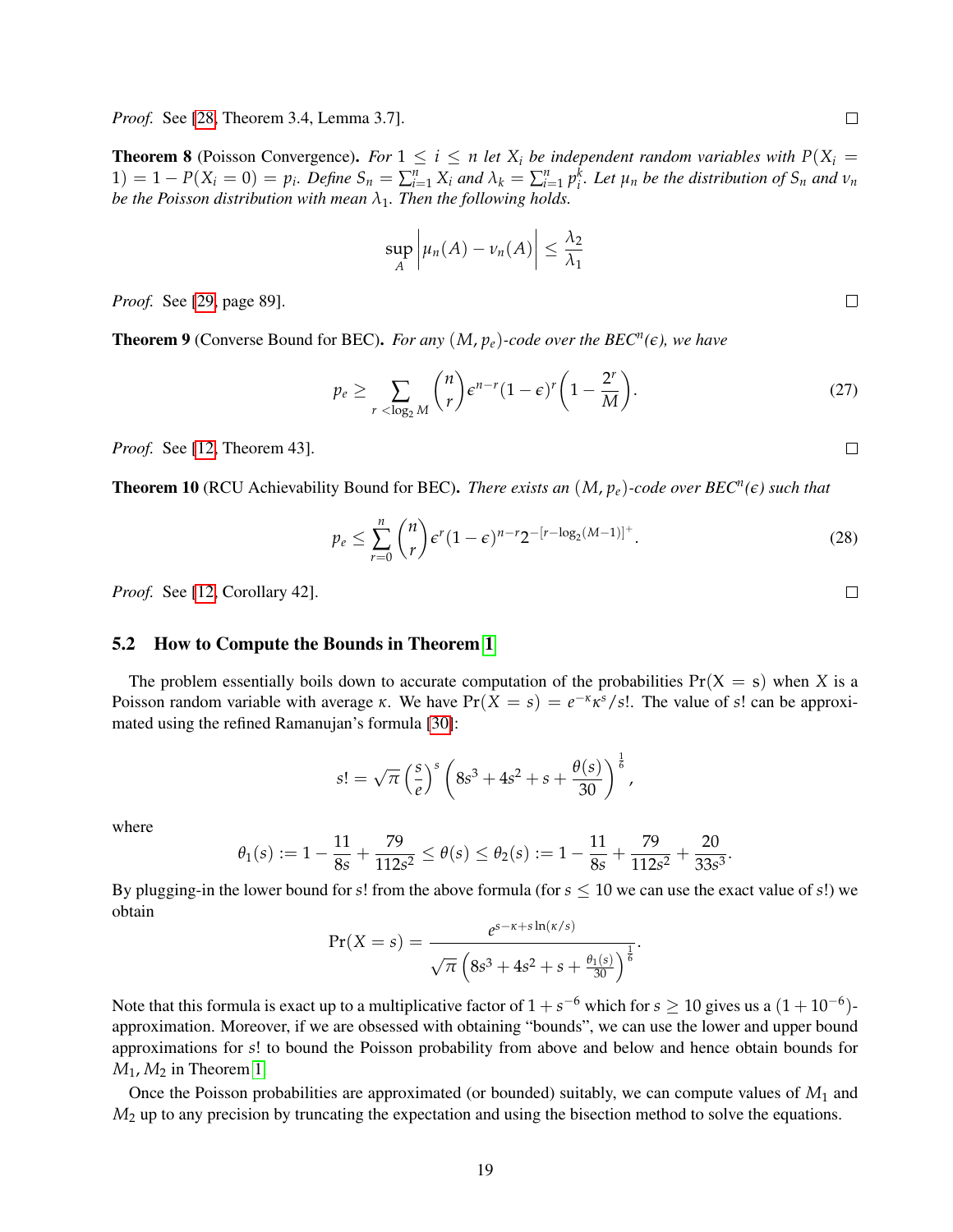#### <span id="page-19-0"></span>5.3 Proofs for BSC

In this section we will prove the converse and achievability bounds of Theorem [2.](#page-6-2) In the proofs we will be using Theorems [11](#page-24-0)[–14](#page-25-0) as well as Lemmas [1](#page-25-1)[–4](#page-28-1) which are stated at the end of this section. For results in coding theory, we generally refer to [\[12\]](#page-35-6) as it has well collected and presented the corresponding proofs. See also [\[8\]](#page-35-2), [\[24\]](#page-36-1), [\[25\]](#page-36-2), [\[26\]](#page-36-3), and [\[27\]](#page-36-4).

Proof of Theorem [2.](#page-6-2) Achievability Bound. Define *T* and *S* as follows:

$$
T = n\delta + \sqrt{n\delta(1-\delta)}Q^{-1}\left(p_e - \frac{p_e}{\sqrt{\kappa}} - \frac{c_1}{\sqrt{n}}\right),\tag{29}
$$

$$
S = \sum_{r \le T} \binom{n}{r} \delta^r (1 - \delta)^{n-r} S_{n'}^r \tag{30}
$$

where  $c_1 = \frac{3(2\delta^2 - 2\delta + 1)}{\sqrt{s(1-\delta)}}$  $\frac{5-20+1}{\delta(1-\delta)}$  is a constant. Suppose we choose some *M* to satisfy

<span id="page-19-3"></span><span id="page-19-2"></span><span id="page-19-1"></span>
$$
M \le \frac{p_e}{\sqrt{\kappa} S}.\tag{31}
$$

Now define

$$
I_1 = \sum_{r \le T} {n \choose r} \delta^r (1 - \delta)^{n-r} M S_n^r,
$$
  
\n
$$
I_2 = \sum_{T < r \le n} {n \choose r} \delta^r (1 - \delta)^{n-r}.
$$

From  $(30)$  and  $(31)$ , we have

<span id="page-19-4"></span>
$$
I_1 = MS \le \frac{p_e}{\sqrt{\kappa}}.\tag{32}
$$

For  $1 \le i \le n$ , deine  $V_i$  to be Bernoulli random variables with  $Pr\{V_i = 1\} = 1 - Pr\{V_i = 0\} = \delta$ . Then define

$$
\mu = \mathbb{E}[V_i] = \delta, \quad \sigma^2 = \mathbb{V}ar[V_i] = \delta(1-\delta), \quad \rho = \mathbb{E}\left[|V_i - \mu|^3\right] = \delta(1-\delta)\left(2\delta^2 - 2\delta + 1\right).
$$

Now, using Theorem [11,](#page-24-0) we can write

<span id="page-19-5"></span>
$$
I_2 = \Pr\left\{\sum_{i=1}^n V_i > T\right\} \le Q\left(\frac{T - n\mu}{\sigma}\right) + \frac{3\rho}{\sigma^3\sqrt{n}} = Q\left(\frac{T - n\delta}{\sqrt{n\delta(1 - \delta)}}\right) + \frac{c_1}{\sqrt{n}} \stackrel{(29)}{=} p_e - \frac{p_e}{\sqrt{\kappa}}.\tag{33}
$$

Therefore, [\(32\)](#page-19-4) and [\(33\)](#page-19-5) together give

$$
I_1 + I_2 \leq p_e - \frac{p_e}{\sqrt{\kappa}} + \frac{p_e}{\sqrt{\kappa}} = p_e.
$$

Now, we can write

$$
\sum_{r=0}^n \binom{n}{r} \delta^r (1-\delta)^{n-r} \min\left\{1, (M-1)S_n^r\right\} \leq \sum_{r=0}^n \binom{n}{r} \delta^r (1-\delta)^{n-r} \min\left\{1, MS_n^r\right\} \leq I_1 + I_2 \leq p_e.
$$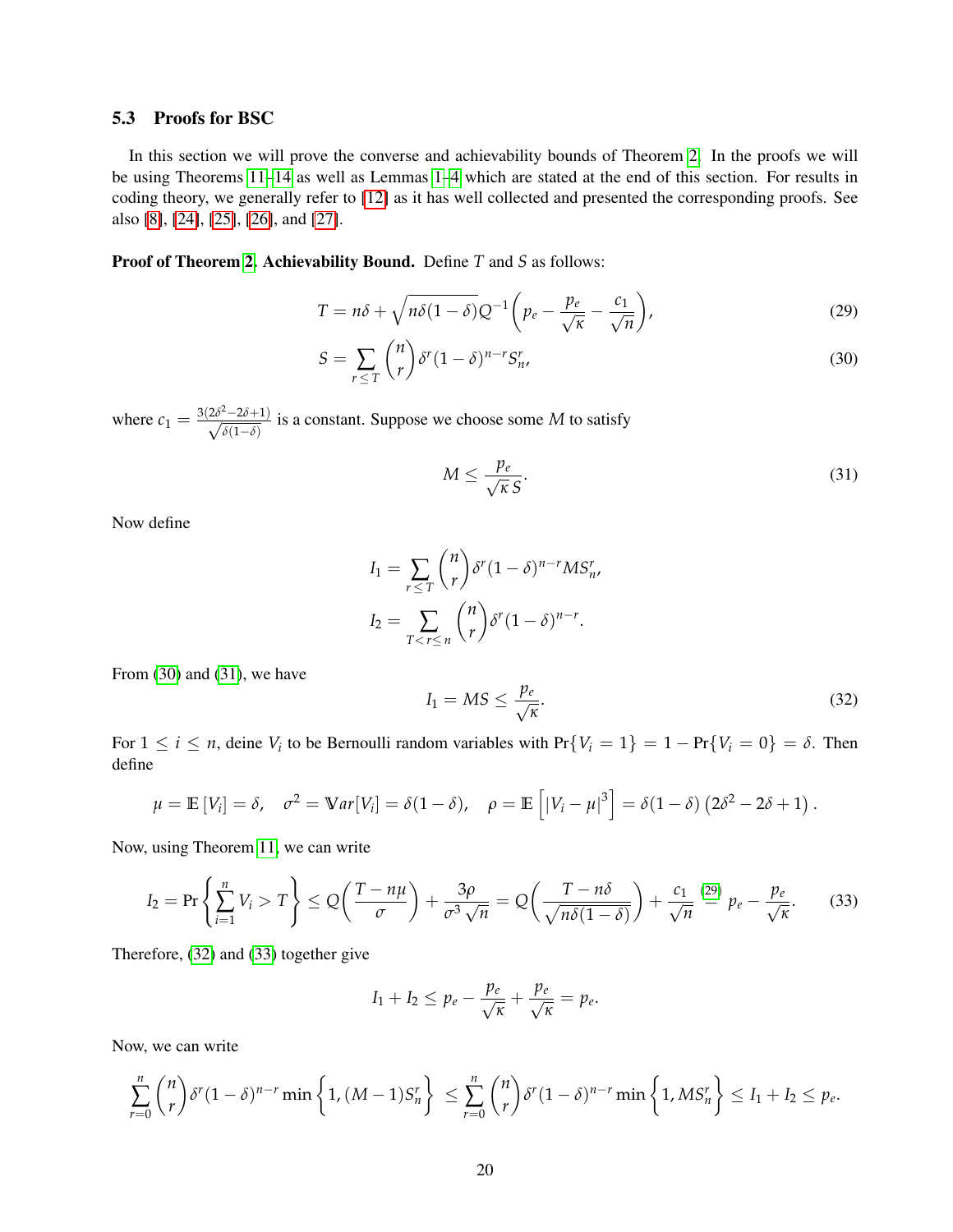Thus, M dissatisfies the inequality in [\(48\)](#page-24-1) and as a result,  $M^*(n, p_e) \geq M$ . Note that M was arbitrarily chosen to satisfy [\(31\)](#page-19-2), This means for any *M* satisfying (31), we have  $M^*(n, p_e) \geq M$ . Hence,

<span id="page-20-4"></span>
$$
M^*(n, p_e) \ge \sup \left\{ M : M \le \frac{p_e}{\sqrt{\kappa} S} \right\} = \frac{p_e}{\sqrt{\kappa} S}.
$$
 (34)

Now, in order to find a lower bound for *M*<sup>∗</sup> (*n*, *pe*), it suffices to find an upper bound for *S*. This is our main goal for the rest of the proof. Note that due to Lemma [3,](#page-27-0) there exists a constant *θ* such that

<span id="page-20-0"></span>
$$
\binom{n}{r} \delta^r (1-\delta)^{n-r} \le \frac{\theta}{\sqrt{n}}.\tag{35}
$$

Also note that  $S_n^r$  is increasing with respect to *r*. Define

<span id="page-20-1"></span>
$$
\beta = \frac{1}{4} \sqrt{\frac{\ln 2}{2}} \cdot \frac{\log_2 \kappa}{\sqrt{\kappa}}.
$$

With this choice of  $\beta$ , we continue as follows:

$$
S = \sum_{r \le T - \beta\sqrt{n}} {n \choose r} \delta^r (1 - \delta)^{n-r} S_n^r + \sum_{T - \beta\sqrt{n} < r \le T} {n \choose r} \delta^r (1 - \delta)^{n-r} S_n^r
$$
\n
$$
\le S_n^{T - \beta\sqrt{n}} \sum_{r \le T - \beta\sqrt{n}} {n \choose r} \delta^r (1 - \delta)^{n-r} + S_n^T \sum_{T - \beta\sqrt{n} < r \le T} {n \choose r} \delta^r (1 - \delta)^{n-r}
$$
\n
$$
\le S_n^{T - \beta\sqrt{n}} + S_n^T \beta \theta. \tag{36}
$$

In order to find an upper bound for *S*, it then suffices to find an upper bound for the right hand side in [\(36\)](#page-20-1). For  $1 \le i \le n$ , let  $Y_i \sim \text{Bernoulli}(\frac{1}{2})$  and  $X_i = \frac{1}{2} - Y_i$ . Note that  $\mathbb{E}[X_i] = 0$ ,  $\mathbb{V}ar[X_i] = \frac{1}{4}$  and  $|X_i| \le \frac{1}{2}$ . Then Theorem [12](#page-24-2) implies

$$
S_n^r = \Pr\left\{\sum_{i=1}^n Y_i \le r\right\} = \Pr\left\{\sum_{i=1}^n X_i \ge \frac{n}{2} - r\right\} \le \left(\frac{1}{2\sqrt{2\pi}} \cdot \frac{\sqrt{n}}{\frac{n}{2} - r} + \frac{\gamma}{\sqrt{n}}\right) e^{-nH\left(\frac{1}{4}, \frac{1}{2}, \frac{1}{2} - \frac{r}{n}\right)}.
$$

A simple calculation shows that  $H(\frac{1}{4})$  $\frac{1}{4}$ ,  $\frac{1}{2}$  $(\frac{1}{2}, \frac{1}{2} - \frac{r}{n}) = (1 - h_2) (\frac{r}{n})$  $\left(\frac{r}{n}\right)$ ) ln 2. Thus,

<span id="page-20-3"></span><span id="page-20-2"></span>
$$
S_n^r \le \left(\frac{1}{2\sqrt{2\pi}} \cdot \frac{1}{\frac{\sqrt{n}}{2} - \frac{r}{\sqrt{n}}} + \frac{\gamma}{\sqrt{n}}\right) 2^{-n\left(1 - h_2\left(\frac{r}{n}\right)\right)}.
$$
\n(37)

Due to Lemma [1,](#page-25-1) part (i) and Lemma [2,](#page-26-0) part (ii), the first term in the right hand side of [\(37\)](#page-20-2), when  $r = T$ , can be written as

$$
\left(\frac{\sqrt{n}}{2} - \frac{T}{\sqrt{n}}\right)^{-1} = \left(\sqrt{n}\left(\frac{1}{2} - \delta\right) - \sqrt{\delta(1 - \delta)}Q^{-1}\left(p_e - \frac{p_e}{\sqrt{\kappa}} - \frac{c_1}{\sqrt{n}}\right)\right)^{-1}
$$

$$
= \left(\sqrt{\frac{\ln 2}{2}\kappa} + \mathcal{O}\left(\frac{\kappa\sqrt{\kappa}}{n}\right) - \sqrt{\delta(1 - \delta)}Q^{-1}\left(p_e - \frac{p_e}{\sqrt{\kappa}} - \frac{c_1}{\sqrt{n}}\right)\right)^{-1}
$$

$$
= \left(\sqrt{\frac{\ln 2}{2}\kappa}\right)^{-1} + \mathcal{O}\left(\frac{\sqrt{\kappa}}{n}\right) + \mathcal{O}\left(\frac{\sqrt{-\log p_e}}{\kappa}\right)
$$

$$
= \left(\sqrt{\frac{\ln 2}{2}\kappa}\right)^{-1} + \mathcal{O}\left(\frac{\sqrt{-\log p_e}}{\kappa}\right).
$$
(38)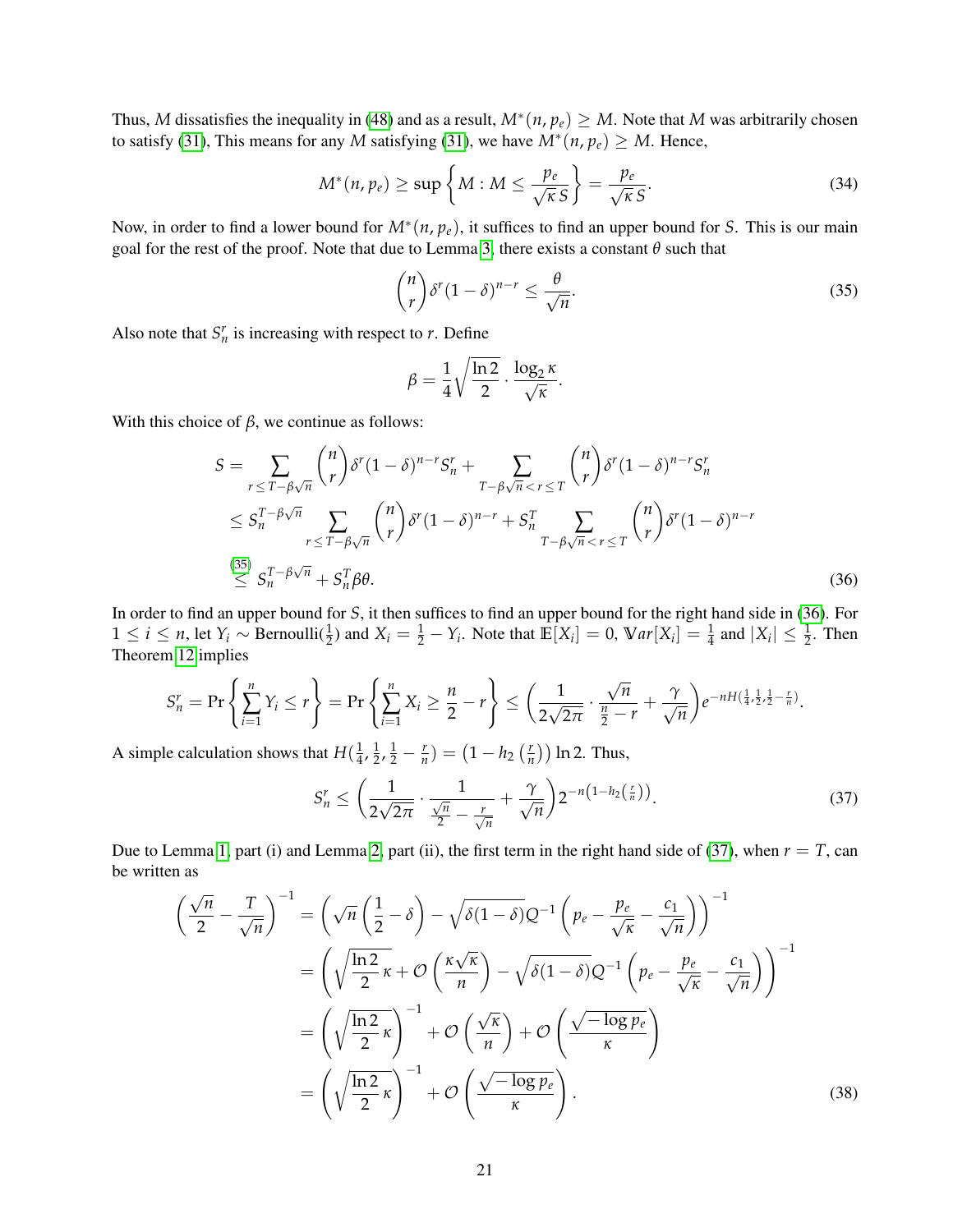Similarly when  $r = T - \beta$ √ *n*, we have

$$
\left(\frac{\sqrt{n}}{2} - \frac{T - \beta\sqrt{n}}{\sqrt{n}}\right)^{-1} = \left(\frac{\sqrt{n}}{2} - \frac{T}{\sqrt{n}} + \beta\right)^{-1} = \left(\sqrt{\frac{\ln 2}{2} \kappa}\right)^{-1} + \mathcal{O}\left(\frac{\sqrt{-\log p_e}}{\kappa}\right). \tag{39}
$$

Now, the goal is to estimate the term  $n(1 - h_2)$  $\left(\frac{r}{n}\right)$ ) in the right hand side of [\(37\)](#page-20-2) for  $r = T$  and  $r = T - \beta$ *n*. Using the third order estimation of  $h_2(.)$  gives

$$
h_2\left(\frac{T}{n}\right) = h_2(\delta) + \left(\log_2\frac{1-\delta}{\delta}\right)\sqrt{\frac{\delta(1-\delta)}{n}}Q^{-1}\left(p_e - \frac{p_e}{\sqrt{\kappa}} - \frac{c_1}{\sqrt{n}}\right) - \frac{1}{n\ln 2}Q^{-1}(p_e)^2 + \mathcal{O}\left(\frac{1}{n\sqrt{\kappa}}\right).
$$

Therefore, by the definition of *κ* and Lemma [1,](#page-25-1) part (ii), we obtain

$$
n\left(1-h_2\left(\frac{T}{n}\right)\right)=\kappa-2\sqrt{\frac{2\delta(1-\delta)}{\ln 2}}\cdot\sqrt{\kappa}Q^{-1}\left(p_e-\frac{p_e}{\sqrt{\kappa}}-\frac{c_1}{\sqrt{n}}\right)+\frac{1}{\ln 2}Q^{-1}\left(p_e\right)^2+\mathcal{O}\left(\frac{1}{\sqrt{\kappa}}\right).
$$

Note that

<span id="page-21-2"></span><span id="page-21-1"></span><span id="page-21-0"></span>
$$
\frac{d}{dx}Q^{-1}(x)=-\sqrt{2\pi}e^{\frac{Q^{-1}(x)^2}{2}}.
$$

Thus, by applying Taylor expansion of *Q*−<sup>1</sup> (.), and using Lemma [2](#page-26-0) parts (i) and (ii), we then conclude that

$$
n\left(1-h_2\left(\frac{T}{n}\right)\right)=\kappa-2\sqrt{\frac{2\delta(1-\delta)}{\ln 2}}\cdot\sqrt{\kappa}\,Q^{-1}\left(p_e\right)+\mathcal{E}_1,\tag{40}
$$

where

<span id="page-21-5"></span>
$$
\mathcal{E}_1 = \frac{1}{\ln 2} Q^{-1} (p_e)^2 + \mathcal{O}\left(\frac{1}{\sqrt{-\log p_e}}\right) + \mathcal{O}\left(\frac{1}{\sqrt{\kappa}}\right) = \frac{1}{\ln 2} Q^{-1} (p_e)^2 + \mathcal{O}\left(\frac{1}{\sqrt{-\log p_e}}\right). \tag{41}
$$

Exploiting the same analogy leads to the following result for  $r = T - \beta$ *n* :

$$
n\left(1 - h_2\left(\frac{T - \beta\sqrt{n}}{n}\right)\right) = \kappa - 2\sqrt{\frac{2\delta(1 - \delta)}{\ln 2}} \cdot \sqrt{\kappa} Q^{-1}\left(p_e\right) + 2\sqrt{\frac{2}{\ln 2}} \cdot \beta\sqrt{\kappa} + \mathcal{E}_1
$$

$$
= \kappa - 2\sqrt{\frac{2\delta(1 - \delta)}{\ln 2}} \cdot \sqrt{\kappa} Q^{-1}\left(p_e\right) + \frac{1}{2}\log_2 \kappa + \mathcal{E}_1.
$$
(42)

Now, [\(37\)](#page-20-2), [\(38\)](#page-20-3), and [\(40\)](#page-21-0) together imply

<span id="page-21-4"></span><span id="page-21-3"></span>
$$
S_n^T \le \frac{1}{2\sqrt{\pi\kappa\ln 2}} 2^{-\left(\kappa - 2\sqrt{\frac{2\delta(1-\delta)}{\ln 2}} \cdot \sqrt{\kappa}\,Q^{-1}(p_e) + \mathcal{E}_1\right)} + \mathcal{O}\left(\frac{\sqrt{-\log p_e}}{\kappa\,2^{\kappa}}\right). \tag{43}
$$

Similarly, [\(37\)](#page-20-2)), [\(39\)](#page-21-1), and [\(42\)](#page-21-2) together imply

$$
S_n^{T-\beta\sqrt{n}} \le \frac{1}{2\sqrt{\pi\kappa\ln 2}} 2^{-\left(\kappa-2\sqrt{\frac{2\delta(1-\delta)}{\ln 2}}\cdot\sqrt{\kappa}\,Q^{-1}(p_e) + \frac{1}{2}\log_2\kappa + \mathcal{E}_1\right)} + \mathcal{O}\left(\frac{\sqrt{-\log p_e}}{\kappa\,2^{\kappa}}\right). \tag{44}
$$

As a result, from [\(43\)](#page-21-3), [\(44\)](#page-21-4), and [\(36\)](#page-20-1), we have

$$
S \leq S_n^{T-\beta\sqrt{n}} + S_n^T \beta \theta
$$
  
\$\leq \frac{1}{2\sqrt{\pi \ln 2}} \cdot \frac{1}{\kappa} (1 + \theta \log\_2 \kappa) 2^{-\left(\kappa - 2\sqrt{\frac{2\delta(1-\delta)}{\ln 2}} \cdot \sqrt{\kappa} Q^{-1}(p\_e) + \mathcal{E}\_1\right)} + \mathcal{O}\left(\frac{\sqrt{-\log p\_e}}{\kappa 2^{\kappa}}\right).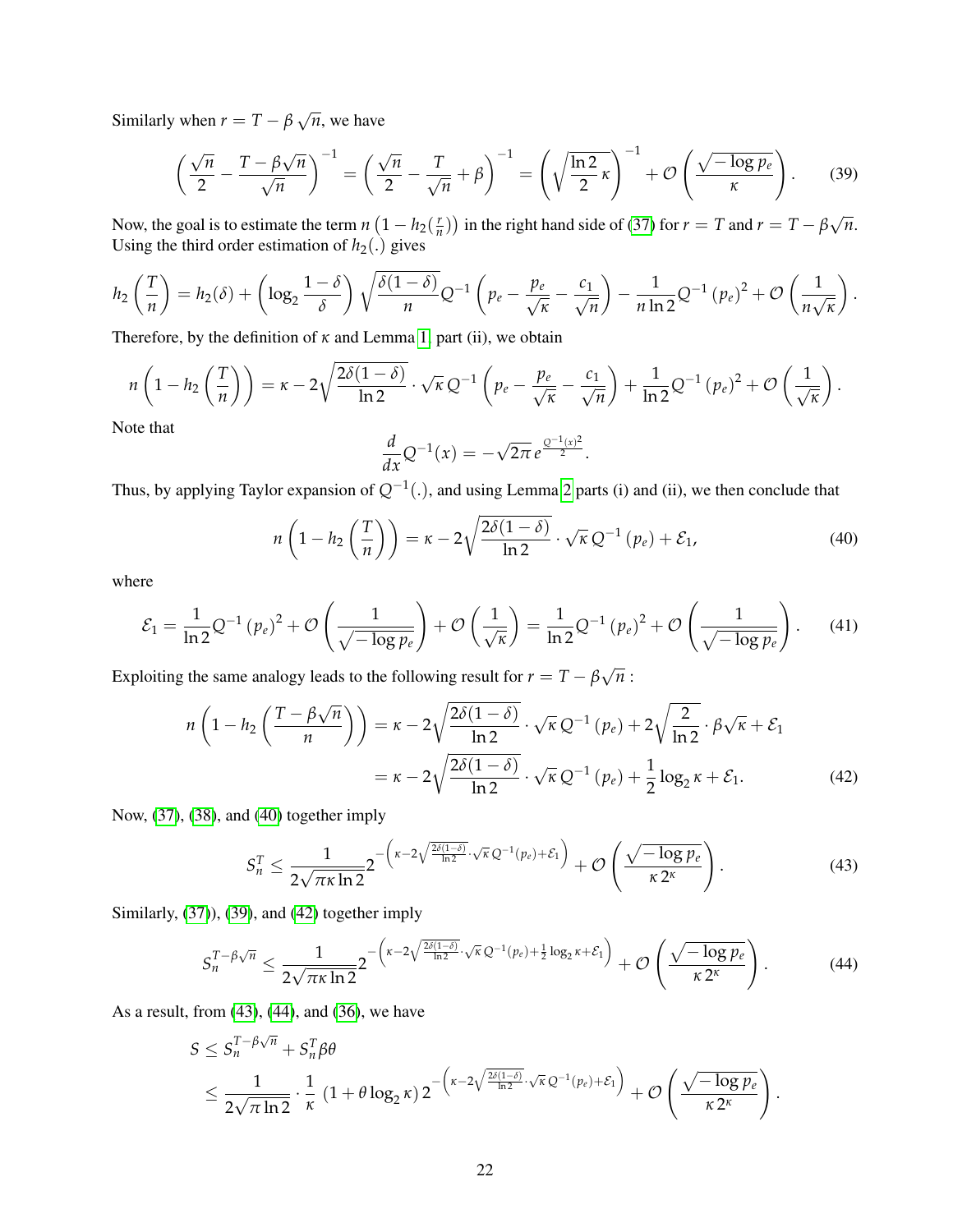Now, taking the logarithm of both sides gives

$$
-\log_2 S \geq \kappa - 2\sqrt{\frac{2\delta(1-\delta)}{\ln 2}}\cdot \sqrt{\kappa}\, Q^{-1}\left(p_e\right) + \mathcal{E}_1 + \log_2 \kappa - \log_2 \frac{1+\theta\log_2 \kappa}{2\sqrt{\pi\ln 2}} + \mathcal{O}\left(\frac{\sqrt{-\log p_e}}{\log \kappa}\right).
$$

Therefore, by replacing  $\mathcal{E}_1$  from [\(41\)](#page-21-5), we find

$$
-\log_2 S \ge \kappa - 2\sqrt{\frac{2\delta(1-\delta)}{\ln 2}} \cdot \sqrt{\kappa} Q^{-1} (p_e) + \log_2 \kappa + \frac{1}{\ln 2} Q^{-1} (p_e)^2 + \mathcal{O} \left( \log \log \kappa \right) + \mathcal{O} \left( \frac{1}{\sqrt{-\log p_e}} \right) + \mathcal{O} \left( \frac{\sqrt{-\log p_e}}{\log \kappa} \right).
$$

Comparing the orders, then results in

$$
-\log_2 S \ge \kappa - 2\sqrt{\frac{2\delta(1-\delta)}{\ln 2}} \cdot \sqrt{\kappa} Q^{-1} (p_e) + \log_2 \kappa + \frac{1}{\ln 2} Q^{-1} (p_e)^2 + \mathcal{O} (\log \log \kappa). \tag{45}
$$

Finally, from [\(34\)](#page-20-4) and [\(45\)](#page-22-0), we conclude that

$$
\log_2 M^*(n, p_e) \ge \log_2 p_e - \frac{1}{2} \log_2 \kappa - \log_2 S
$$
  
 
$$
\ge \kappa - 2 \sqrt{\frac{2\delta(1-\delta)}{\ln 2}} \cdot \sqrt{\kappa} Q^{-1} (p_e) + \frac{1}{2} \log_2 \kappa + \log_2 p_e + \frac{1}{\ln 2} Q^{-1} (p_e)^2 + \mathcal{O} (\log \log \kappa).
$$

Note that by Lemma [2,](#page-26-0) part (ii), we have

<span id="page-22-0"></span>
$$
\frac{1}{\ln 2} Q^{-1} (p_e)^2 = -2 \log_2 p_e + \mathcal{O}(1).
$$

Hence,

$$
\log_2 M^*(n, p_e) \geq \kappa - 2\sqrt{\frac{2\delta(1-\delta)}{\ln 2}} \cdot \sqrt{\kappa} Q^{-1}(p_e) + \frac{1}{2}\log_2 \kappa - \log_2 p_e + \mathcal{O}(\log \log \kappa).
$$

**Proof of Theorem [2.](#page-6-2) Converse Bound.** Let  $X \sim \text{Bernoulli}(\frac{1}{2})$  and  $Y$  be the input and output of the BSC( $\delta$ ), respectively. Also suppose  $P_X$ ,  $P_Y$  and  $P_{XY}$  are distributions of *X*, *Y*, and the joint distribution of  $(X, Y)$ respectively. Define  $P = P_{XY}$  and  $Q = P_X P_Y$ , and then define  $P^n$  and  $Q^n$  in terms of P and Q as they are in Lemma [4.](#page-28-1) Also consider  $\beta_{1-p_e}(P^n, Q^n)$  as in [\(53\)](#page-28-2). Under these choices of *P* and *Q*, it can be verified that *β*<sup>*n*</sup><sub>1−*p*<sup>*e*</sup></sub> defined in [\(49\)](#page-25-2), is a piecewise linear approximation of  $β_{1-p_e}(P^n, Q^n)$  based on discrete values of error probabilities. Therefore, from [\(49\)](#page-25-2), we can write

<span id="page-22-1"></span>
$$
\log_2 M^*(n, p_e) \leq -\log_2 \beta_{1-p_e}(P^n, Q^n).
$$

Now, using Lemma [4](#page-28-1) for any  $\gamma > 0$ , we have

$$
\log_2 M^*(n, p_e) \le nD - \sqrt{nV}Q^{-1}\left(p_e + \gamma + \frac{B}{\sqrt{n}}\right) - \log_2 \gamma. \tag{46}
$$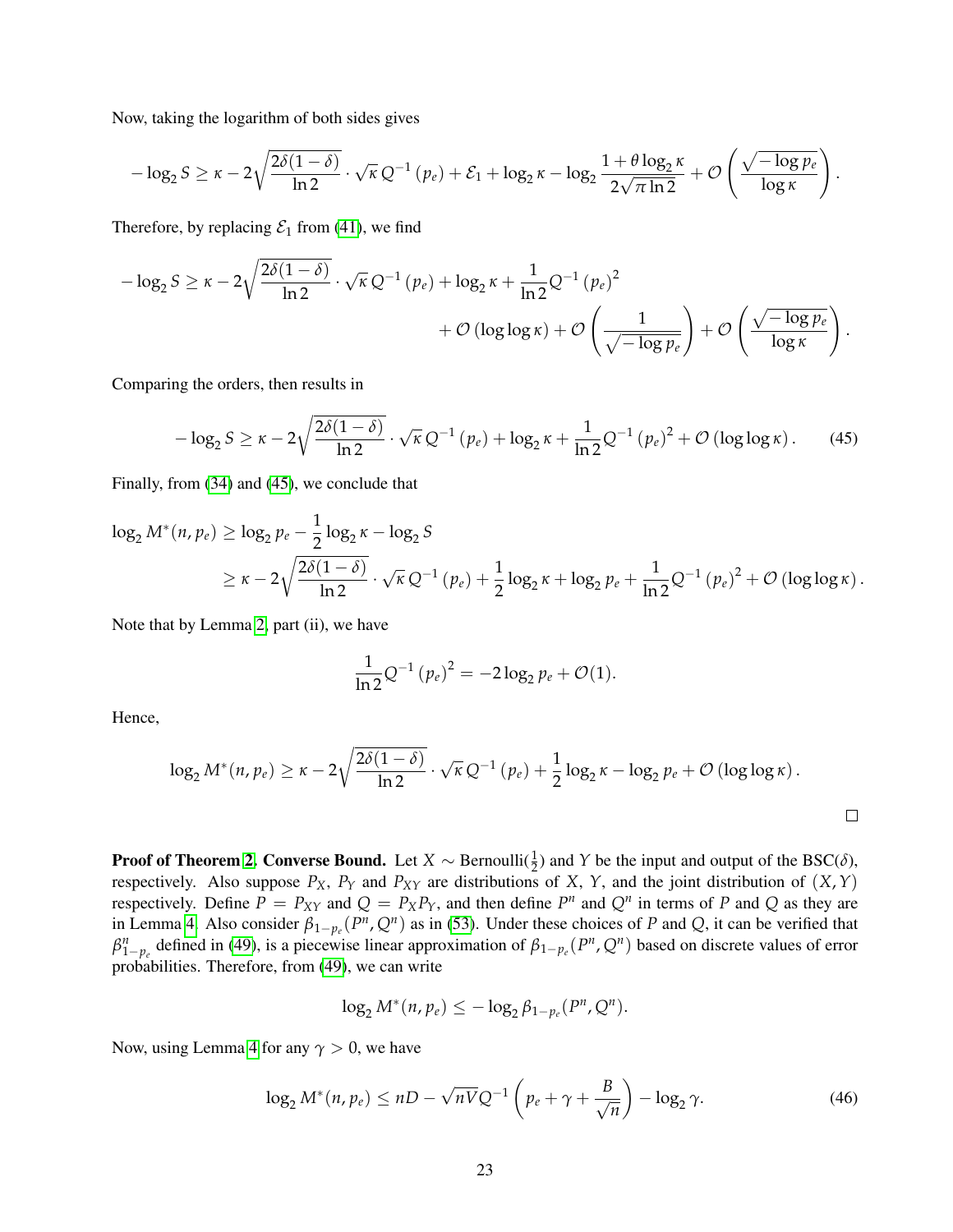Under the specific values of *P* and *Q* given above, the quantities *D*,*V*,*T*, and *B* in Lemma [4](#page-28-1) can be computed as follows:

$$
D = 1 - h_2(\delta),
$$
  
\n
$$
V = \delta(1 - \delta) \left( \log_2 \frac{1 - \delta}{\delta} \right)^2,
$$
  
\n
$$
T = \delta(1 - \delta) \left( \log_2 \frac{1 - \delta}{\delta} \right)^3 (2\delta^2 - 2\delta + 1),
$$
  
\n
$$
B = \frac{2\delta^2 - 2\delta + 1}{\sqrt{\delta(1 - \delta)}}.
$$

Replacing these quantities and using Lemma [1,](#page-25-1) we can rewrite [\(46\)](#page-22-1) as the following:

$$
\log_2 M^*(n, p_e) \leq \kappa - 2\sqrt{\frac{2\delta(1-\delta)}{\ln 2}} \cdot \sqrt{\kappa} Q^{-1} \left( p_e + \gamma + \frac{B}{\sqrt{n}} \right) - \log_2 \gamma + \mathcal{O}\left( \frac{\kappa \sqrt{-\kappa \log_2 p_e}}{n} \right).
$$

Note that

$$
\frac{d}{dx}Q^{-1}(x)=-\sqrt{2\pi}e^{\frac{Q^{-1}(x)^2}{2}}.
$$

Therefore, by choosing  $\gamma = \frac{p_e}{\sqrt{p}}$ *κ* and applying the Taylor expansion of *Q*−<sup>1</sup> (.), and using Lemma [2,](#page-26-0) parts (i) and (ii), we can conclude that

$$
\log_2 M^*(n, p_e) \leq \kappa - 2\sqrt{\frac{2\delta(1-\delta)}{\ln 2}} \cdot \sqrt{\kappa} Q^{-1}(p_e) - \log_2 \frac{p_e}{\sqrt{\kappa}} + \mathcal{O}\left(\frac{\kappa\sqrt{-\kappa \log_2 p_e}}{n}\right) + \mathcal{O}\left(\frac{1}{\sqrt{-\log p_e}}\right).
$$

Hence, by comparing the orders, we have

$$
\log_2 M^*(n, p_e) \leq \kappa - 2\sqrt{\frac{2\delta(1-\delta)}{\ln 2}} \cdot \sqrt{\kappa} Q^{-1}(p_e) + \frac{1}{2}\log_2 \kappa - \log_2 p_e + \mathcal{O}\left(\frac{1}{\sqrt{-\log p_e}}\right).
$$

**Proof of Corollary [1.](#page-6-3)** In order to obtaining the optimal blocklength  $n^*$  for transmission of k information bits over a low-capacity BSC( $\delta$ ), it suffices to replcae  $M^*(n^*, p_e) = k$ . Then  $n^*$  can be computed by solving [\(5\)](#page-6-1). Replace  $M^*(n^*, p_e) = k$  and  $\kappa = n^*C$  in [\(5\)](#page-6-1), where  $C = 1 - h_2(\delta)$ , to obtain

$$
k = n^*C - 2\sqrt{\frac{2\delta(1-\delta)}{\ln 2}} \cdot \sqrt{n^*C} \, Q^{-1} \left(p_e\right) - \log_2 p_e + \mathcal{O}(\log \kappa).
$$

Define  $x =$ √  $\overline{n^*C}$ ,  $a = \sqrt{\frac{2\delta(1-\delta)}{\ln 2}}Q^{-1}(p_e)$  and  $b = k + \log_2 p_e + \mathcal{O}(\log k)$ . Thus, we have

$$
x^2 - 2ax - b = 0.
$$

Note that the answer will be  $x = a +$ √  $a^2 + b$ . Therefore,

$$
\sqrt{n^*C} = a + \sqrt{a^2 + b}.
$$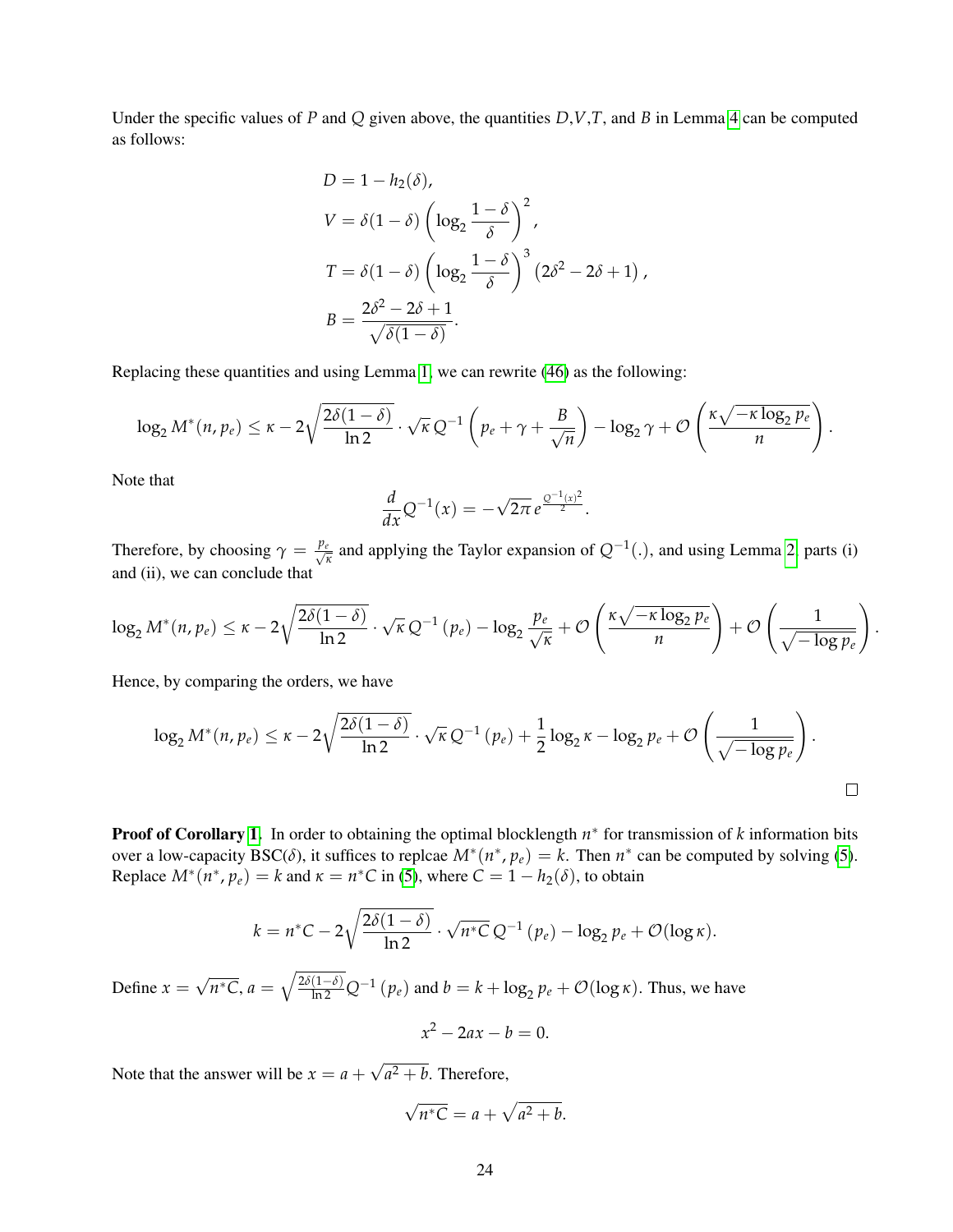More simplifications are as follows:

$$
n^* = \frac{1}{C} \left( a + \sqrt{a^2 + b} \right)^2
$$
  
=  $\frac{1}{C} \left( 2a^2 + b + 2a \left( \sqrt{k} + \mathcal{O} \left( \frac{-\log p_e}{k} \right) + \mathcal{O} \left( \frac{\log \kappa}{k} \right) \right) \right)$   
=  $\frac{1}{C} \left( k + 2a\sqrt{k} + 2a^2 + \log_2 p_e + \mathcal{O}(\log \kappa) \right).$  (47)

Note that in low-capacity regime, under optimal blocklength,  $\log \kappa \approx \log k$ . Therefore, by substituting the values of *C* and *a* in [\(47\)](#page-24-3), we obtain

$$
n^* = \frac{1}{1 - h_2(\delta)} \left( k + 2\sqrt{\frac{2\delta(1-\delta)}{\ln 2}} Q^{-1}(p_e) \cdot \sqrt{k} + \frac{4\delta(1-\delta)}{\ln 2} Q^{-1}(p_e)^2 + \log_2 p_e + \mathcal{O}(\log k) \right).
$$

<span id="page-24-0"></span>**Theorem 11** (Berry-Esseen). For  $1 \le i \le n$ , let  $X_i$  be i.i.d random variables with  $\mu = \mathbb{E}[X_i]$ ,  $\sigma^2 = \mathbb{V}$ ar $[X_i]$  $\int \left|X_i - \mu\right|^3 \right| < \infty$ *. Then,* 

$$
\left|\Pr\left\{\left|\sum_{i=1}^n \frac{X_i - \mu}{\sigma\sqrt{n}} > x\right\} - Q(x)\right| \le \frac{3\rho}{\sigma^3\sqrt{n}}
$$

*Proof.* See [\[31,](#page-36-8) Theorem 3.4.9].

<span id="page-24-2"></span>**Theorem 12** (A Sharp Tail Inequality). *For*  $1 \leq i \leq n$ , let  $X_i$  be independent centered random variables such *that*  $|X_i| \leq b$ *. Define*  $\sigma^2 = \mathbb{V}$ *ar*  $\Big[ \sum_{i=1}^n X_i \Big]$ *a for* 0  $\leq t \leq \frac{\sigma}{\gamma b}$ , we have

$$
\Pr\left\{\sum_{i=1}^n X_i \ge t\right\} \le \left(\frac{1}{\sqrt{2\pi}}\frac{\sigma}{t} + \gamma\frac{b}{\sigma}\right) e^{-nH(\frac{\sigma^2}{n},b,\frac{t}{n})},
$$

*where*

$$
H(\nu, b, x) = \left(1 + \frac{bx}{\nu}\right) \frac{\nu}{b^2 + \nu} \ln\left(1 + \frac{bx}{\nu^2}\right) + \left(1 - \frac{x}{b}\right) \frac{b^2}{b^2 + \nu} \ln\left(1 - \frac{x}{b}\right).
$$

*Proof.* See [\[32,](#page-36-9) Theorem 1.1].

Theorem 13 (RCU Achievability Bound for BSC). *There exists an* (*M*, *pe*)*-code over BSC<sup>n</sup> (δ) such that*

<span id="page-24-1"></span>
$$
p_e \leq \sum_{r=0}^n \binom{n}{r} \delta^r (1-\delta)^{n-r} \min\left\{1, (M-1)S_n^r\right\},\tag{48}
$$

<span id="page-24-3"></span>.

*where*

$$
S_n^r = \sum_{s=0}^r \binom{n}{s} 2^{-n}.
$$

*Proof.* See [\[12,](#page-35-6) Corollary 39].

 $\Box$ 

 $\Box$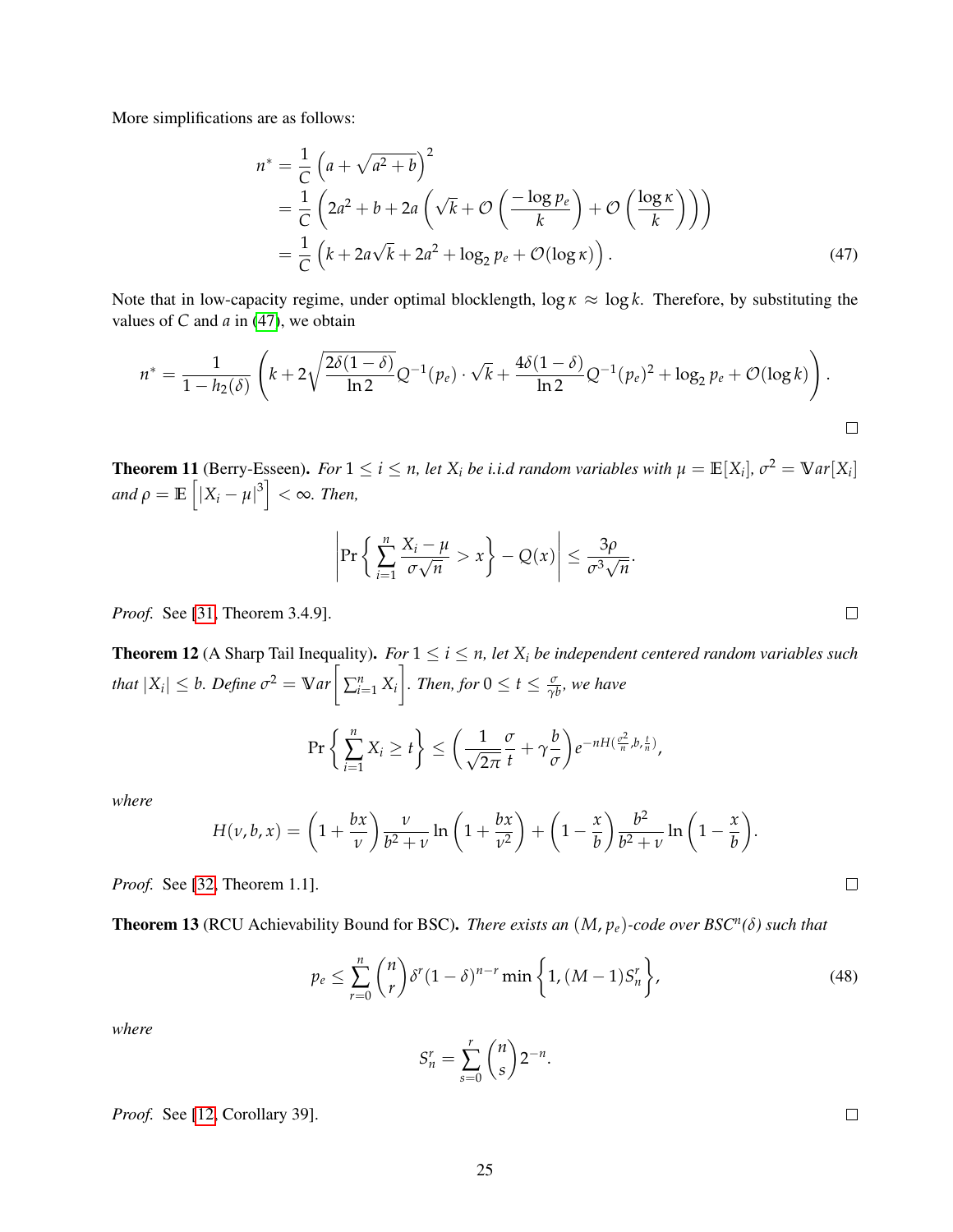<span id="page-25-0"></span>**Theorem 14** (Converse Bound for BSC). *For any*  $(M, p_e)$ -code over the BEC<sup>*n*</sup>( $\delta$ ), we have

<span id="page-25-2"></span>
$$
M \le \frac{1}{\beta_{1-p_e}^n}.\tag{49}
$$

*where*  $\beta_{\alpha}^n$  for a real  $\alpha \in [0,1]$  is defined below based on values of  $\beta_{\ell}$  where  $\ell$  is an integer:

$$
\beta_{\alpha}^{n} = (1 - \lambda)\beta_{L} + \lambda\beta_{L+1},
$$

$$
\beta_{\ell} = \sum_{r=0}^{\ell} {n \choose r} 2^{-n},
$$

*such that*  $\lambda \in [0, 1)$  *and nteger L satisfy the following:* 

$$
\alpha = (1 - \lambda)\alpha_L + \lambda \alpha_{L+1},
$$
  
\n
$$
\alpha_{\ell} = \sum_{r=0}^{\ell-1} {n \choose r} \delta^r (1 - \delta)^{n-r}.
$$

*Proof.* See [\[12,](#page-35-6) Theorem 40].

<span id="page-25-1"></span>**Lemma 1.** *Consider transmission over BSC(* $\delta$ *) in low-capacity regime and let*  $\kappa = n(1 - h_2(\delta))$ *. Then the following hold:*

*i)* 
$$
\sqrt{n} \left(\frac{1}{2} - \delta\right) = \sqrt{\frac{\ln 2}{2} \kappa} + \mathcal{O}\left(\frac{\kappa \sqrt{\kappa}}{n}\right).
$$
  
*ii)*  $\sqrt{n} \log_2 \frac{1-\delta}{\delta} = 2\sqrt{\frac{2}{\ln 2} \kappa} + \mathcal{O}\left(\frac{\kappa \sqrt{\kappa}}{n}\right).$ 

*Proof.* i) Taylor expansion of  $h_2(\delta)$  around  $\frac{1}{2}$  is given by

$$
h_2(\delta) = 1 - \frac{1}{2 \ln 2} \sum_{n=1}^{\infty} \frac{(1 - 2\delta)^{2n}}{n(2n - 1)}.
$$

Thus, the estimation of  $h_2(\delta)$  up to the third order will be the following:

$$
h_2(\delta) = 1 - \frac{1}{2 \ln 2} (1 - 2 \delta)^2 - \frac{1}{2 \ln 2} \cdot \frac{1}{6} (1 - 2 \delta)^4 + \mathcal{O} \left( (1 - 2 \delta)^6 \right).
$$

Therefore,

$$
C = 1 - h_2(\delta) = \frac{1}{2 \ln 2} (1 - 2\delta)^2 + \frac{1}{2 \ln 2} \cdot \frac{1}{6} (1 - 2\delta)^4 + \mathcal{O}((1 - 2\delta)^6).
$$

Now assuming  $x = (1 - 2\delta)^2$  leads to the following equation:

$$
\frac{x^2}{6} + x - 2C \ln 2 = 0.
$$

Solving this equation gives

$$
x = 3\left(-1 + \sqrt{1 + \frac{4}{3}C\ln 2}\right) = 2C\ln 2 + \mathcal{O}\left(C^2\right).
$$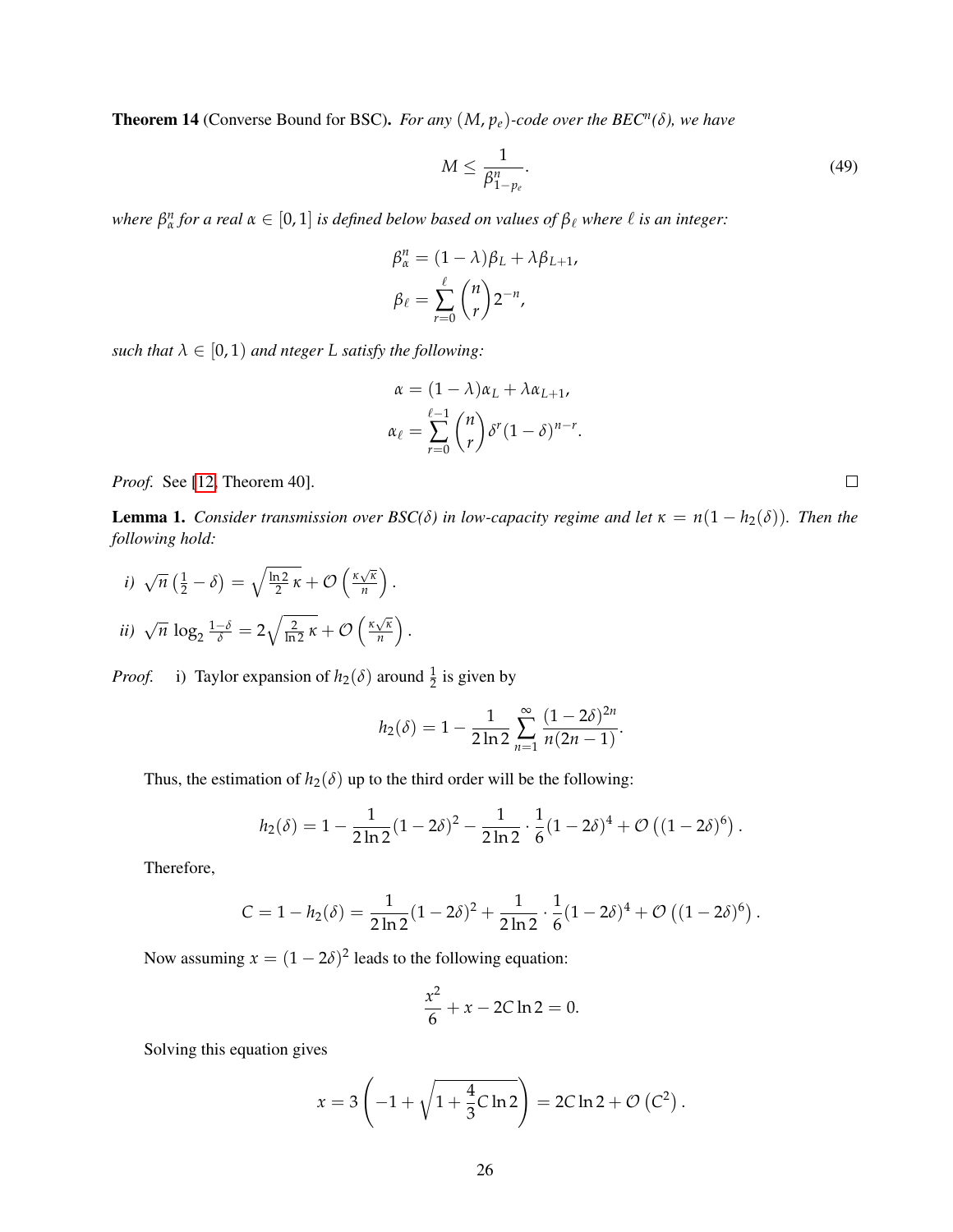Therefore,

$$
\frac{1}{2} - \delta = \frac{\sqrt{x}}{2} = \sqrt{\frac{\ln 2}{2}C} + \mathcal{O}\left(C^{\frac{3}{2}}\right).
$$

Finally,

$$
\sqrt{n}\left(\frac{1}{2}-\delta\right) = \sqrt{\frac{\ln 2}{2}nC} + \mathcal{O}\left(nC^{\frac{3}{2}}\right).
$$

Note that  $\kappa = nC$ . As a result,

<span id="page-26-1"></span>
$$
\sqrt{n}\left(\frac{1}{2}-\delta\right) = \sqrt{\frac{\ln 2}{2}\kappa} + \mathcal{O}\left(\frac{\kappa\sqrt{\kappa}}{n}\right). \tag{50}
$$

.

 $\Box$ 

ii) The first order estimation of the function  $\log_2 \frac{1-\delta}{\delta}$  $\frac{-\delta}{\delta}$  around  $\frac{1}{2}$  is

$$
\sqrt{n} \log_2 \frac{1-\delta}{\delta} = \frac{4}{\ln 2} \left( \frac{1}{2} - \delta \right) + \mathcal{O} \left( \left( \frac{1}{2} - \delta \right)^2 \right).
$$

Hence, using [\(50\)](#page-26-1), we arrive at

$$
\sqrt{n} \log_2 \frac{1-\delta}{\delta} = 2\sqrt{\frac{2}{\ln 2}\kappa} + \mathcal{O}\left(\frac{\kappa\sqrt{\kappa}}{n}\right)
$$

<span id="page-26-0"></span>**Lemma 2.** Suppose  $0 < p < Q(1) \approx 0.16$ .<sup>[5](#page-26-2)</sup> Then the following hold:

*(i)*

$$
\sqrt{2\pi} p Q^{-1}(p) < e^{-\frac{Q^{-1}(p)^2}{2}} < \sqrt{2\pi} p \left(Q^{-1}(p) + 1\right).
$$

*(ii)*

$$
\sqrt{8\pi + 2 - 2\ln p} - 2\sqrt{2\pi} < Q^{-1}(p) < \sqrt{-\ln 2\pi - 2\ln p}.
$$

*Proof.* i) For  $x > 0$ , it is well known that

<span id="page-26-3"></span>
$$
\frac{\phi(x)}{x+\frac{1}{x}} = \left(\frac{x}{1+x^2}\right)\phi(x) < Q(x) < \frac{\phi(x)}{x}.\tag{51}
$$

Note that for  $x > 1$ , [\(51\)](#page-26-3) becomes

<span id="page-26-4"></span>
$$
\frac{\phi(x)}{x+1} < Q(x) < \frac{\phi(x)}{x}.\tag{52}
$$

Now, define  $p = Q(x)$ . Thus,  $x = Q^{-1}(p) > 1$ . Therefore,

$$
\frac{e^{-\frac{Q^{-1}(p)^2}{2}}}{\sqrt{2\pi} (Q^{-1}(p) + 1)} < p < \frac{e^{-\frac{Q^{-1}(p)^2}{2}}}{\sqrt{2\pi} Q^{-1}(p)}.
$$

Simplify to get

$$
\sqrt{2\pi} \, p \, Q^{-1}(p) < e^{-\frac{Q^{-1}(p)^2}{2}} < \sqrt{2\pi} \, p \, \left(Q^{-1}(p) + 1\right).
$$

<span id="page-26-2"></span><sup>5</sup> Note that similar results can be obtained when  $0 < p < 1$  but taking the assumption  $0 < p < Q(1) \approx 0.16$  into account leads to a very simple format for bounds and will not cause any conflict because we are interested in small bit and block error probabilities. More specifically, typical values of *p* would be around  $10^{-3} - 10^{-6}$ .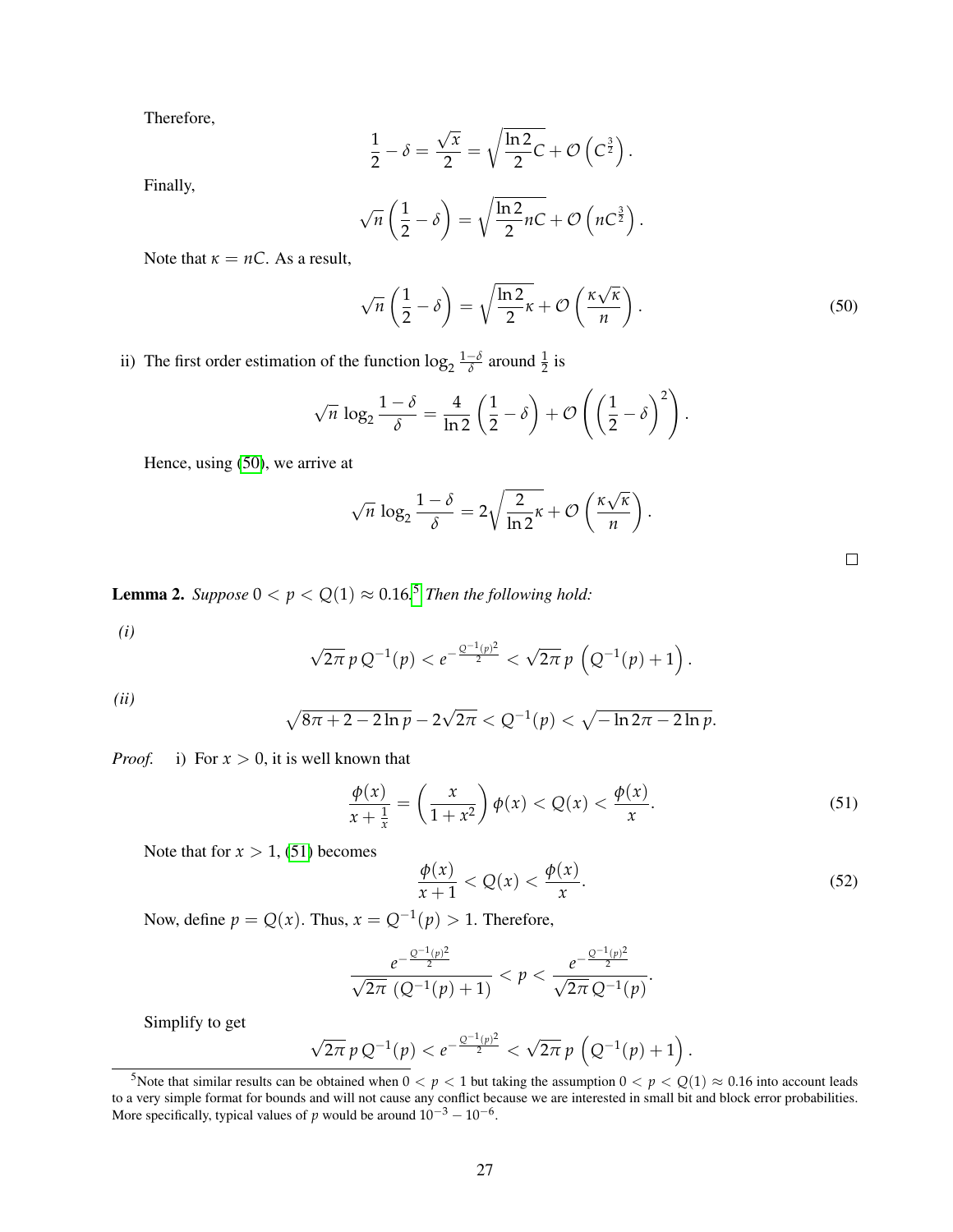ii) From [\(52\)](#page-26-4), for  $x > 1$  we have

$$
Q(x) < \frac{e^{-\frac{x^2}{2}}}{\sqrt{2\pi}}.
$$

Therefore,

$$
x<\sqrt{-2\ln\left(\sqrt{2\pi}Q(x)\right)}.
$$

Put  $x = Q^{-1}(p)$  to get

$$
Q^{-1}(p) < \sqrt{2\ln\frac{1}{\sqrt{2\pi}\,p}} = \sqrt{-\ln 2\pi - 2\ln p}.
$$

For the other side, note that from [\(52\)](#page-26-4), for  $x > 1$ , we also have

$$
Q(x) > \frac{\phi(x)}{2x} = \frac{e^{-\frac{x^2}{2}}}{2x\sqrt{2\pi}}.
$$

Assume  $p = Q(x)$ . As a result,

$$
\frac{x^2}{2} + 2\sqrt{2\pi} x + \ln p - 1 > 0.
$$

Hence,

$$
Q^{-1}(p) = x > -2\sqrt{2\pi} + \sqrt{8\pi + 2 - 2\ln p}.
$$

<span id="page-27-0"></span>**Lemma 3.** *Suppose*  $0 < \delta < 1$  *such that*  $n\delta$  *is an integer. Then, for all*  $0 \le r \le n$ *, we have* 

$$
\binom{n}{r}\delta^r(1-\delta)^{n-r}\leq \frac{\theta}{\sqrt{n}}.
$$

*where*

$$
\theta = \frac{e}{2\pi\sqrt{\delta(1-\delta)}}.
$$

*Proof.* For  $0 \le r \le n$  define

$$
A(r) = {n \choose r} \delta^r (1-\delta)^{n-r},
$$

and

$$
r^* = \arg\max_{0 \le r \le n} A(r).
$$

First of all, note that from the Mode of Binomial distribution, we know that  $r^* = \lfloor (n+1)\delta \rfloor = n\delta$ . Also from Stirling formula, for any integer *n*, we have

$$
\sqrt{2\pi n} \left(\frac{n}{e}\right)^n \leq n! \leq e\sqrt{n} \left(\frac{n}{e}\right)^n.
$$

Therefore,

$$
A(r^*) = {n \choose n\delta} \delta^{n\delta} (1-\delta)^{n-n\delta} = \frac{n! \delta^{n\delta} (1-\delta)^{n-n\delta}}{n\delta! (n-n\delta)!}
$$
  

$$
\leq \frac{e\sqrt{n} (\frac{n}{e})^n \delta^{n\delta} (1-\delta)^{n-n\delta}}{\sqrt{2\pi n\delta} (\frac{n\delta}{e})^{n\delta} \sqrt{2\pi n (1-\delta)} (\frac{n(1-\delta)}{e})^{n(1-\delta)}}
$$
  

$$
= \frac{e}{2\pi \sqrt{\delta(1-\delta)}} \cdot \frac{1}{\sqrt{n}}.
$$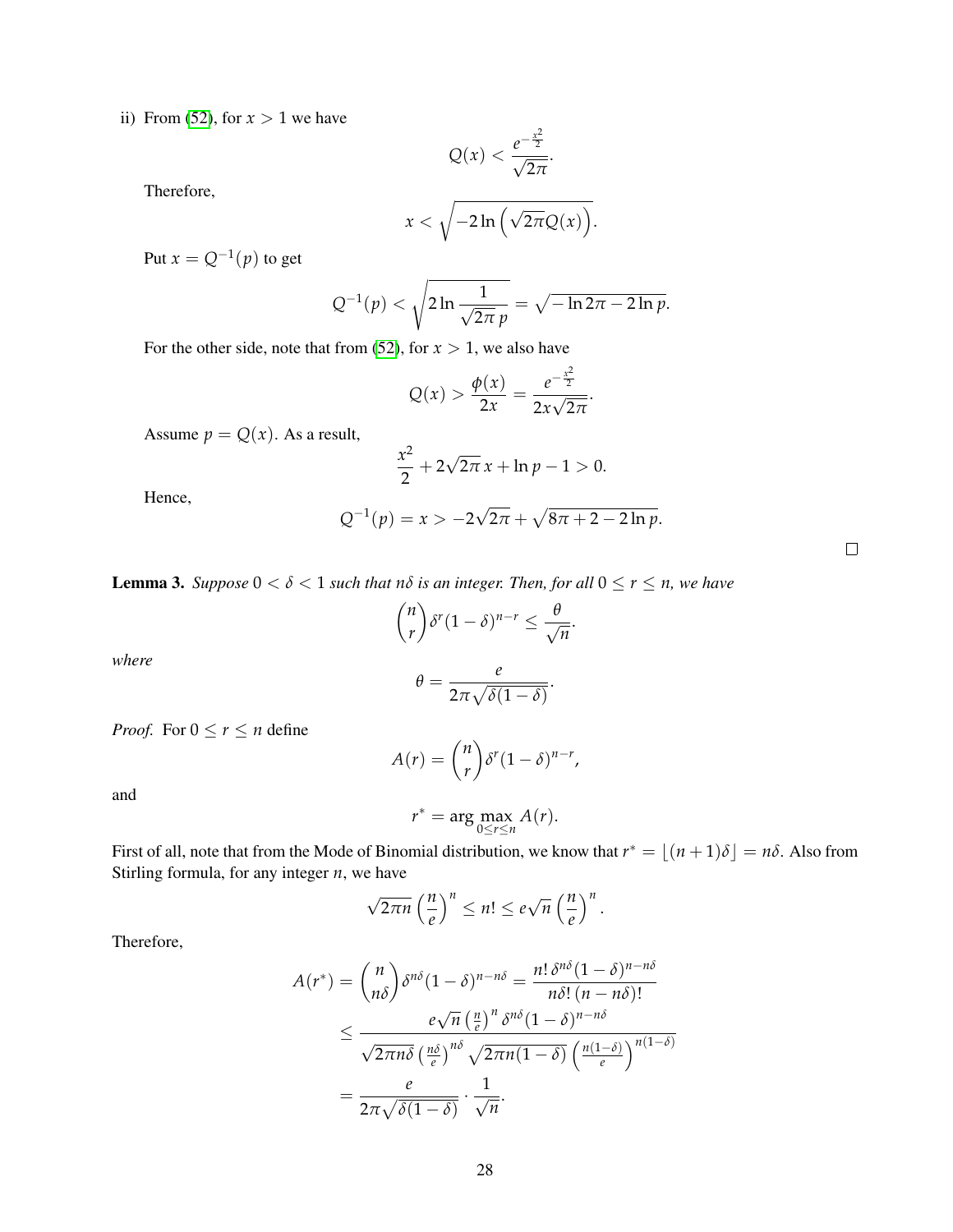Definition 1. *Consider the following binary hypothesis test:*

$$
H_0: X \sim P,
$$
  

$$
H_1: X \sim Q,
$$

*where*  $P$  *and*  $Q$  *are two probability distributions on the same space*  $X$ *. Suppose a continuous decision rule ζ as a mapping from observation space* X *to* [0, 1] *with ζ*(*x*) ≈ 0 *correspoding to reject H*<sup>1</sup> *and ζ*(*x*) ≈ 1 *correspoding to reject H*0*. Now, define the smallest type-II error in this binary hypothesis test given that type-I error is not greater than p<sup>e</sup> as the following:*

<span id="page-28-2"></span>
$$
\beta_{1-p_e}(P,Q) = \inf_{\zeta: \mathcal{X} \to [0,1]} \left\{ \mathbf{E}_Q[1-\zeta(X)] : \mathbf{E}_P[\zeta(X)] \le p_e \right\}.
$$
\n(53)

<span id="page-28-1"></span>Lemma 4. *Consider two discrete probability distributions P and Q on* X *. Define the product distributions P n and Q<sup>n</sup> as*

$$
P^{n}(\mathbf{x}) = \prod_{i=1}^{n} P(x_{i}), \qquad Q^{n}(\mathbf{x}) = \prod_{i=1}^{n} Q(x_{i}),
$$

 $$ 

$$
\log_2 \beta_{1-p_e}(P^n, Q^n) \ge -nD + \sqrt{nV}Q^{-1}\left(p_e + \gamma + \frac{B}{\sqrt{n}}\right) + \log_2 \gamma,
$$

*where*

$$
D = D(P||Q),
$$
  
\n
$$
V = \int_{\mathcal{X}} \left( \log_2 \frac{dP(x)}{dQ(x)} - D \right)^2 dP(x),
$$
  
\n
$$
T = \int_{\mathcal{X}} \left| \log_2 \frac{dP(x)}{dQ(x)} - D \right|^3 dP(x),
$$
  
\n
$$
B = \frac{T}{V^{\frac{3}{2}}}.
$$

√ *Proof.* In the proof of [\[12,](#page-35-6) Lemma 14], put  $\alpha = 1 - p_e$ ,  $\Delta = \gamma$  $\overline{n}$ ,  $P_i = P$ ,  $Q_i = Q$  and consider the logarithm in base 2.  $\Box$ 

#### <span id="page-28-0"></span>5.4 Proofs for AWGN Channel

In this section we will prove the converse and achievability bounds of Theorem [3.](#page-6-4) In the proofs we will be using Theorems [15–](#page-31-0)[16](#page-31-1) as well as Lemma [5](#page-31-2) which are stated at the end of this section. For results in coding theory, we generally refer to [\[12\]](#page-35-6) as it has well collected and presented the corresponding proofs. See also [\[8\]](#page-35-2), [\[24\]](#page-36-1), [\[25\]](#page-36-2), [\[26\]](#page-36-3), and [\[27\]](#page-36-4).

**Proof of Theorem [3.](#page-6-4) Converse Bound.** Let *X* and *Y* be a uniform input and the corresponding output of an AWGN( $\eta$ ) channel. Under the notation of Theorem [15,](#page-31-0) define  $P = P_{XY}$  and  $Q = P_X P_Y$ . Therefore, we have

<span id="page-28-3"></span>
$$
M^*(n, p_e) \le \frac{1}{\beta_{1-p_e}(P^n, Q^n)}.
$$
\n
$$
(54)
$$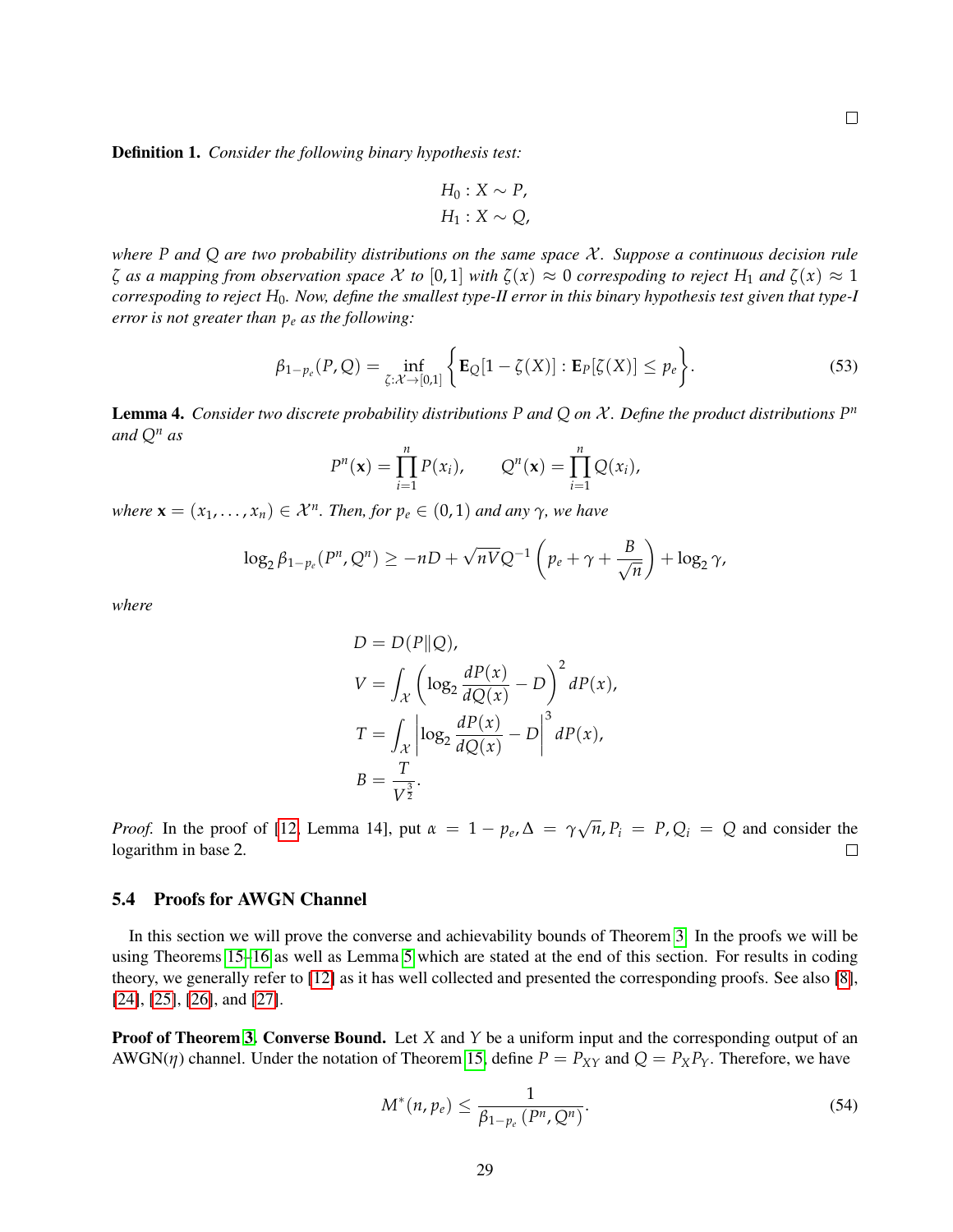Also from Lemma [4,](#page-28-1) we obtain

<span id="page-29-0"></span>
$$
\log_2 \beta_{1-p_e}(P^n, Q^n) \ge -nD + \sqrt{nV}Q^{-1}\left(p_e + \gamma + \frac{B}{\sqrt{n}}\right) + \log_2 \gamma,
$$
\n<sup>(55)</sup>

where  $\gamma > 0$  and in order to compute the quantities *D*, *V* and *B*, consider the random variable  $H_n$  =  $\log_2\frac{dP^n(z)}{dQ^n(z)}$  $\frac{dP^n(z)}{dQ^n(z)}$ . It can be verified that  $H_n = \sum_{i=1}^n h_i$ , where

$$
h_i = \frac{1}{2} \log_2 (1 + \eta) + \frac{\eta}{2(1 + \eta) \ln 2} - \frac{1}{2(1 + \eta) \ln 2} (\eta Z_i^2 - 2\sqrt{\eta} Z_i),
$$

assuming that  $Z_i$ 's are independent standard normal random variables. Thus, a simple calculation shows that for all  $i \in \{1, \ldots, n\}$ , we have

$$
D = \mathbb{E}[h_i] = \frac{1}{2}\log_2(1+\eta),
$$
  
\n
$$
V = \mathbb{V}ar[h_i] = \frac{\eta(\eta+2)}{2(\eta+1)^2\ln^2 2},
$$
  
\n
$$
T = \mathbb{E}\left[|h_i - D|^3\right],
$$
  
\n
$$
B = \frac{T}{V^{\frac{3}{2}}}.
$$

As we will see in the rest of the proof, computing *T* and *B* are not necessary as they will appear in terms which vanish compared to other terms. Now, by replacing the values computed above, [\(54\)](#page-28-3) together with [\(55\)](#page-29-0) yield

$$
\log_2 M^*(n, p_e) \leq \frac{n}{2} \log_2 \left(1 + \eta\right) - \frac{\sqrt{n\eta(\eta+2)}}{\sqrt{2}(\eta+1)\ln 2} Q^{-1}\left(p_e + \gamma + \frac{B}{\sqrt{n}}\right) - \log_2 \gamma.
$$

Now, by setting  $\gamma = \frac{p_e}{\sqrt{p}}$  $\frac{p}{\pi}$  and plugging in Lemma [5,](#page-31-2) and then using Lemma [2,](#page-26-0) part (ii) together with the definition of *κ*, we conclude that

$$
\log_2 M^*(n, p_e) \leq \kappa - \frac{\sqrt{\kappa(\eta+2)}}{(\eta+1)\sqrt{\ln 2}} Q^{-1} \left( p_e + \frac{p_e}{\sqrt{\kappa}} + \frac{B}{\sqrt{n}} \right) - \log_2 \frac{p_e}{\sqrt{\kappa}} + \mathcal{O}\left( \frac{\kappa^2 \sqrt{-\log p_e}}{n} \right).
$$

Note that

$$
\frac{d}{dx}Q^{-1}(x)=-\sqrt{2\pi}e^{\frac{Q^{-1}(x)^2}{2}}.
$$

Therefore, by applying the Taylor expansion of *Q*−<sup>1</sup> (.), and using Lemma [2](#page-26-0) parts (i) and (ii), we arrive at

$$
\log_2 M^*(n, p_e) \leq \kappa - \frac{\sqrt{\eta+2}}{(\eta+1)\sqrt{\ln 2}} \cdot \sqrt{\kappa} Q^{-1}(p_e) - \log_2 \frac{p_e}{\sqrt{\kappa}} + \mathcal{O}\left(\frac{\kappa^2 \sqrt{-\log_2 p_e}}{n}\right) + \mathcal{O}\left(\frac{1}{\sqrt{-\log p_e}}\right).
$$

Hence, comparing the orders, results in

$$
\log_2 M^*(n, p_e) \leq \kappa - \frac{\sqrt{\eta+2}}{(\eta+1)\sqrt{\ln 2}} \cdot \sqrt{\kappa} Q^{-1}(p_e) + \frac{1}{2} \log_2 \kappa - \log_2 p_e + \mathcal{O}\left(\frac{1}{\sqrt{-\log p_e}}\right).
$$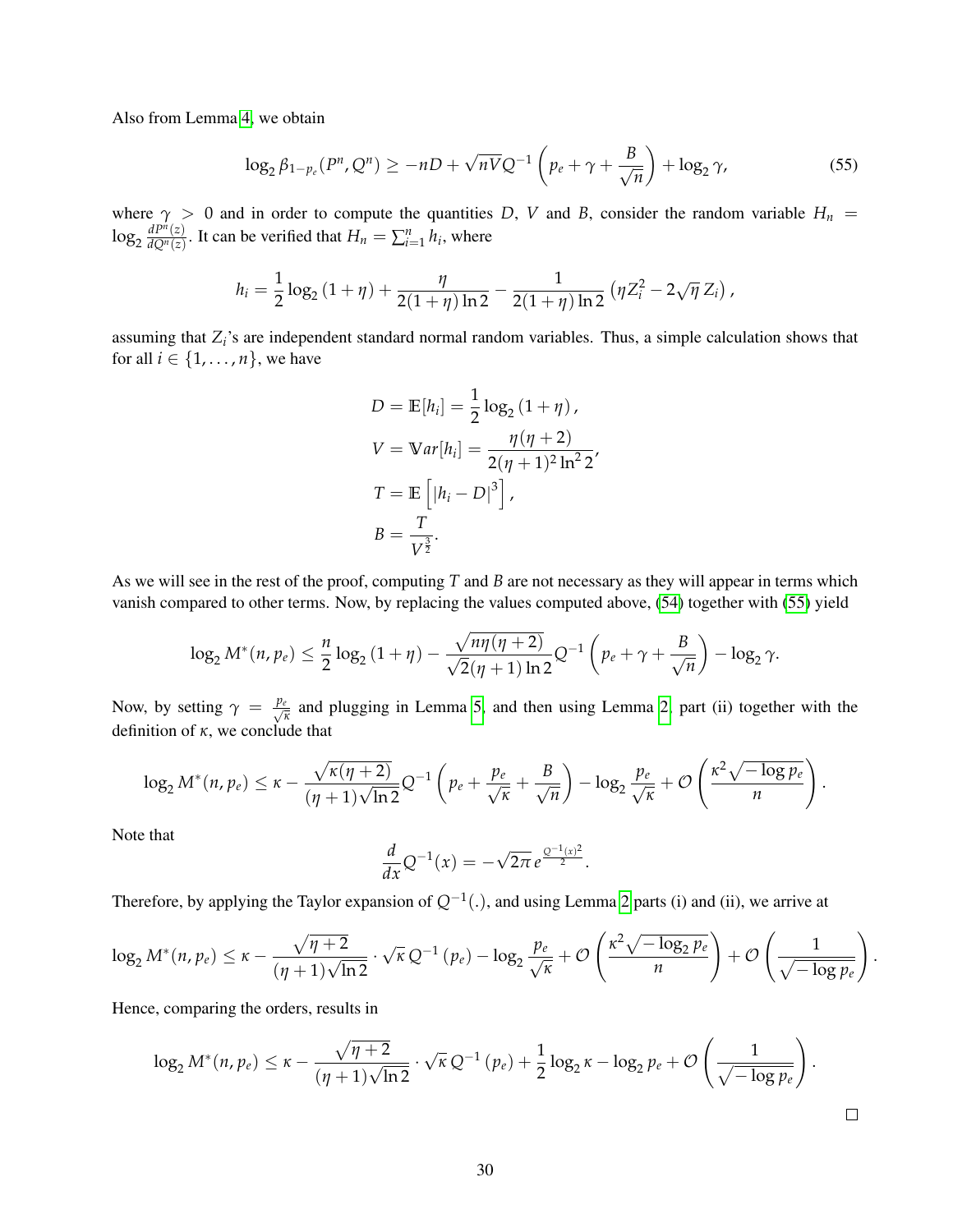Proof of Theorem [3.](#page-6-4) Achievability Bound. The proof of Theorem [16](#page-31-1) is still valid in low-capacity regime. As a result, using Theorem [16,](#page-31-1) together with Lemma [5](#page-31-2) and Lemma [2,](#page-26-0) part (ii), yield

$$
\log_2 M^*(n, p_e, \eta) \ge \kappa - \frac{\sqrt{\eta + 2}}{(\eta + 1)\sqrt{\ln 2}} \cdot \sqrt{\kappa} Q^{-1}(p_e) + \mathcal{O}(1) + \mathcal{O}\left(\frac{\kappa \sqrt{-\kappa \log p_e}}{n}\right)
$$
  
=  $\kappa - \frac{\sqrt{\eta + 2}}{(\eta + 1)\sqrt{\ln 2}} \cdot \sqrt{\kappa} Q^{-1}(p_e) + \mathcal{O}(1).$ 

**Proof of Corollary [2.](#page-6-5)** In order to(ii)ing the optimal blocklength  $n^*$  for transmission of k information bits over a low capacity  $AWGN(\eta)$ , it suffices to replcae  $M^*(n^*, p_e, \eta) = k$ . Then  $n^*$  can be computed by solving [\(6\)](#page-6-6). Substitute  $M^*(n^*, p_e) = k$  and  $\kappa = n^*C$  in [\(6\)](#page-6-6), where  $C = \frac{1}{2} \log_2{(1 + \eta)}$ , to obtain

$$
k = n^*C - \frac{\sqrt{\eta + 2}}{(\eta + 1)\sqrt{\ln 2}} \cdot \sqrt{n^*C} \, Q^{-1} \left( p_e \right) + \mathcal{E}.
$$

Define  $x =$ √  $\overline{n^*C}$ ,  $a =$  $\sqrt{\eta+2}$  $\frac{\sqrt{\eta+2}}{2(\eta+1)\sqrt{\ln 2}}Q^{-1}(p_e)$  and  $b=k-\mathcal{E}$ . Thus, we have

$$
x^2 - 2ax - b = 0.
$$

Note that the answer will be  $x = a +$ √  $a^2 + b$ . Therefore,

$$
\sqrt{n^*C} = a + \sqrt{a^2 + b}.
$$

More simplifications are as follows:

$$
n^* = \frac{1}{C} \left( a + \sqrt{a^2 + b} \right)^2
$$
  
=  $\frac{1}{C} \left( 2a^2 + b + 2a \left( \sqrt{k} + \mathcal{O} \left( \frac{-\log p_e}{k} \right) + \mathcal{O} \left( \frac{\log \kappa}{k} \right) \right) \right)$   
=  $\frac{1}{C} \left( k + 2a\sqrt{k} + 2a^2 - \mathcal{E} + \mathcal{O} \left( \frac{(-\log p_e)^{3/2}}{k} \right) \right).$  (56)

Note that in low-capacity regime, under optimal blocklength,  $\log \kappa \approx \log k$ . Therefore, by substituting the values of *C* and *a* in [\(56\)](#page-30-0) and comparing the orders, we obtain

$$
n^* = \frac{2}{\log_2(1+\eta)} \left( k + \frac{\sqrt{\eta+2}}{(\eta+1)\sqrt{\ln 2}} Q^{-1}(p_e) \cdot \sqrt{k} + \frac{\eta+2}{2(\eta+1)^2 \ln 2} Q^{-1}(p_e)^2 + \mathcal{O}\left(\log_2 \frac{1}{p_e}\right) \right).
$$

Now, applying Lemma [2,](#page-26-0) part (ii), results in

$$
n^* = \frac{2}{\log_2(1+\eta)} \left( k + \frac{\sqrt{\eta+2}}{(\eta+1)\sqrt{\ln 2}} Q^{-1}(p_e) \cdot \sqrt{k} + \mathcal{O}\left(\log_2 \frac{1}{p_e}\right) \right).
$$

<span id="page-30-0"></span> $\Box$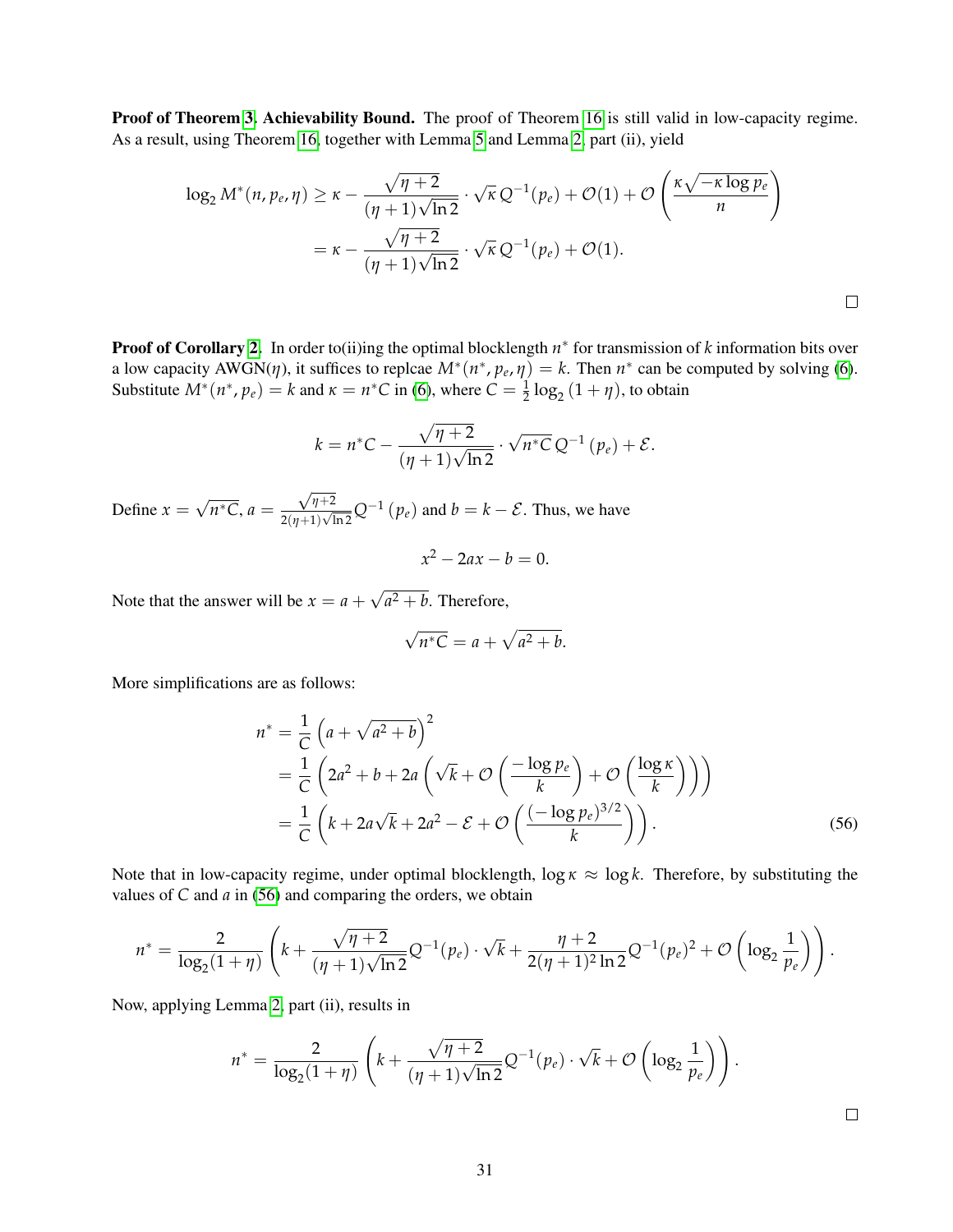<span id="page-31-0"></span>Theorem 15 (General Converse Bound). *Consider n independent uses of a channel with input alphabet* X *and output alphabet*  $Y$ *. Let*  $P_X$ *,*  $P_Y$ *, and*  $P_{XY}$  *be distributions on*  $X$ *,*  $Y$  *and*  $X \times Y$  *respectively and suppose*  $P_X^n$ ,  $P_Y^n$ , and  $P_{XY}^n$  are their product distribution over *n* independent trials. Then the following holds:

$$
M^*(n,p_e) \leq \sup_{P_X} \inf_{P_Y} \frac{1}{\beta_{1-p_e}\left(P_{XY}^n,P_X^nP_Y^n\right)}.
$$

*where*  $\beta_{1-p_e}$  *is defined as* [\(53\)](#page-28-2).

*Proof.* See [\[12,](#page-35-6) Theorem 29].

<span id="page-31-1"></span>Theorem 16 (Achievability Bound for AWGN). *There exists an* (*M*, *p<sup>e</sup>* , *η*)*-code over AWGN<sup>n</sup> (η) such that*

$$
\log_2 M^*(n, p_e, \eta) \ge nC - \sqrt{nV} Q^{-1}(p_e) + \mathcal{O}(1),
$$

*where*

$$
C = \frac{1}{2} \log_2 (1 + \eta),
$$
  

$$
V = \frac{\eta(\eta + 2)}{2(\eta + 1)^2 \ln^2 2}.
$$

*Proof.* See the achievability bound in [\[12,](#page-35-6) Theorem 73].

<span id="page-31-2"></span>**Lemma 5.** *Consider transmission over AWGN(* $\eta$ *) in low-capacity regime where by definition*  $\kappa = \frac{n}{2} \log_2(1 +$ *η*)*. Then we have*

$$
n\eta = 2\,\kappa\ln 2 + \mathcal{O}\left(\frac{\kappa^2}{n}\right).
$$

*Proof.* Consider  $C = \frac{1}{2} \log(1 + \eta)$ . Thus, by using Taylor expansion of  $\log(1 + x)$  up to the second order, we arrive at

$$
C = \frac{1}{2 \ln 2} \ln(1 + \eta) = \frac{1}{2 \ln 2} \left( \eta - \frac{\eta^2}{2} \right) + \mathcal{O} \left( \eta^3 \right).
$$

which leads to solving

$$
\eta^2-2\eta+4C\ln 2=0.
$$

As a result,

$$
\eta = 1 - \sqrt{1 - 4C \ln 2} = 2 C \ln 2 + \mathcal{O} (C^2).
$$

Now, considering  $\kappa = nC$ , results in

$$
n\eta = 2 nC \ln 2 + \mathcal{O}\left(nC^2\right) = 2 \kappa \ln 2 + \mathcal{O}\left(\frac{\kappa^2}{n}\right).
$$

 $\Box$ 

 $\Box$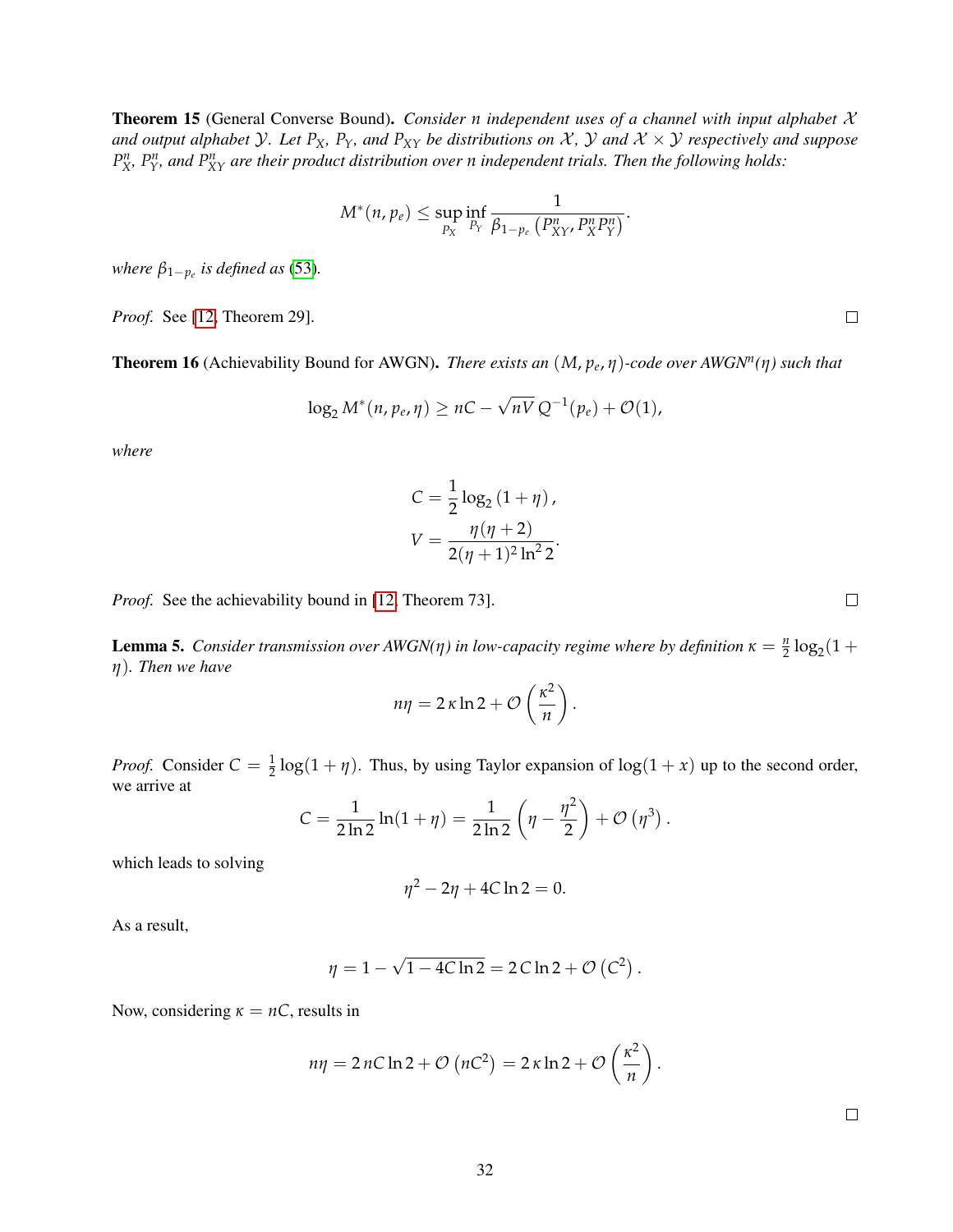## <span id="page-32-0"></span>5.5 Proofs For Repetition Sufficiency

**Proof of Theorem [4.](#page-8-2)** Let *m* be the number of repeated blocks of size *r*, i.e.,  $m = \frac{n}{r}$  and consequently,  $m_\beta =$ *n n*<sub>*f*</sub></sup>. Note that the maximum achievable rate in this setting is  $\frac{1-\epsilon^r}{r} = \frac{m}{n} \left(1 - \epsilon^{\frac{n}{m}}\right)$ . Thus,  $m_\beta$  is the solution of the following problem:

minimize *m*

subject to 
$$
m\left(1 - \epsilon^{\frac{n}{m}}\right) \ge \beta n(1 - \epsilon).
$$

It can be easily verified that the answer of this problem  $m<sub>\beta</sub>$  indeed satisfies

$$
m_{\beta}\left(1-\epsilon^{\frac{n}{m_{\beta}}}\right)=\beta n(1-\epsilon).
$$

Now putting  $\kappa = n(1 - \epsilon)$  gives

$$
m_{\beta}\left(1-\epsilon^{\frac{\kappa}{(1-\epsilon)m_{\beta}}}\right)=\beta\kappa.
$$

Define  $x = \frac{\kappa}{m_\beta}$  to get

$$
1-\epsilon^{\frac{x}{1-\epsilon}}=\beta x.
$$

Therefore,

$$
1 - \beta x = \varepsilon^{\frac{x}{1-\varepsilon}} = e^{\frac{\ln \varepsilon}{1-\varepsilon}x} = e^{-x\ell},
$$

where  $\ell = -\frac{\ln \epsilon}{1-\epsilon}$ . Now, let  $z = x\ell$ . Thus,

$$
1 - \frac{\beta}{\ell} z = e^{-z}
$$

<span id="page-32-2"></span>.

Finally, define  $\gamma = \frac{\beta}{\ell}$  to get

<span id="page-32-1"></span> $1 - \gamma z = e^{-z}$ .  $(57)$ 

Then, using Lemma [6,](#page-33-0) part (ii), we can write

$$
1 - \gamma z = e^{-z} \le 1 - z + \frac{z^2}{2},
$$
  

$$
-\gamma \le -1 + \frac{z}{2},
$$
  

$$
2(1 - \gamma) \le z.
$$
 (58)

Taking logarithm of both sides of [\(57\)](#page-32-1), gives

$$
-z=\ln(1-\gamma z).
$$

Now, use Lemma [6,](#page-33-0) part (iii) to obtain

$$
-z = \ln(1 - \gamma z) \leq -\gamma z - \frac{(\gamma z)^2}{2}.
$$

Therefore,

<span id="page-32-3"></span>
$$
z \le 2(1-\gamma)\frac{1}{\gamma^2}.\tag{59}
$$

Note that [\(58\)](#page-32-2) together with [\(59\)](#page-32-3) yields

$$
2(1-\gamma) \leq z \leq 2(1-\gamma)\frac{1}{\gamma^2}.
$$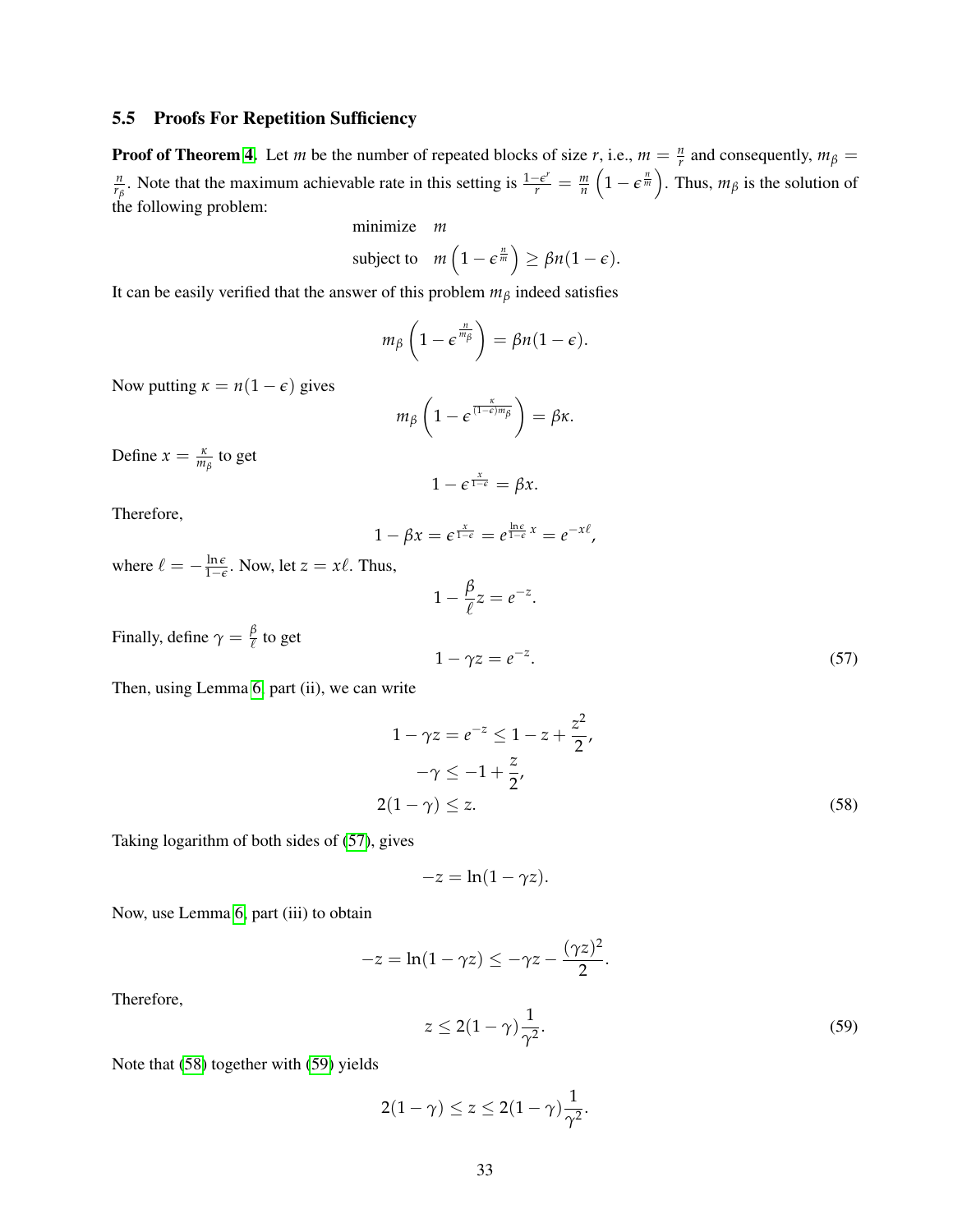Remember  $z = x\ell = \frac{\kappa\ell}{m_\beta}$ . Hence,

$$
\frac{\kappa\ell}{2(1-\gamma)}\cdot\gamma^2\leq m_\beta\leq\frac{\kappa\ell}{2(1-\gamma)}.
$$

Now, replacing  $\gamma = \frac{\beta}{\ell}, \kappa = n(1 - \epsilon)$ , and  $m_\beta = \frac{n}{r_\beta}$  result in

$$
\frac{n(1-\epsilon)\ell}{2\left(1-\frac{\beta}{\ell}\right)}\cdot\left(\frac{\beta}{\ell}\right)^2\leq\frac{n}{r_\beta}\leq\frac{n(1-\epsilon)\ell}{2\left(1-\frac{\beta}{\ell}\right)}.
$$

 $\Box$ 

**Proof of Theorem [5.](#page-8-5)** We use extremes of information combining. Consider two BMS channels  $W_1$ ,  $W_2$  with capacity  $C_1$ ,  $C_2$  respectively. Note that BEC(1 –  $C_1$ ) has capacity  $C_1$  and BEC(1 –  $C_2$ ) has capacity  $C_2$ . Then we know from extremes of information combining [\[33,](#page-36-10) Chapter 4] that

<span id="page-33-1"></span>
$$
C(W_1 \circledast W_2) \leq C \left( \text{BEC}(1 - C_1) \circledast \text{BEC}(1 - C_2) \right), \tag{60}
$$

where  $W_1 \otimes W_2$  is the BMS channel whose out put is formed as the union of the output of  $W_1$  and  $W_2$ , i.e. we send the input bit once through *W*<sup>1</sup> and once through *W*<sup>2</sup> and the resulting outcomes together will be the outcome of  $W_1 \otimes W_2$ .

Now, it is clear that for any BMS channel *W* we have

$$
W^r = \underbrace{W \circledast \cdots \circledast W}_{r \text{ times}}.
$$

Thus, assuming  $C(W) = C$ , then by using [\(60\)](#page-33-1) *r* times we obtain  $C(W^r) \leq C( BEC(1 - C)^r)$ .  $\Box$ 

<span id="page-33-0"></span>**Lemma 6.** *Suppose*  $z \geq 0$ *. Then,* 

- *i*)  $e^{-z} \geq 1 z$ *.*
- *ii*)  $e^{-z} \leq 1 z + \frac{z^2}{2}$  $\frac{z^2}{2}$ .
- *iii*) *If*  $0 < z < 1$ *, then*  $ln(1-z) \le -z \frac{z^2}{2}$  $\frac{z^2}{2}$ .
- *Proof.* i) Define  $f(z) = e^{-z} 1 + z$ . Note that  $f'(z) = -e^{-z} + 1 \ge 0$  for  $z \ge 0$ . This means f is increasing over  $z \ge 0$ . Thus, if  $z \ge 0$ , then  $f(z) \ge f(0) = 0$ .
- ii) Define  $g(z) = e^{-z} 1 + z \frac{z^2}{2}$  $2^2$ . Note that  $g'(z) = -e^{-z} + 1 - z \le 0$  for  $z \ge 0$  due to part (i). This means *g* is decreasing over  $z \ge 0$ . Thus, if  $z \ge 0$ , then  $g(z) \le g(0) = 0$ .
- iii)  $ln(1-z) = -\sum_{i=1}^{\infty} \frac{z^i}{i} \le -z \frac{z^2}{2}$  $\frac{z^2}{2}$  for  $0 < z < 1$ .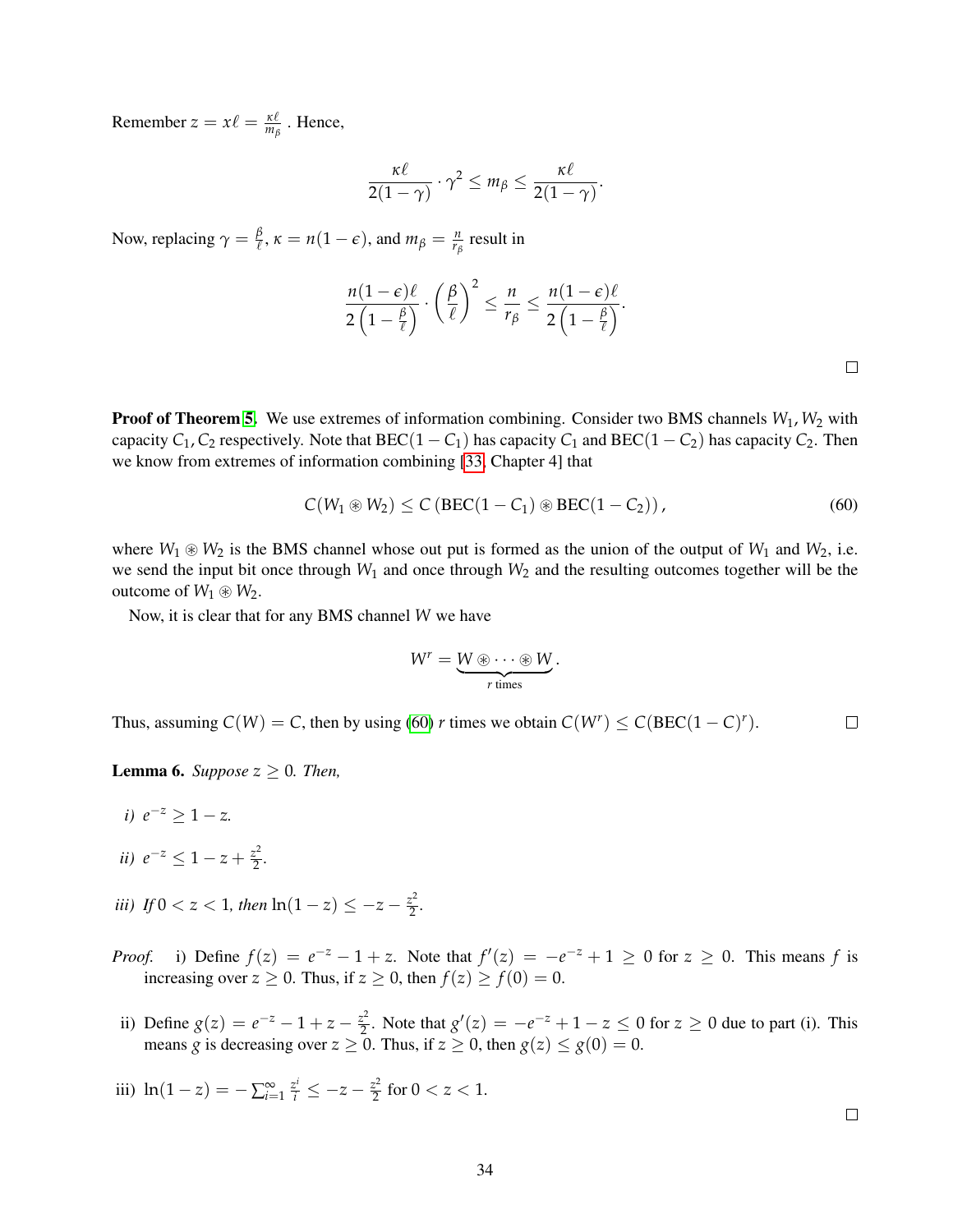#### 5.6 Proof of Theorem [6](#page-10-3)

Let  $i \in [n]$  be an arbitrary index. Recall that in order to construct the *i*-th sub-channel for a polar code of length  $n = 2^m$  on channel *W*, which is denoted by  $W_n^{(i)}$ , we proceed as follows: (i) Consider the binary expansion  $i = b_1b_2 \cdots b_m$ . (ii) Start with  $W_0 = W$ . (iii) For  $j \in \{1, \ldots, m\}$ , let  $W_j = W_{j-1} \otimes W_{j-1}$  if *b*<sup>*j*</sup> = 1, and otherwise, let  $W_j = W_{j-1} \square W_{j-1}$ . (iv) The channel  $W_m$  is the sub-channel corresponding to the *i*-th index. Also recall that for any BMS channel *W*, we have (see [\[34,](#page-36-11) Lemma 3.16], [\[35\]](#page-36-12))

$$
Z(W \circledast W) = Z(W)^2
$$
 and  $Z(W \sqsubseteq W) \ge \sqrt{1 - (1 - (1 - Z(W))^2)^2}$ ,

which by simple manipulations will be simplified to

<span id="page-34-5"></span>
$$
1 - Z(W \circledast W) \le 2(1 - Z(W)) \quad \text{and} \quad 1 - Z(W \circledast W) \le 4 * (1 - Z(W))^2. \tag{61}
$$

Now, for an integer  $t \leq m$  let  $i_t$  be such that in the binary expansion  $i_t = b_1 b_2 \cdots b_m$ , all the bits  $b_i$  are equal to 1 except for  $b_t$  which is 0 (i.e.,  $i_t = 2^m - 2^{m-t} - 1$ ). Using the bounds in [\(61\)](#page-34-5), we can write

$$
1 - Z(W_n^{(i_t)}) \le 2^{m-t+2} \left( 2^{t-1} (1 - Z(W)) \right)^2.
$$

Thus, if  $i_t$  is a good sub-channel, then we must have  $Z(W_m^{(i_t)}) \leq \frac{1}{2}$  which by using the above inequality gives us

$$
2^{m-t+2} \left(2^{t-1}(1-Z(W))\right)^2 \geq \frac{1}{2} \Longrightarrow 2^t \geq \frac{1}{2^{m+1}(1-Z(W))^2}.
$$

Note also that for any BMS channel, we have  $C(W) \ge 1 - Z(W)$ , and thus the above inequality implies

<span id="page-34-6"></span>
$$
2^{t} \ge \frac{1}{2^{m+1}C(W)^{2}} \Longrightarrow 2^{m-t+1} \le 4(2^{m}C(W))^{2} = 4(n(c(W)))^{2}.
$$
 (62)

Now, recalling the fact that the binary expansion of index *i<sup>t</sup>* has only one position with zero value (the *t*-th position), we can conclude that for any other good index *i*, we must have the following: The first *t* − 1 bits of the binary expansion of  $i - 1$  should be 1, and t is lower bounded from [\(62\)](#page-34-6). This means that the polar code corresponding to *W* will have at least  $2^{t-1}$  repetitions in the beginning.

# References

- <span id="page-34-0"></span>[1] R. Ratasuk, N. Mangalvedhe, Y. Zhang, M. Robert, and J.-P. Koskinen, "Overview of narrowband IoT in LTE Rel-13," in *Proc. IEEE Conf. Standard Commun. Netw. (CSCN)*, Berlin, Germany, Oct./Nov. 2016, pp. 1–7.
- <span id="page-34-1"></span>[2] "5G; Study on scenarios and requirements for next generation access technologies," 3GPP TR 38.913 version 14.3.0 Release 14, 2017.
- <span id="page-34-2"></span>[3] R. Ratasuk, B. Vejlgaard, N. Mangalvedhe, and A. Ghosh, "NB-IoT system for M2M communication," in *Proc. IEEE Wireless Commun. Netw. Conf.*, Apr. 2016, pp. 1–5.
- <span id="page-34-3"></span>[4] R. Dobrushin, "Mathematical problems in the shannon theory of optimal coding of information," in *Proc. 4th Berkeley Symp. Mathematics, Statistics, and Probability*, vol. 1, 1961, pp. 211–252.
- <span id="page-34-4"></span>[5] V. Strassen, "Asymptotische abschätzungen in Shannon's informationstheorie," in *Trans. 3rd Prague Conf. Inf. Theory*, pp. 689–723, Prague, 1962.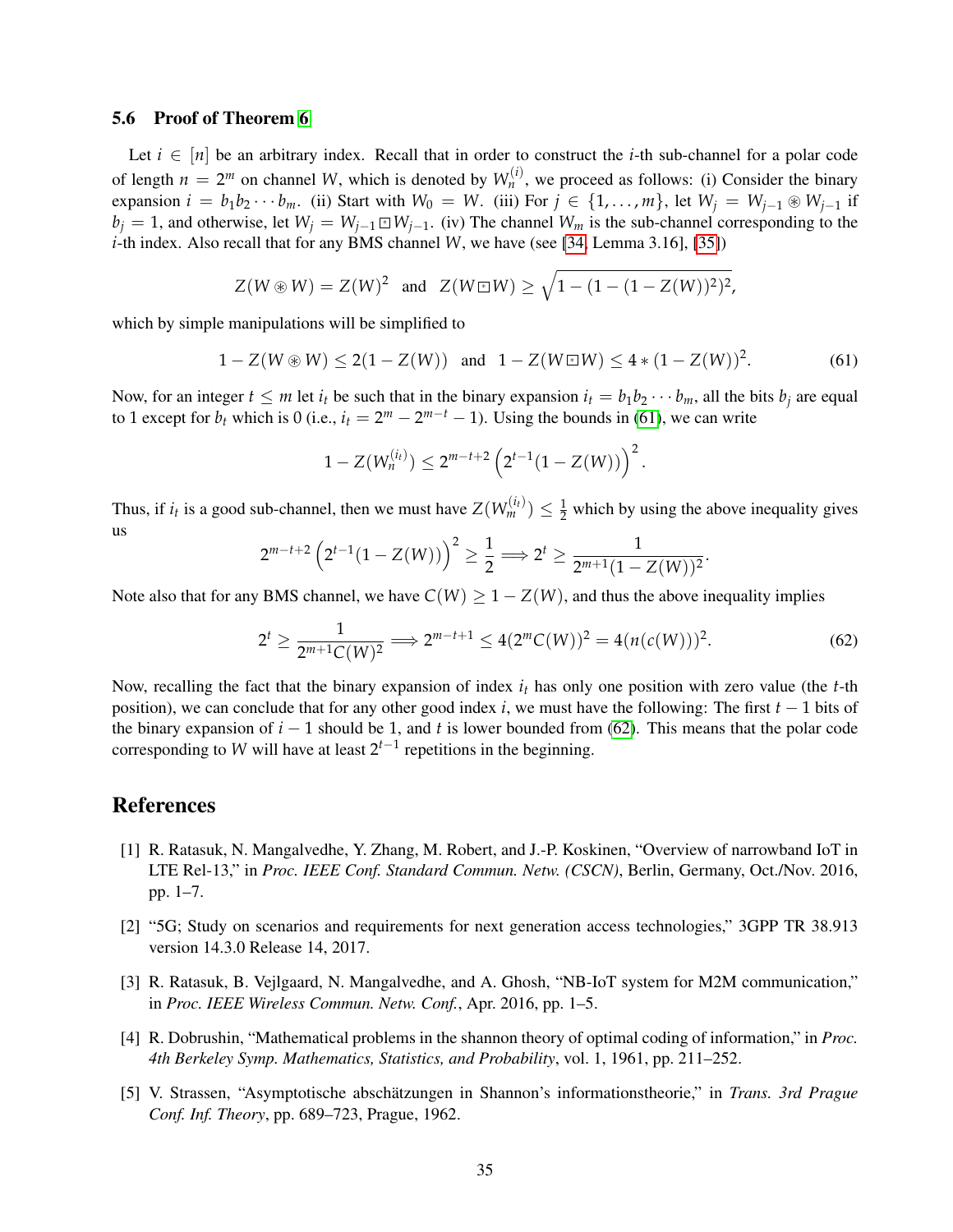- <span id="page-35-0"></span>[6] Y. Polyanskiy, H. V. Poor, and S. Verdu, "Channel coding rate in the finite blocklength regime," ´ *IEEE Trans. Inf. Theory*, vol. 56, no. 5, pp. 2307–2359, 2010.
- <span id="page-35-1"></span>[7] E. Arikan, "Channel polarization: A method for constructing capacity-achieving codes for symmetric binary-input memoryless channels," *IEEE Transactions on Information Theory*, vol. 55, no. 7, pp. 3051– 3073, 2009.
- <span id="page-35-2"></span>[8] V. Y. F. Tan, "Asymptotic estimates in information theory with non-vanishing error probabilities," *arXiv:1504.02608v1 [cs.IT]*.
- <span id="page-35-3"></span>[9] C. E. Shannon, "A mathematical theory of communication," *Bell System Tech. Journal*, no. 27, pp. 379– 423, 1948.
- <span id="page-35-4"></span>[10] J. Wolfowitz, "Notes on a general strong converse," *Inf. Contr.*, pp. 1–4, 1968.
- <span id="page-35-5"></span>[11] M. Hayashi, "Information spectrum approach to second-order coding rate in channel coding," *IEEE Transactions on Information Theory*, vol. 55, no. 11, pp. 4947–4966, 2009.
- <span id="page-35-6"></span>[12] Y. Polyanskiy, "Channel coding: non-asymptotic fundamental limits," Ph.D. dissertation, Prinston University, 11 2010.
- <span id="page-35-9"></span>[13] S. H. Hassani, S. B. Korada, and R. Urbanke, "The compound capacity of polar codes," in *Communication, Control, and Computing, 2009. Allerton 2009. 47th Annual Allerton Conference on*. IEEE, 2009, pp. 16–21.
- <span id="page-35-10"></span>[14] E. Sasoglu and L. Wang, "Universal polarization," *IEEE Transactions on Information Theory*, vol. 62, no. 6, pp. 2937–2946, 2016.
- <span id="page-35-11"></span>[15] S. H. Hassani and R. Urbanke, "Universal polar codes," in *2014 IEEE International Symposium on Information Theory*. Ieee, 2014, pp. 1451–1455.
- <span id="page-35-7"></span>[16] A. Alamdar-Yazdi and F. R. Kschischang, "A simplified successive-cancellation decoder for polar codes," *IEEE communications letters*, vol. 15, no. 12, pp. 1378–1380, 2011.
- <span id="page-35-8"></span>[17] M. El-Khamy, H. Mahdavifar, G. Feygin, J. Lee, and I. Kang, "Relaxed polar codes," *IEEE Transactions on Information Theory*, vol. 63, no. 4, pp. 1986–2000, 2017.
- <span id="page-35-12"></span>[18] I. Tal and A. Vardy, "List decoding of polar codes," *IEEE Transactions on Information Theory*, vol. 61, no. 5, pp. 2213–2226, 2015.
- <span id="page-35-13"></span>[19] S. H. Hassani, K. Alishahi, and R. L. Urbanke, "Finite-length scaling for polar codes," *IEEE Transactions on Information Theory*, vol. 60, no. 10, pp. 5875–5898, 2014.
- [20] M. Mondelli, S. H. Hassani, and R. L. Urbanke, "Unified scaling of polar codes: Error exponent, scaling exponent, moderate deviations, and error floors," *IEEE Transactions on Information Theory*, vol. 62, no. 12, pp. 6698–6712, 2016.
- [21] D. Goldin and D. Burshtein, "Improved bounds on the finite length scaling of polar codes," *IEEE Transactions on Information Theory*, vol. 60, no. 11, pp. 6966–6978, 2014.
- [22] V. Guruswami and P. Xia, "Polar codes: Speed of polarization and polynomial gap to capacity," *IEEE Transactions on Information Theory*, vol. 61, no. 1, pp. 3–16, 2015.